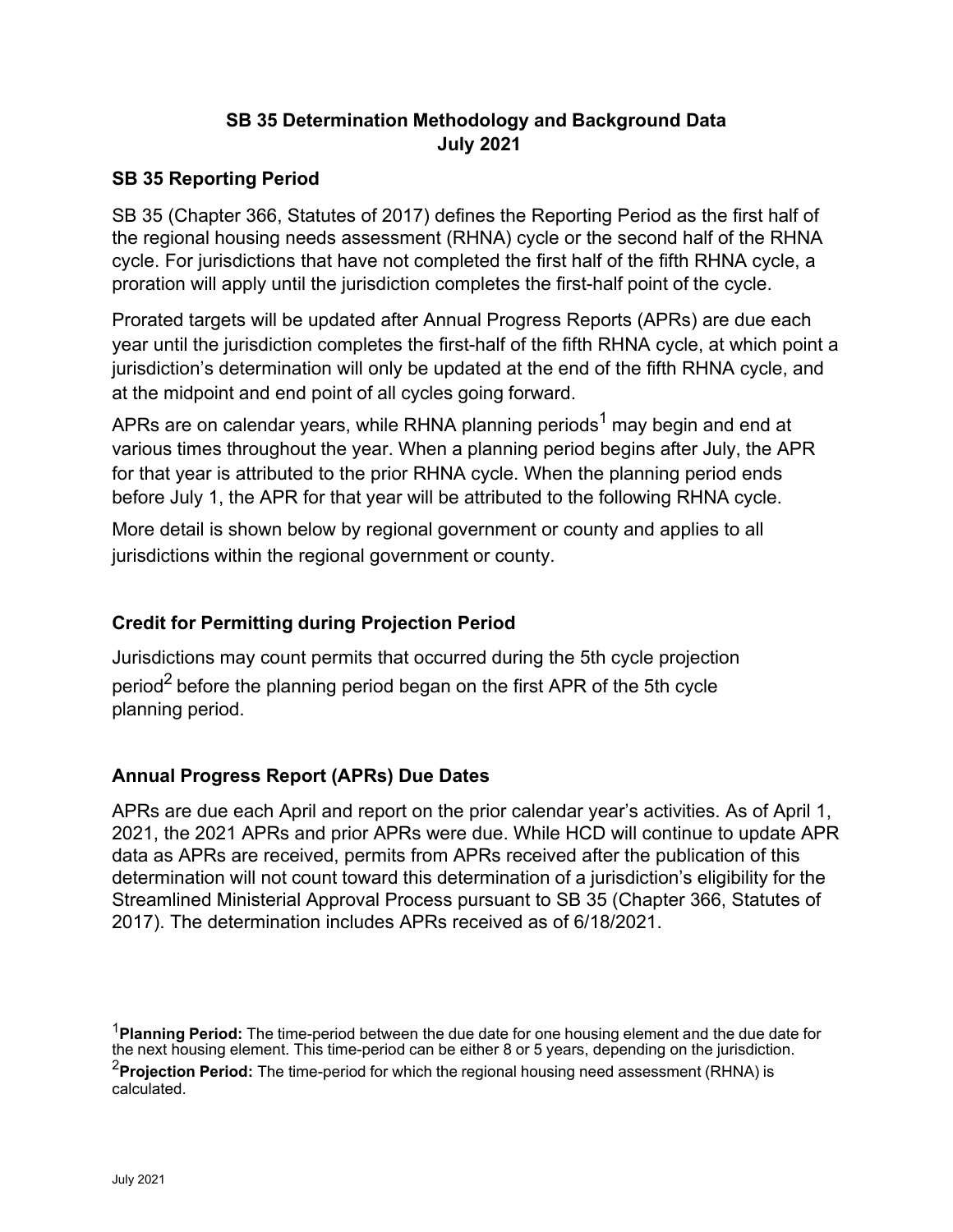### **Association of Monterey Bay Area Governments (AMBAG) and San Benito County Council of Governments (San Benito COG) – includes Monterey, Santa Cruz, and San Benito Counties; and all cities within each county**

 $5^{th}$  Cycle Planning Period: 12/15/2015<sup>3</sup> – 12/15/2023

5th Cycle Projection Period: 01/01/2014 – 12/31/2023

| APRs that count toward             | 2016 |
|------------------------------------|------|
| <b>First Half Reporting Period</b> | 2017 |
|                                    | 2018 |
|                                    | 2019 |
| APRs that count toward             | 2020 |
| <b>Last Half Reporting Period</b>  | 2021 |
|                                    | 2022 |
|                                    | 2023 |
|                                    |      |

Note: Jurisdictions can count permits that occurred during the 5th cycle projection period before the 5th cycle planning period began on the first APR of the 5th cycle planning period. For these jurisdictions, this includes permits from 2014 and 2015. For assistance in counting these units contact **APR@hcd.ca.gov.** 

| <b>After 2019</b><br>APRs are<br>due | Less than 4/8ths (50%) permitting progress toward 5th Cycle<br>regional housing needs assessment for an income category,<br>qualifies as "fewer units of [an income category of] housing approved<br>than were required for the regional housing needs assessment cycle<br>for that reporting period".  |
|--------------------------------------|---------------------------------------------------------------------------------------------------------------------------------------------------------------------------------------------------------------------------------------------------------------------------------------------------------|
| <b>After 2023</b><br>APRs are<br>due | Less than 8/8ths (100%) permitting progress toward 5th Cycle<br>regional housing needs assessment for an income category,<br>qualifies as "fewer units of [an income category of] housing approved<br>than were required for the regional housing needs assessment cycle<br>for that reporting period". |

<span id="page-1-0"></span><sup>3</sup> When the planning period begins after July 1, the APR for that year is attributed to the prior cycle.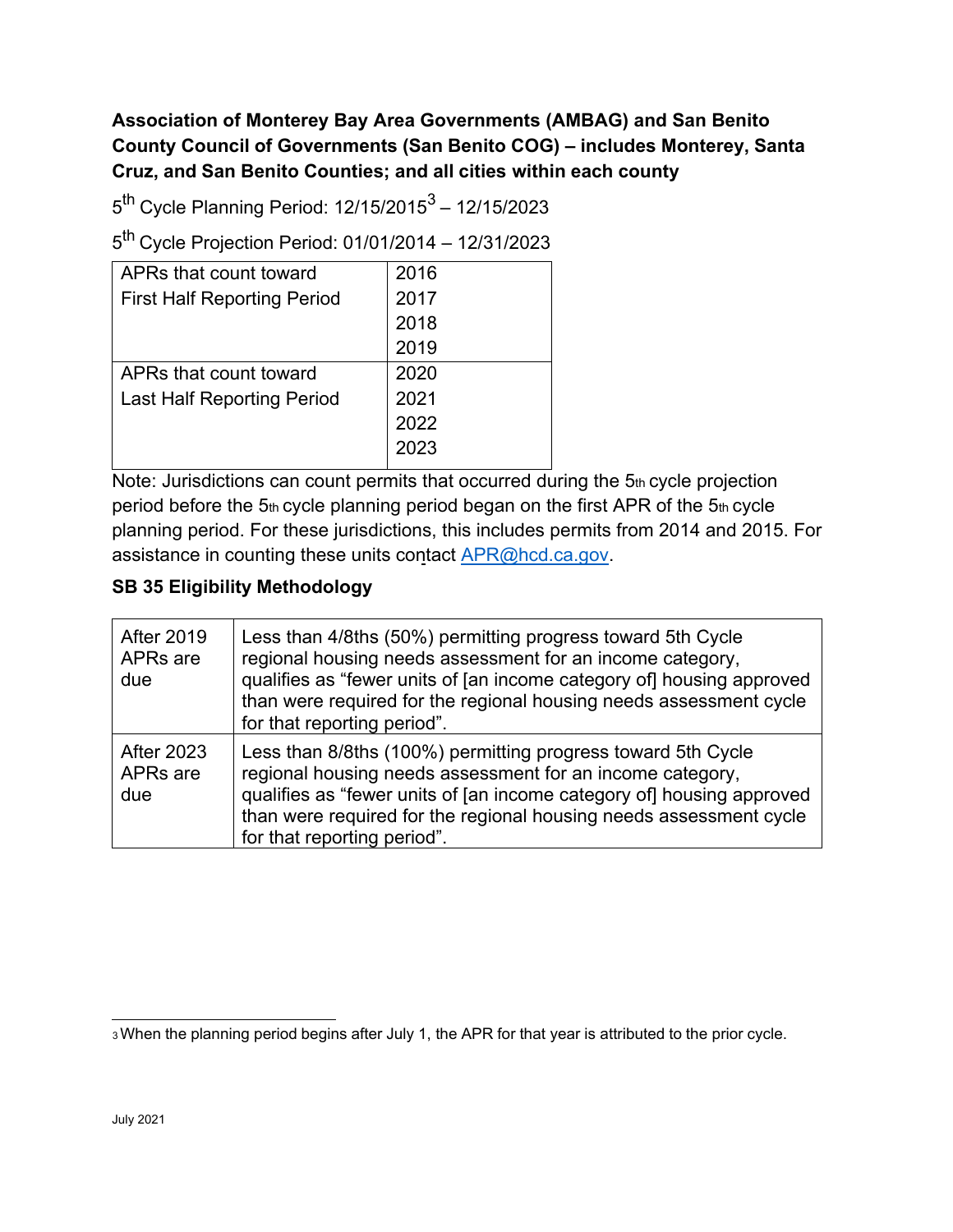## **Fresno Council of Governments (FCOG) and Kern Council of Governments (KCOG) – includes Fresno and Kern Counties, and all cities within each county**

 $5^{th}$  Cycle Planning Period: 12/31/2015<sup>4</sup> - 12/31/2023 5th Cycle Projection Period: 01/01/2013 – 12/31/2023

| APRs that count toward             | 2016 |
|------------------------------------|------|
| <b>First Half Reporting Period</b> | 2017 |
|                                    | 2018 |
|                                    | 2019 |
| APRs that count toward             | 2020 |
| <b>Last Half Reporting Period</b>  | 2021 |
|                                    | 2022 |
|                                    |      |

Note: Jurisdictions can count permits that occurred during the 5th cycle projection period before the 5th cycle planning period began on the first APR of the 5th cycle planning period. For these jurisdictions, this includes permits from 2013, 2014, and 2015. For assistance in counting these units contact [APR@hcd.ca.gov.](mailto:APR@hcd.ca.gov)

| <b>After 2019</b><br>APRs are<br>due:             | Less than 4/8ths (50%) permitting progress toward 5th Cycle regional housing<br>needs assessment for an income category, qualifies as "fewer units of [an<br>income category of] housing approved than were required for the regional<br>housing needs assessment cycle for that reporting period." |
|---------------------------------------------------|-----------------------------------------------------------------------------------------------------------------------------------------------------------------------------------------------------------------------------------------------------------------------------------------------------|
| <b>After 2023</b><br>APR <sub>s</sub> are<br>due: | Less than 8/8ths (100%) permitting progress toward 5th Cycle regional housing<br>needs assessment for an income category, qualifies as "fewer units of [an<br>income category of housing approved than were required for the regional<br>housing needs assessment cycle for that reporting period." |

<span id="page-2-0"></span><sup>4</sup> When the planning period begins after July 1, the APR for that year is attributed to the prior cycle.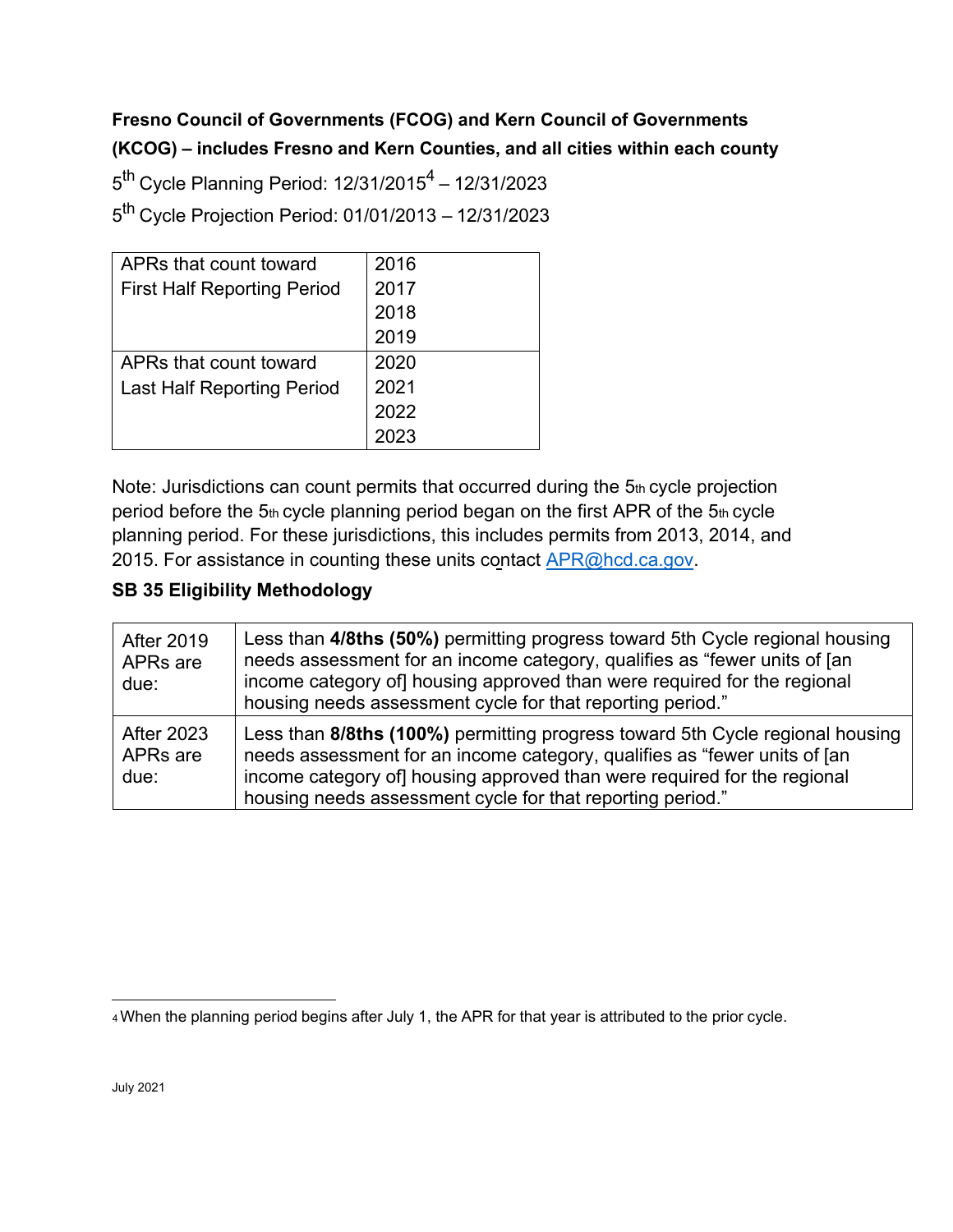### **Stanislaus County Council of Governments (Stan COG) and Tulare County Association of Governments (TCAG) – includes Stanislaus and Tulare Counties; and all cities within each county**

 $5<sup>th</sup>$  Cycle Planning Period: 12/31/2015<sup>5</sup> – 12/31/2023

5th Cycle Projection Period: 01/01/2014 – 09/30/2023

| APRs that count toward             | 2016 |
|------------------------------------|------|
| <b>First Half Reporting Period</b> | 2017 |
|                                    | 2018 |
|                                    | 2019 |
| APRs that count toward             | 2020 |
| <b>Last Half Reporting Period</b>  | 2021 |
|                                    | 2022 |
|                                    | 2023 |

Note: Jurisdictions can count permits that occurred during the 5th cycle projection period before the 5th cycle planning period began on the first APR of the 5th cycle planning period. For these jurisdictions, this includes permits from 2014 and 2015. For assistance in counting these units contact **APR@hcd.ca.gov.** 

#### **SB 35 Eligibility Methodology**

| <b>After 2019</b><br>APRs are<br>due: | Less than 4/8ths (50%) permitting progress toward 5th Cycle regional housing<br>needs assessment for an income category, qualifies as "fewer units of [an<br>income category of housing approved than were required for the regional<br>housing needs assessment cycle for that reporting period."   |
|---------------------------------------|------------------------------------------------------------------------------------------------------------------------------------------------------------------------------------------------------------------------------------------------------------------------------------------------------|
| <b>After 2023</b><br>APRs are<br>due: | Less than 8/8ths (100%) permitting progress toward 5th Cycle regional housing<br>needs assessment for an income category, qualifies as "fewer units of [an<br>income category of] housing approved than were required for the regional<br>housing needs assessment cycle for that reporting period." |

July 2021

<span id="page-3-0"></span><sup>5</sup> When the planning period begins after July 1, the APR for that year is attributed to the prior cycle.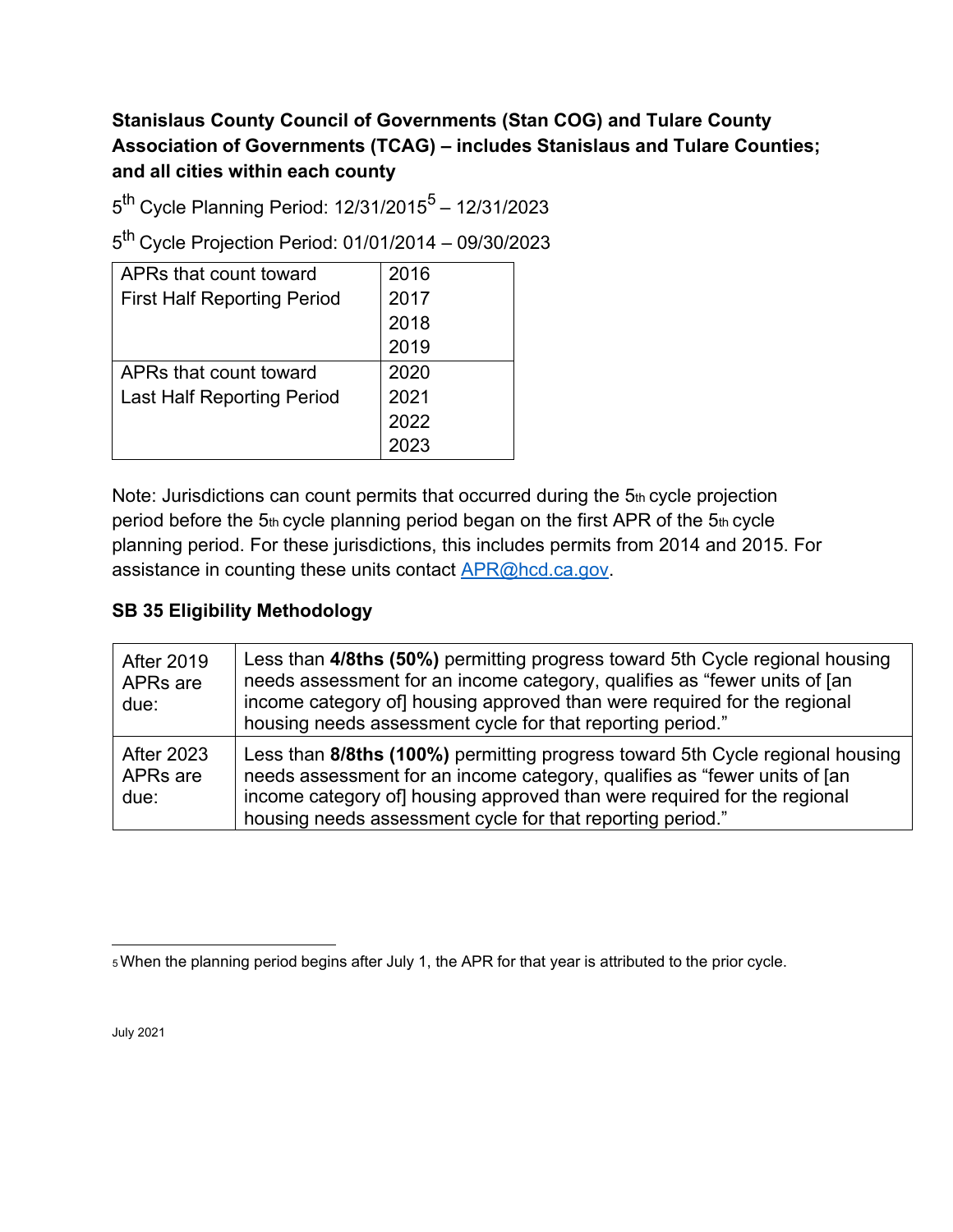### **San Joaquin County Council of Governments (SJCOG) – includes San Joaquin County and all cities within the County**

 $5^{th}$  Cycle Planning Period: 12/31/2015<sup>6</sup> – 12/31/2023

5th Cycle Projection Period: 01/01/2014 – 12/31/2023

| APRs that count toward             | 2016 |
|------------------------------------|------|
| <b>First Half Reporting Period</b> | 2017 |
|                                    | 2018 |
|                                    | 2019 |
| APRs that count toward             | 2020 |
| <b>Last Half Reporting Period</b>  | 2021 |
|                                    | 2022 |
|                                    | 2023 |

Note: Jurisdictions can count permits that occurred during the 5th cycle projection period before the  $5<sub>th</sub>$  cycle planning period began on the first APR of the  $5<sub>th</sub>$  cycle planning period. For these jurisdictions, this includes permits from 2014 and 2015. For assistance in counting these units contact **APR@hcd.ca.gov.** 

| <b>After 2019</b><br>APRs are<br>due: | Less than 4/8ths (50%) permitting progress toward 5th Cycle regional housing<br>needs assessment for an income category, qualifies as "fewer units of [an<br>income category of housing approved than were required for the regional<br>housing needs assessment cycle for that reporting period."   |
|---------------------------------------|------------------------------------------------------------------------------------------------------------------------------------------------------------------------------------------------------------------------------------------------------------------------------------------------------|
| <b>After 2023</b><br>APRs are<br>due: | Less than 8/8ths (100%) permitting progress toward 5th Cycle regional housing<br>needs assessment for an income category, qualifies as "fewer units of [an<br>income category of] housing approved than were required for the regional<br>housing needs assessment cycle for that reporting period." |

<span id="page-4-0"></span><sup>6</sup> When the planning period begins after July 1, the APR for that year is attributed to the prior cycle.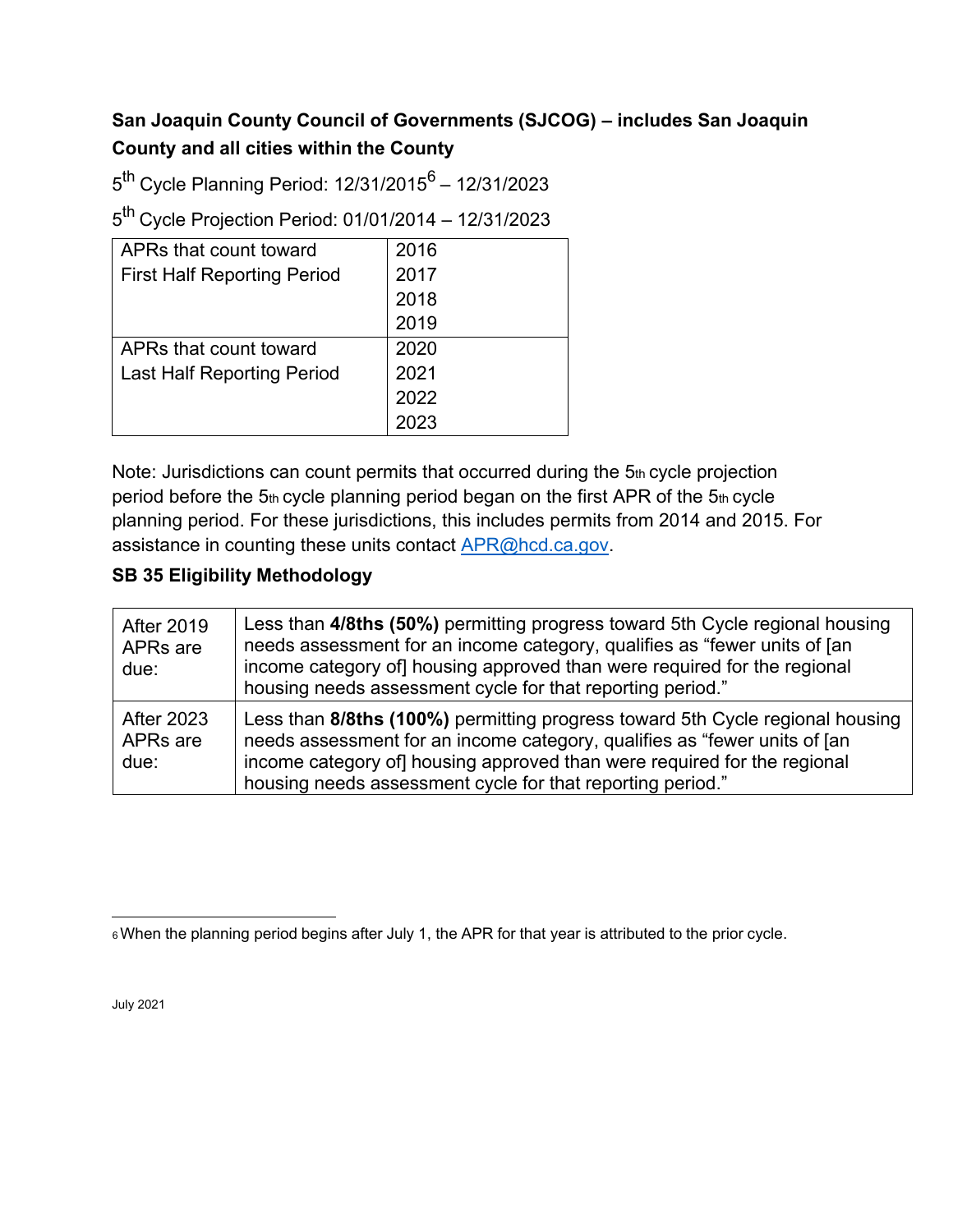### **Kings County Association of Governments (KCAG) and Madera County Transportation Commission (MCTC) – includes Kings and Madera Counties; and all cities within each county**

 $5^{th}$  Cycle Planning Period: 01/31/2016 – 01/31/2024 $^7$ 

5th Cycle Projection Period: 01/01/2014 – 12/31/2023

| APRs that count toward             | 2016 |
|------------------------------------|------|
| <b>First Half Reporting Period</b> | 2017 |
|                                    | 2018 |
|                                    | 2019 |
| APRs that count toward             | 2020 |
| <b>Last Half Reporting Period</b>  | 2021 |
|                                    | 2022 |
|                                    | 2023 |

<span id="page-5-0"></span>Note: Jurisdictions can count permits that occurred during the 5th cycle projection period before the  $5<sub>th</sub>$  cycle planning period began on the first APR of the  $5<sub>th</sub>$  cycle planning period. For these jurisdictions, this includes permits from 2014 and 2015. For assistance in counting these units contact **APR@hcd.ca.gov.** 

#### **SB 35 Eligibility Methodology**

| <b>After 2019</b><br>APRs are<br>due:             | Less than 4/8ths (50%) permitting progress toward 5th Cycle regional housing<br>needs assessment for an income category, qualifies as "fewer units of [an<br>income category of housing approved than were required for the regional<br>housing needs assessment cycle for that reporting period."   |
|---------------------------------------------------|------------------------------------------------------------------------------------------------------------------------------------------------------------------------------------------------------------------------------------------------------------------------------------------------------|
| <b>After 2023</b><br>APR <sub>s</sub> are<br>due: | Less than 8/8ths (100%) permitting progress toward 5th Cycle regional housing<br>needs assessment for an income category, qualifies as "fewer units of [an<br>income category of] housing approved than were required for the regional<br>housing needs assessment cycle for that reporting period." |

July 2021

 $7$  When the planning period ends before July 1, the APR for that year will be attributed to the following cycle.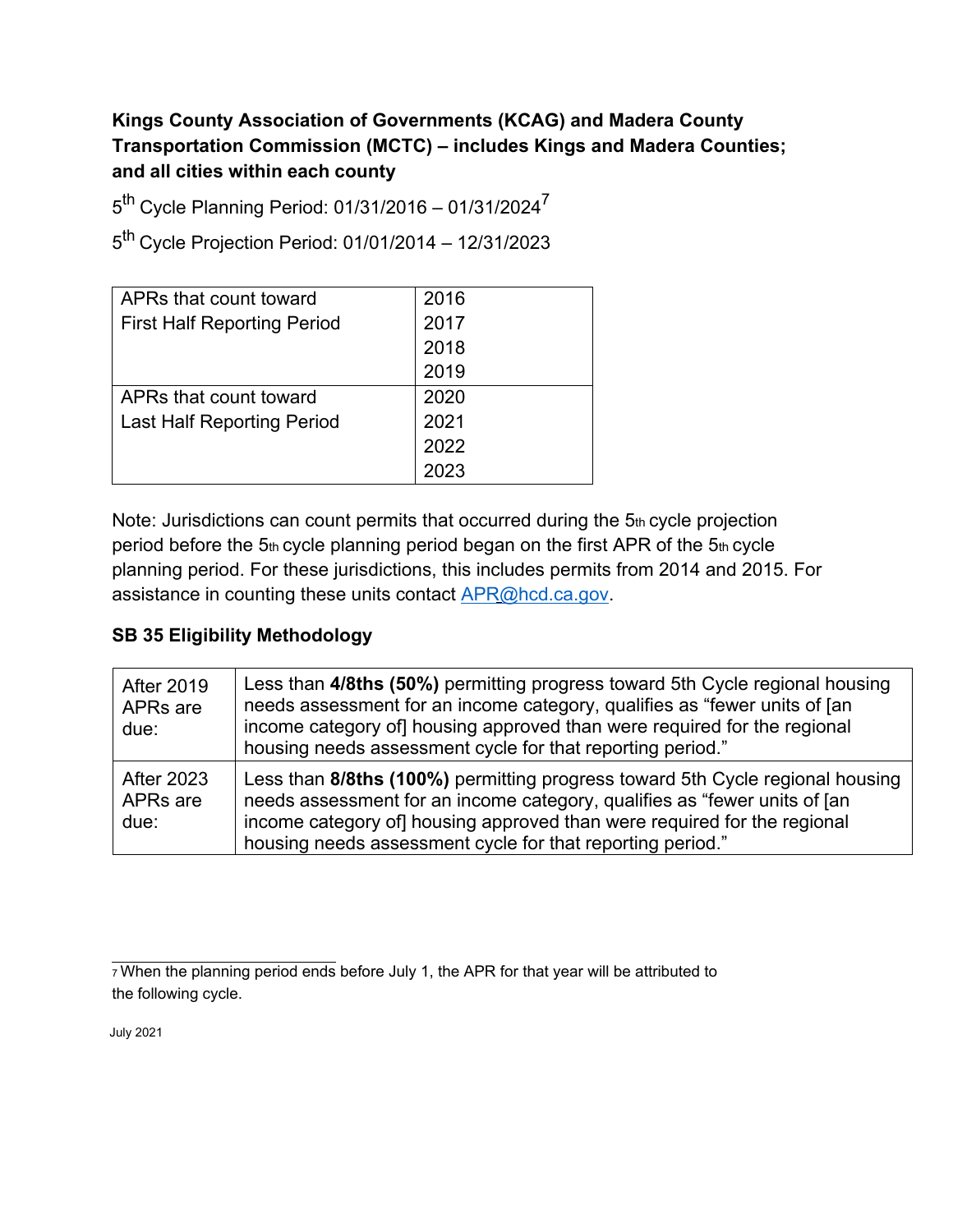### **Merced County Association of Governments (MCAG) – includes Merced County and all cities within the County**

 $5^{th}$  Cycle Planning Period: 03/31/2016 - 03/31/2024 $^{8}$ 

5th Cycle Projection Period: 01/01/2014 – 12/31/2023

| APRs that count toward             | 2016 |
|------------------------------------|------|
| <b>First Half Reporting Period</b> | 2017 |
|                                    | 2018 |
|                                    | 2019 |
| APRs that count toward             | 2020 |
| <b>Last Half Reporting Period</b>  | 2021 |
|                                    | 2022 |
|                                    | 2023 |

Note: Jurisdictions can count permits that occurred during the 5th cycle projection period before the 5th cycle planning period began on the first APR of the 5th cycle planning period. For these jurisdictions, this includes permits from 2014 and 2015. For assistance in counting these units contact [APR@hcd.ca.gov.](mailto:APR@hcd.ca.gov)

#### **SB 35 Eligibility Methodology**

| <b>After 2019</b><br>APRs are<br>due: | Less than 4/8ths (50%) permitting progress toward 5th Cycle regional housing<br>needs assessment for an income category, qualifies as "fewer units of [an<br>income category of housing approved than were required for the regional<br>housing needs assessment cycle for that reporting period."   |
|---------------------------------------|------------------------------------------------------------------------------------------------------------------------------------------------------------------------------------------------------------------------------------------------------------------------------------------------------|
| <b>After 2023</b><br>APRs are<br>due: | Less than 8/8ths (100%) permitting progress toward 5th Cycle regional housing<br>needs assessment for an income category, qualifies as "fewer units of [an<br>income category of] housing approved than were required for the regional<br>housing needs assessment cycle for that reporting period." |

8 When the planning period ends before July 1, the APR for that year will be attributed to the following cycle.

July 2021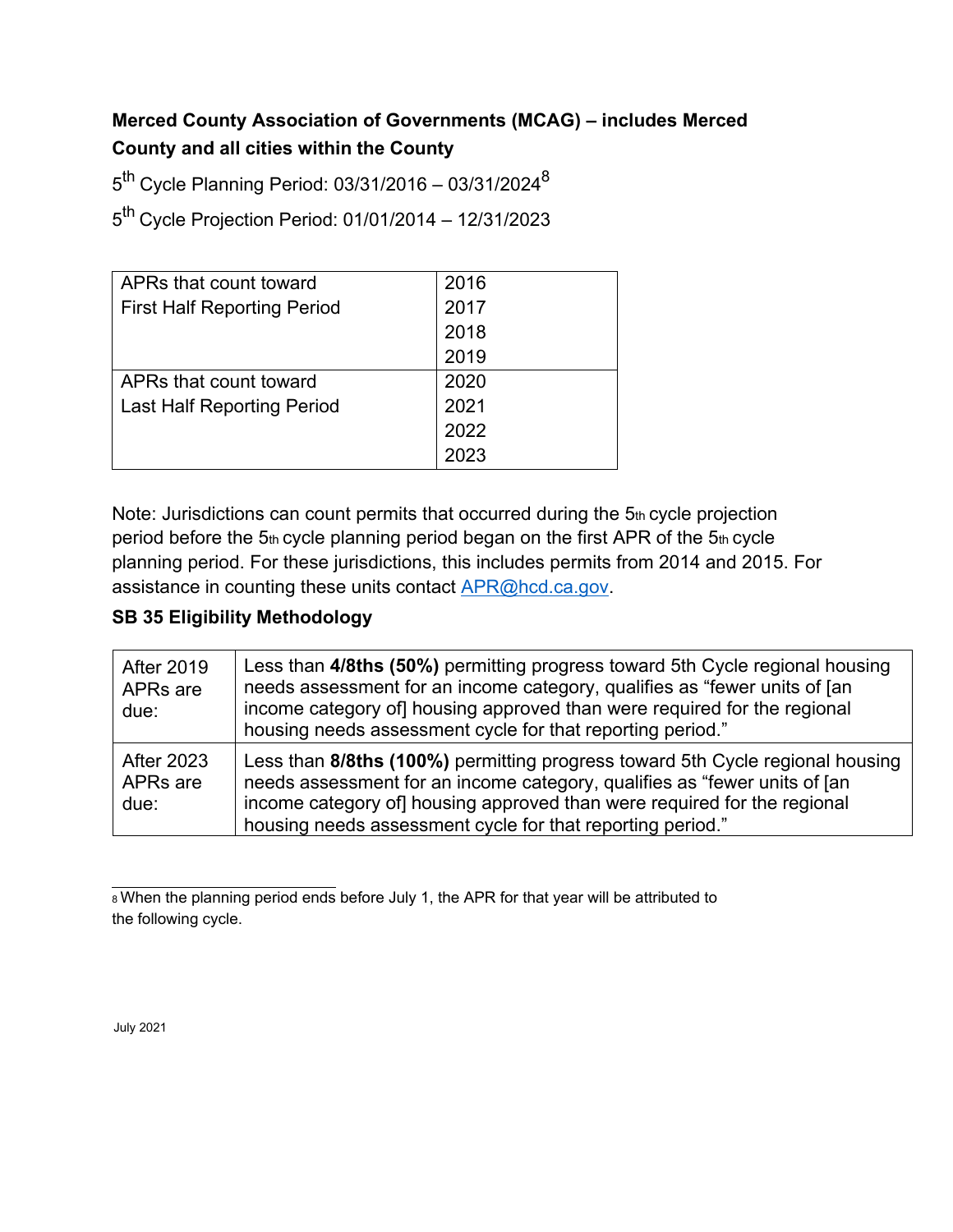# **SB 35 Determination for the Counties of Fresno, Kern, Kings, Madera, Merced, Monterey, San Benito, San Joaquin, Santa Cruz, Stanislaus,Tulare; and all cities within each county**

*These jurisdictions are in the First Half Reporting Period, including 4 years (2019 APRs) of an 8 -year planning period. Less than 50% permitting progress toward 5th Cycle regional housing needs assessment (RHNA) for an income category is considered insufficient progress. The next SB 35 Determination for these jurisdictions will be conducted at the Last Half Reporting Period, including 8 years (2016-2024 APRs) of an 8-year planning period, at which point they will need to demonstrate 100% permitting progress toward 5th Cycle RHNA.*

*Jurisdictions with insufficient progress toward Above-Moderate RHNA are subject to SB 35 streamlining for developments with 10% affordability or above. Jurisdictions with insufficient progress toward Lower RHNA (Very Low and Low) are subject to SB 35 streamlining for developments with 50% affordability or above. As the definition of low-income is inclusive of very-low income, units permitted in excess of the very-low income need can be applied to demonstrate progress towards the Lower-income need.* 

| <b>COUNTY</b> | <b>JURISDICTION</b><br><b>NAME</b> | <b>VLI %</b><br><b>Complete</b> | % Lower<br><b>Complete</b> | <b>MOD %</b><br><b>Complete</b> | <b>ABOVE</b><br>$\overline{MOD}$ %<br><b>Complete</b> |
|---------------|------------------------------------|---------------------------------|----------------------------|---------------------------------|-------------------------------------------------------|
| <b>FRESNO</b> | <b>SAN JOAQUIN</b>                 | 0.00%                           | 0.00%                      | 0.00%                           | 0.00%                                                 |
| <b>FRESNO</b> | <b>FOWLER</b>                      | 0.00%                           | 0.00%                      | 36.00%                          | 63.37%                                                |
| <b>FRESNO</b> | <b>SANGER</b>                      | 0.00%                           | 0.00%                      | 43.56%                          | 5.81%                                                 |
| <b>FRESNO</b> | <b>CLOVIS</b>                      | 0.00%                           | 7.60%                      | 220.92%                         | 203.20%                                               |
| <b>FRESNO</b> | <b>KERMAN</b>                      | 0.42%                           | 6.16%                      | 63.86%                          | 30.62%                                                |
| <b>FRESNO</b> | <b>FRESNO</b>                      | 8.63%                           | 8.67%                      | 42.15%                          | 64.31%                                                |
| <b>FRESNO</b> | <b>FRESNO COUNTY</b>               | 10.43%                          | 9.30%                      | 43.63%                          | 28.53%                                                |
| <b>FRESNO</b> | <b>KINGSBURG</b>                   | 10.62%                          | 55.71%                     | 36.67%                          | 47.33%                                                |
| <b>FRESNO</b> | <b>FIREBAUGH</b>                   | 11.72%                          | 10.06%                     | 0.00%                           | 0.00%                                                 |
| <b>FRESNO</b> | <b>REEDLEY</b>                     | 13.99%                          | 0.49%                      | 29.81%                          | 1.27%                                                 |
| <b>FRESNO</b> | <b>COALINGA</b>                    | 24.00%                          | 27.83%                     | 33.33%                          | 75.62%                                                |
| <b>FRESNO</b> | <b>SELMA</b>                       | 39.29%                          | 33.91%                     | 69.57%                          | 1.78%                                                 |
| <b>KERN</b>   | <b>MARICOPA</b>                    | 0.00%                           | 0.00%                      | 0.00%                           | 0.00%                                                 |
| <b>KERN</b>   | <b>RIDGECREST</b>                  | 0.00%                           | 0.00%                      | 0.00%                           | 0.00%                                                 |
| <b>KERN</b>   | <b>TEHACHAPI</b>                   | 0.00%                           | 0.00%                      | 0.00%                           | 12.50%                                                |
| <b>KERN</b>   | <b>TAFT</b>                        | 0.00%                           | 0.00%                      | 33.33%                          | 30.82%                                                |
| <b>KERN</b>   | <b>DELANO</b>                      | 0.00%                           | 0.00%                      | 48.56%                          | 16.48%                                                |
| <b>KERN</b>   | <b>ARVIN</b>                       | 0.00%                           | 23.43%                     | 208.20%                         | 0.00%                                                 |
| <b>KERN</b>   | <b>WASCO</b>                       | 0.00%                           | 31.27%                     | 4.29%                           | 66.99%                                                |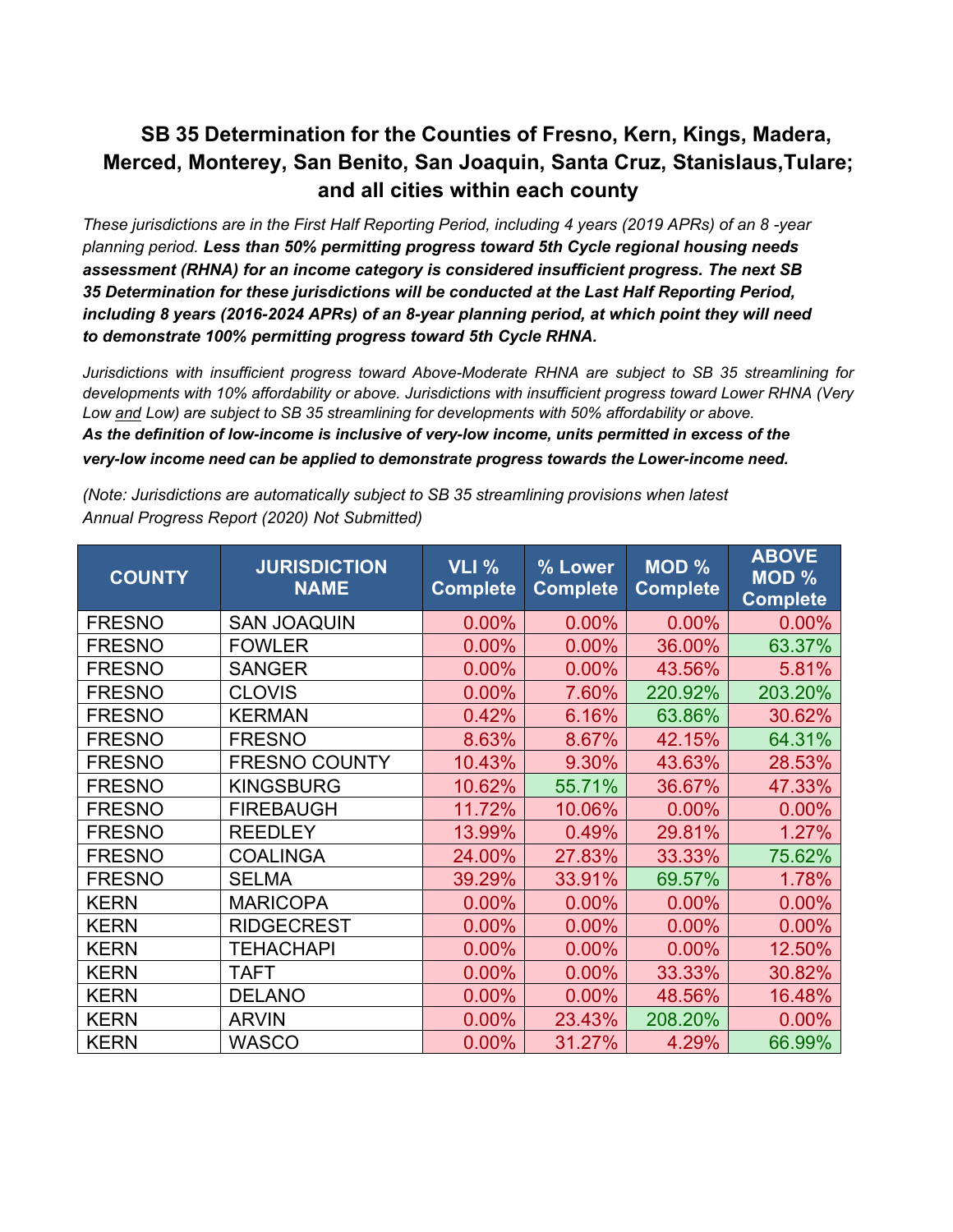### **SB 35 Determination for the Counties of Fresno, Kern, Kings, Madera, Merced, Monterey, San Benito, San Joaquin, Santa Cruz, Stanislaus, Tulare; and all cities within each county**

*These jurisdictions are in the First Half Reporting Period, including 4 years (2019 APRs) of an 8 -year planning period. Less than 50% permitting progress toward 5th Cycle regional housing needs assessment (RHNA) for an income category is considered insufficient progress. The next SB 35 Determination for these jurisdictions will be conducted at the Last Half Reporting Period, including 8 years (2016-2024 APRs) of an 8-year planning period, at which point they will need to demonstrate 100% permitting progress toward 5th Cycle RHNA.*

*Jurisdictions with insufficient progress toward Above-Moderate RHNA are subject to SB 35 streamlining for developments with 10% affordability or above. Jurisdictions with insufficient progress toward Lower RHNA (Very Low and Low) are subject to SB 35 streamlining for developments with 50% affordability or above. As the definition of low-income is inclusive of very-low income, units permitted in excess of the very-low income need can be applied to demonstrate progress towards the Lower-income need.*

| <b>COUNTY</b>   | <b>JURISDICTION NAME</b> | VLI %<br><b>Complete</b> | % Lower<br><b>Complete</b> | <b>MOD %</b><br><b>Complete</b> | <b>ABOVE</b><br><b>MOD %</b><br><b>Complete</b> |
|-----------------|--------------------------|--------------------------|----------------------------|---------------------------------|-------------------------------------------------|
| <b>KERN</b>     | <b>BAKERSFIELD</b>       | 1.91%                    | 1.55%                      | 68.06%                          | 41.64%                                          |
| <b>KERN</b>     | <b>KERN COUNTY</b>       | 2.11%                    | 4.31%                      | 3.74%                           | 1.27%                                           |
| <b>KERN</b>     | <b>MCFARLAND</b>         | 6.45%                    | 8.22%                      | 48.48%                          | 8.86%                                           |
| <b>KINGS</b>    | <b>LEMOORE</b>           | 0.00%                    | 0.00%                      | 6.37%                           | 9.39%                                           |
| <b>KINGS</b>    | <b>HANFORD</b>           | 0.00%                    | 0.00%                      | 9.25%                           | 42.41%                                          |
| <b>KINGS</b>    | <b>KINGS COUNTY</b>      | 0.00%                    | 22.46%                     | 2.72%                           | 6.92%                                           |
| <b>MONTEREY</b> | <b>DEL REY OAKS</b>      | 0.00%                    | 0.00%                      | 0.00%                           | 0.00%                                           |
| <b>MONTEREY</b> | <b>GONZALES</b>          | 0.00%                    | 0.00%                      | 0.00%                           | 0.00%                                           |
| <b>MONTEREY</b> | <b>GREENFIELD</b>        | 60.92%                   | 108.77%                    | 36.36%                          | 12.42%                                          |
| <b>MONTEREY</b> | <b>KING CITY</b>         | 0.00%                    | 21.43%                     | 18.18%                          | 231.58%                                         |
| <b>MONTEREY</b> | <b>MARINA</b>            | 13.33%                   | 2.91%                      | 61.51%                          | 64.60%                                          |
| <b>MONTEREY</b> | <b>MONTEREY</b>          | 12.10%                   | 0.00%                      | 1.68%                           | 27.21%                                          |
| <b>MONTEREY</b> | <b>MONTEREY COUNTY</b>   | 58.56%                   | 18.44%                     | 12.41%                          | 185.87%                                         |
| <b>MONTEREY</b> | <b>PACIFIC GROVE</b>     | 0.00%                    | 16.67%                     | 28.57%                          | 81.25%                                          |
| <b>MONTEREY</b> | <b>SALINAS</b>           | 21.60%                   | 21.94%                     | 0.98%                           | 32.23%                                          |
| <b>MONTEREY</b> | <b>SAND CITY</b>         | 0.00%                    | 0.00%                      | 0.00%                           | 17.39%                                          |
| <b>MONTEREY</b> | <b>SEASIDE</b>           | 0.00%                    | 0.00%                      | 4.17%                           | 4.88%                                           |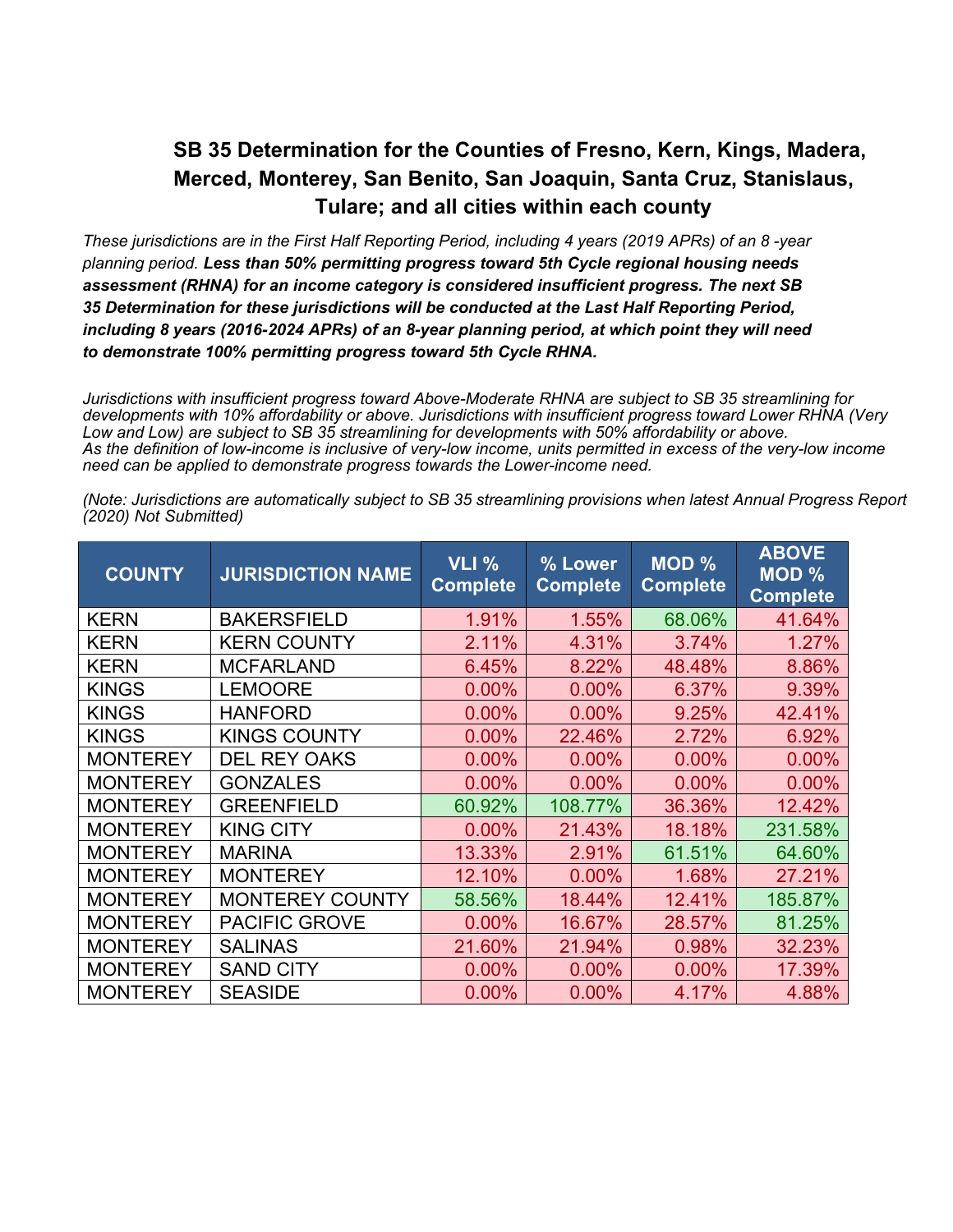# **SB 35 Determination for the Counties of Fresno, Kern, Kings, Madera, Merced, Monterey, San Benito, San Joaquin, Santa Cruz, Stanislaus, Tulare;and all cities within each county**

*These jurisdictions are in the First Half Reporting Period, including 4 years (2019 APRs) of an 8-year planning period. Less than 50% permitting progress toward 5th Cycle regional housing needs assessment (RHNA) for an income category is considered insufficient progress. The next SB 35 Determination for these jurisdictions will be conducted at the Last Half Reporting Period, including 8 years (2016-2024 APRs) of an 8-year planning period, at which point they will need to demonstrate 100% permitting progress toward 5th Cycle RHNA.*

*Jurisdictions with insufficient progress toward Above-Moderate RHNA are subject to SB 35 streamlining fordevelopments with 10% affordability or above. Jurisdictions with insufficient progress toward Lower RHNA (Very Low and Low) are subject to SB 35 streamlining for developments with 50% affordability or above.*

*As the definition of low-income is inclusive of very-low income, units permitted in excess of the very-*

*lowincome need can be applied to demonstrate progress towards the Lower-income need.*

| <b>COUNTY</b>     | <b>JURISDICTION</b><br><b>NAME</b> | <b>VLI %</b><br><b>Complete</b> | % Lower<br><b>Complete</b> | <b>MOD %</b><br><b>Complete</b> | <b>ABOVE</b><br>MOD %<br><b>Complete</b> |
|-------------------|------------------------------------|---------------------------------|----------------------------|---------------------------------|------------------------------------------|
| <b>MADERA</b>     | <b>CHOWCHILLA</b>                  | 0.00%                           | 0.00%                      | 11.76%                          | 1.07%                                    |
| <b>MADERA</b>     | <b>MADERA COUNTY</b>               | 0.00%                           | 4.17%                      | 0.00%                           | 38.49%                                   |
| <b>MERCED</b>     | <b>ATWATER</b>                     | 0.00%                           | 0.00%                      | 0.00%                           | 52.54%                                   |
| <b>MERCED</b>     | <b>MERCED</b>                      | 0.00%                           | 0.00%                      | 18.40%                          | 56.86%                                   |
| <b>MERCED</b>     | <b>MERCED COUNTY</b>               | 0.00%                           | 4.65%                      | 12.94%                          | 26.95%                                   |
| <b>MERCED</b>     | <b>LIVINGSTON</b>                  | 0.00%                           | 5.06%                      | 4.29%                           | 46.67%                                   |
| <b>MERCED</b>     | <b>DOS PALOS</b>                   | 0.00%                           | 11.11%                     | 0.00%                           | 0.00%                                    |
| <b>MERCED</b>     | <b>LOS BANOS</b>                   | 6.79%                           | 5.10%                      | 3.28%                           | 63.58%                                   |
|                   | <b>SAN JUAN</b>                    |                                 |                            |                                 |                                          |
| <b>SAN BENITO</b> | <b>BAUTISTA</b>                    | 0.00%                           | 0.00%                      | 0.00%                           | 0.00%                                    |
|                   | <b>SAN BENITO</b>                  |                                 |                            |                                 |                                          |
| <b>SAN BENITO</b> | <b>COUNTY</b>                      | 0.00%                           | 0.00%                      | 1.83%                           | 158.87%                                  |
| <b>SAN BENITO</b> | <b>HOLLISTER</b>                   | 0.00%                           | 0.00%                      | 40.31%                          | 112.93%                                  |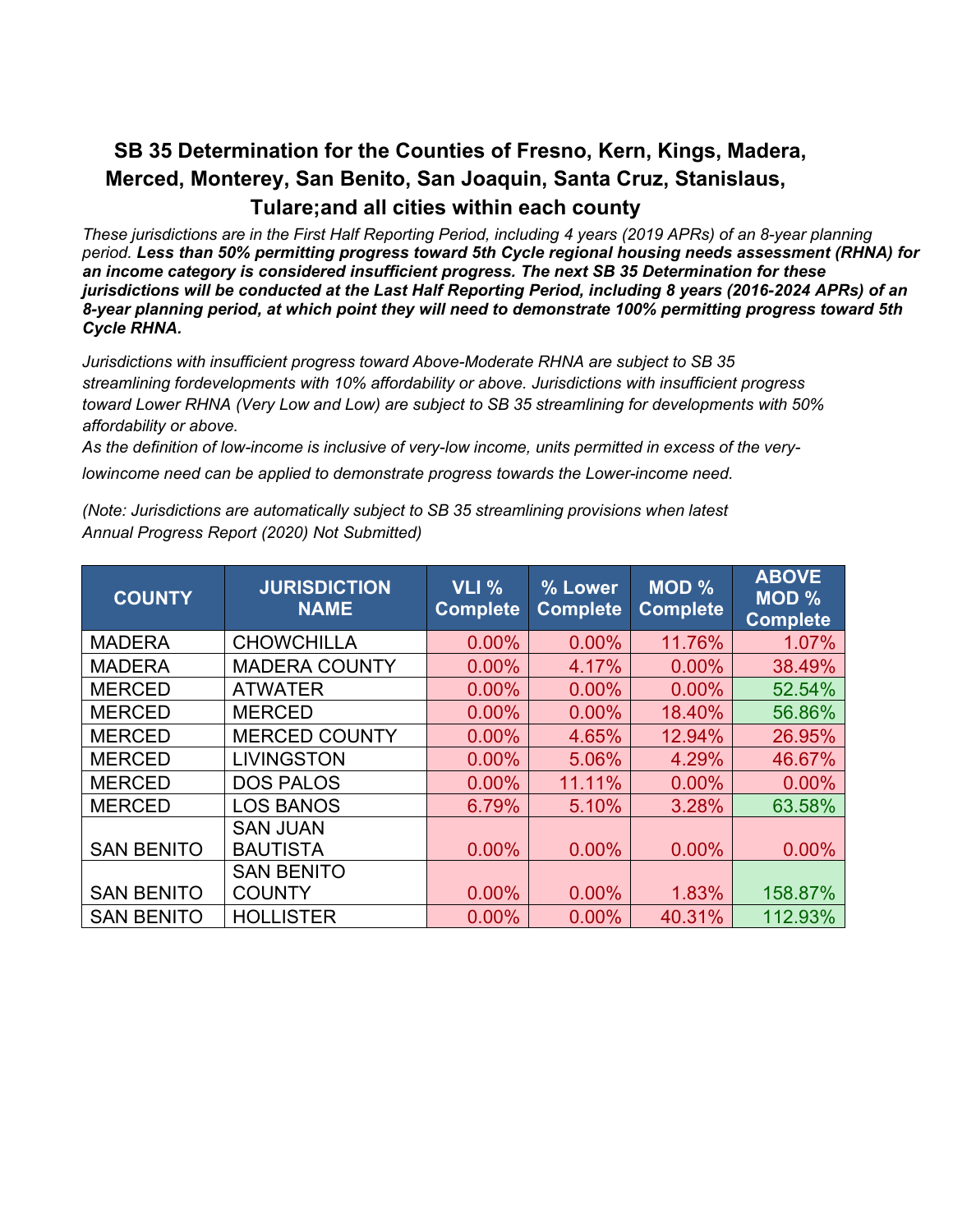# **SB 35 Determination for the Counties of Fresno, Kern, Kings, Madera, Merced, Monterey, San Benito, San Joaquin, Santa Cruz, Stanislaus, Tulare;and all cities within each county**

*These jurisdictions are in the First Half Reporting Period, including 4 years (2019 APRs) of an 8-year planningperiod. Less than 50% permitting progress toward 5th Cycle regional housing needs assessment (RHNA) for an income category is considered insufficient progress. The next SB 35 Determination for these jurisdictions will be conducted at the Last Half Reporting Period, including 8 years (2016-2024 APRs) of an 8-year planning period, at which point they will need to demonstrate 100% permitting progress toward 5th Cycle RHNA.*

*Jurisdictions with insufficient progress toward Above-Moderate RHNA are subject to SB 35 streamlining fordevelopments with 10% affordability or above. Jurisdictions with insufficient progress toward Lower RHNA (Very Low and Low) are subject to SB 35 streamlining for developments with 50% affordability or above.*

*As the definition of low-income is inclusive of very-low income, units permitted in excess of the verylowincome need can be applied to demonstrate progress towards the Lower-income need.*

| <b>COUNTY</b>      | <b>JURISDICTION</b><br><b>NAME</b> | <b>VLI %</b><br><b>Complete</b> | % Lower<br><b>Complete</b> | <b>MOD %</b><br><b>Complete</b> | <b>ABOVE</b><br><b>MOD %</b><br><b>Complete</b> |
|--------------------|------------------------------------|---------------------------------|----------------------------|---------------------------------|-------------------------------------------------|
| <b>SAN JOAQUIN</b> | <b>RIPON</b>                       | 0.00%                           | 0.00%                      | 0.00%                           | 28.79%                                          |
| <b>SAN JOAQUIN</b> | <b>LATHROP</b>                     | 0.00%                           | 0.00%                      | 0.00%                           | 65.34%                                          |
| <b>SAN JOAQUIN</b> | <b>ESCALON</b>                     | 0.00%                           | 0.00%                      | 1.56%                           | 8.85%                                           |
| <b>SAN JOAQUIN</b> | <b>TRACY</b>                       | 0.00%                           | 0.00%                      | 6.28%                           | 129.84%                                         |
| <b>SAN JOAQUIN</b> | <b>MANTECA</b>                     | 0.43%                           | 0.72%                      | 22.55%                          | 50.56%                                          |
|                    | <b>SAN JOAQUIN</b>                 |                                 |                            |                                 |                                                 |
| <b>SAN JOAQUIN</b> | <b>COUNTY</b>                      | 2.64%                           | 23.51%                     | 41.59%                          | 36.85%                                          |
| <b>SAN JOAQUIN</b> | <b>STOCKTON</b>                    | 8.93%                           | 0.40%                      | 27.77%                          | 9.17%                                           |
| <b>SAN JOAQUIN</b> | <b>LODI</b>                        | 10.46%                          | 8.16%                      | 14.41%                          | 49.48%                                          |
| <b>SANTA CRUZ</b>  | <b>CAPITOLA</b>                    | 0.00%                           | 0.00%                      | 3.85%                           | 50.00%                                          |
| <b>SANTA CRUZ</b>  | <b>SCOTTS VALLEY</b>               | 0.00%                           | 13.64%                     | 26.92%                          | 218.97%                                         |
| <b>SANTA CRUZ</b>  | <b>SANTA CRUZ</b>                  | 6.67%                           | 172.03%                    | 153.68%                         | 116.29%                                         |
| <b>SANTA CRUZ</b>  | <b>WATSONVILLE</b>                 | 12.43%                          | 5.45%                      | 9.38%                           | 54.27%                                          |
|                    | <b>SANTA CRUZ</b>                  |                                 |                            |                                 |                                                 |
| <b>SANTA CRUZ</b>  | <b>COUNTY</b>                      | 13.56%                          | 20.29%                     | 100.00%                         | 32.30%                                          |
| <b>STANISLAUS</b>  | <b>WATERFORD</b>                   | 0.00%                           | 0.00%                      | 0.00%                           | 15.38%                                          |
| <b>STANISLAUS</b>  | <b>NEWMAN</b>                      | 0.00%                           | 0.00%                      | 1.47%                           | 14.24%                                          |
| <b>STANISLAUS</b>  | <b>CERES</b>                       | 0.00%                           | 0.00%                      | 2.47%                           | 5.25%                                           |
| <b>STANISLAUS</b>  | <b>MODESTO</b>                     | 0.00%                           | 6.16%                      | 25.09%                          | 21.44%                                          |
|                    | <b>STANISLAUS</b>                  |                                 |                            |                                 |                                                 |
| <b>STANISLAUS</b>  | <b>COUNTY</b>                      | 0.00%                           | 8.41%                      | 11.25%                          | 49.53%                                          |
| <b>STANISLAUS</b>  | <b>TURLOCK</b>                     | 2.05%                           | 42.53%                     | 96.49%                          | 11.28%                                          |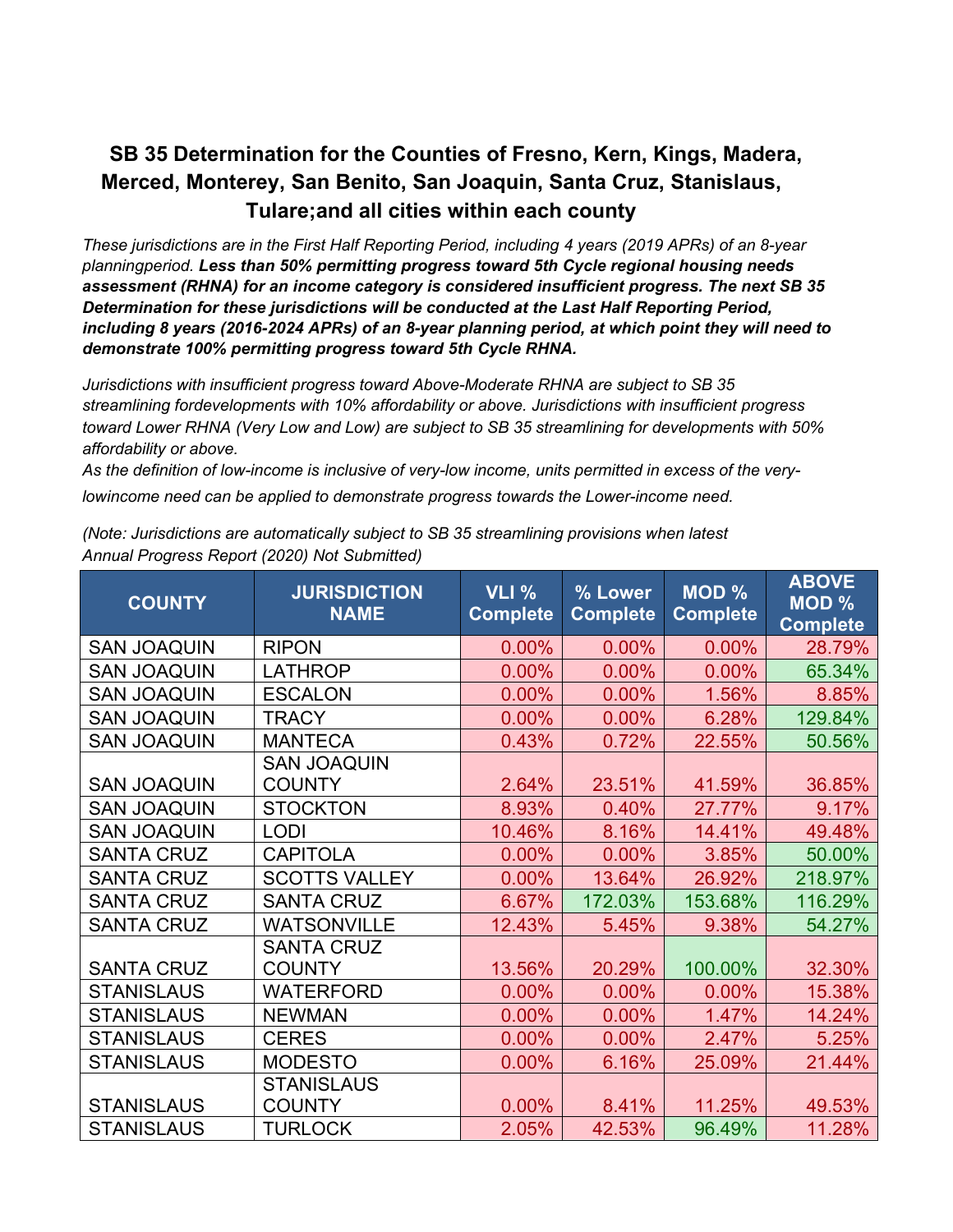# **SB 35 Determination for the Counties of Fresno, Kern, Kings, Madera, Merced, Monterey, San Benito, San Joaquin, Santa Cruz, Stanislaus, Tulare; and all cities within each county**

*These jurisdictions are in the First Half Reporting Period, including 4 years (2019 APRs) of an 8-year planning period. Less than 50% permitting progress toward 5th Cycle regional housing needs assessment (RHNA) for an income category is considered insufficient progress. The next SB 35 Determination for these jurisdictions will be conducted at the Last Half Reporting Period, including 8 years (2016-2024 APRs) of an 8-year planning period, at which point they will need to demonstrate 100% permitting progress toward 5th Cycle RHNA.*

*Jurisdictions with insufficient progress toward Above-Moderate RHNA are subject to SB 35 streamlining fordevelopments with 10% affordability or above. Jurisdictions with insufficient progress toward Lower RHNA (Very Low and Low) are subject to SB 35 streamlining for developments with 50% affordability or above. As the definition of low-income is inclusive of very-low income, units permitted in excess of the very-lowincome need can be applied to demonstrate progress towards the Lower-income need.*

| <b>COUNTY</b>     | <b>JURISDICTION NAME</b> | <b>VLI %</b><br><b>Complete</b> | % Lower<br><b>Complete</b> | <b>MOD %</b><br><b>Complete</b> | <b>ABOVE</b><br>MOD %<br><b>Complete</b> |
|-------------------|--------------------------|---------------------------------|----------------------------|---------------------------------|------------------------------------------|
| <b>STANISLAUS</b> | <b>OAKDALE</b>           | 4.44%                           | 21.78%                     | 40.00%                          | 55.19%                                   |
| <b>STANISLAUS</b> | <b>RIVERBANK</b>         | 10.28%                          | 18.45%                     | $0.00\%$                        | 22.95%                                   |
| <b>TULARE</b>     | <b>EXETER</b>            | 0.00%                           | 4.80%                      | 4.71%                           | 5.15%                                    |
| <b>TULARE</b>     | <b>PORTERVILLE</b>       | 1.61%                           | 7.64%                      | 34.45%                          | 6.01%                                    |
| <b>TULARE</b>     | <b>VISALIA</b>           | 4.17%                           | 22.16%                     | 55.77%                          | 42.92%                                   |
| <b>TULARE</b>     | <b>TULARE</b>            | 4.67%                           | 4.60%                      | 31.48%                          | 147.80%                                  |
| <b>TULARE</b>     | <b>WOODLAKE</b>          | 7.04%                           | 160.98%                    | 34.78%                          | 0.52%                                    |
| <b>TULARE</b>     | <b>TULARE COUNTY</b>     | 17.47%                          | 30.61%                     | 13.17%                          | 4.54%                                    |
| <b>TULARE</b>     | <b>DINUBA</b>            | 21.33%                          | 56.44%                     | 166.94%                         | 51.70%                                   |
| <b>TULARE</b>     | <b>LINDSAY</b>           | 50.00%                          | 85.00%                     | 64.63%                          | 2.87%                                    |
| <b>KERN</b>       | <b>CALIFORNIA CITY</b>   |                                 |                            | No 2020 Annual Progress Report  |                                          |
| <b>KERN</b>       | <b>SHAFTER</b>           |                                 |                            | No 2020 Annual Progress Report  |                                          |
| <b>KINGS</b>      | <b>AVENAL</b>            |                                 |                            | No 2020 Annual Progress Report  |                                          |
| <b>KINGS</b>      | <b>CORCORAN</b>          |                                 |                            | No 2020 Annual Progress Report  |                                          |
| <b>MADERA</b>     | <b>MADERA</b>            |                                 |                            | No 2020 Annual Progress Report  |                                          |
| <b>MERCED</b>     | <b>GUSTINE</b>           |                                 |                            | No 2020 Annual Progress Report  |                                          |
| <b>MONTEREY</b>   | <b>CARMEL</b>            |                                 |                            | No 2020 Annual Progress Report  |                                          |
| <b>TULARE</b>     | <b>FARMERSVILLE</b>      |                                 |                            | No 2020 Annual Progress Report  |                                          |
| <b>FRESNO</b>     | <b>HURON</b>             |                                 |                            | No 2020 Annual Progress Report  |                                          |
| <b>FRESNO</b>     | <b>MENDOTA</b>           |                                 |                            | No 2020 Annual Progress Report  |                                          |
| <b>FRESNO</b>     | <b>ORANGE COVE</b>       |                                 |                            | No 2020 Annual Progress Report  |                                          |
| <b>FRESNO</b>     | <b>PARLIER</b>           |                                 |                            | No 2020 Annual Progress Report  |                                          |
| <b>STANISLAUS</b> | <b>PATTERSON</b>         |                                 |                            | No 2020 Annual Progress Report  |                                          |
| <b>STANISLAUS</b> | <b>HUGHSON</b>           |                                 |                            | No 2020 Annual Progress Report  |                                          |
| <b>MONTEREY</b>   | <b>SOLEDAD</b>           |                                 |                            | No 2020 Annual Progress Report  |                                          |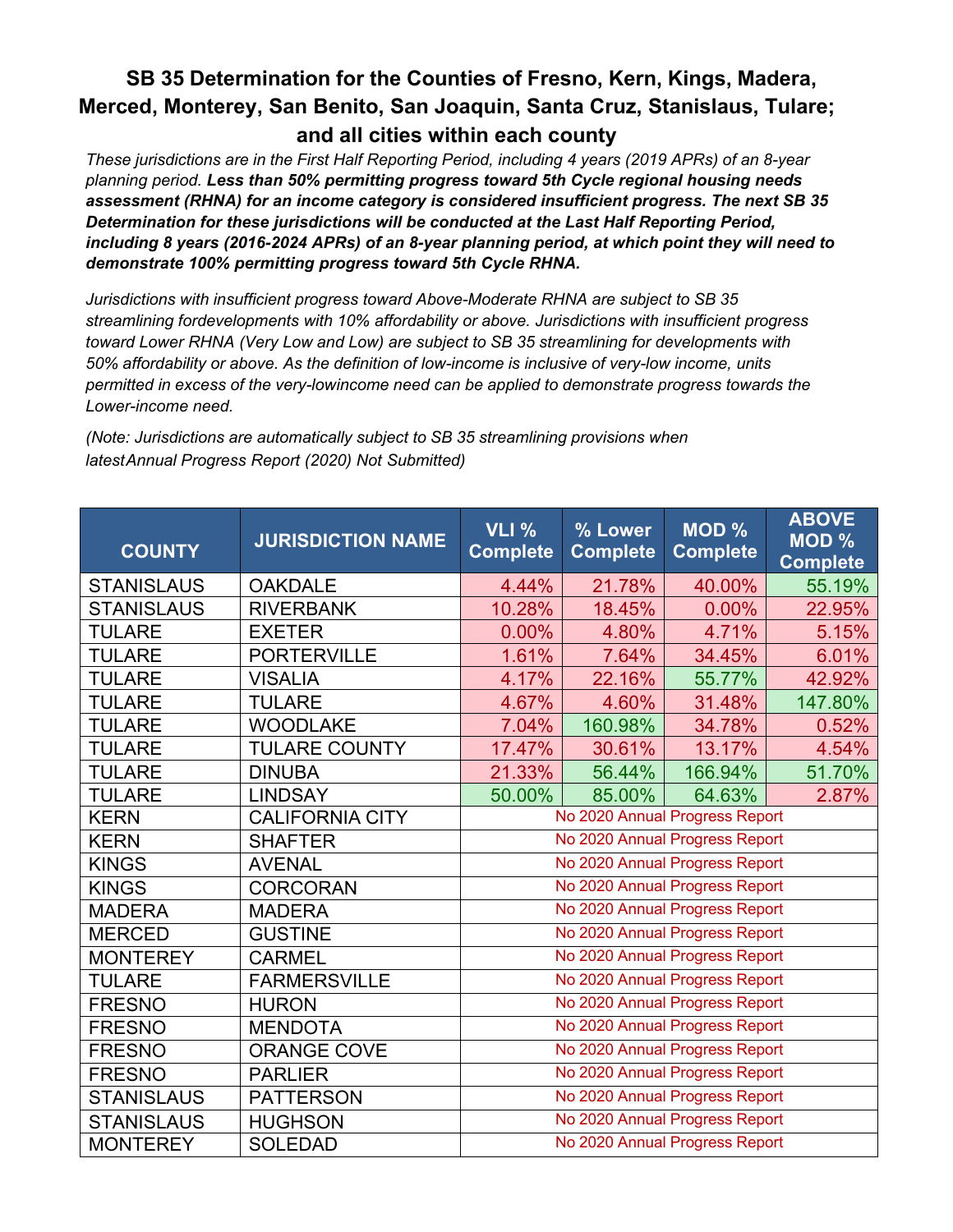# **Association of Bay Area Governments (ABAG) Now Bay Area Metro – includes Alameda, Contra Costa, Marin, Napa, San Francisco, San Mateo, Santa Clara, Solano, and Sonoma Counties; and all cities withineach county**

 $5^{th}$  Cycle Planning Period: 01/31/2015 – 01/31/2023 $^{9}$ 

5th Cycle Projection Period: 01/01/2014 – 10/31/2022

| APRs that count toward             | 2015 |
|------------------------------------|------|
| <b>First Half Reporting Period</b> | 2016 |
|                                    | 2017 |
|                                    | 2018 |
| APRs that count toward             | 2019 |
| <b>Last Half Reporting Period</b>  | 2020 |
|                                    | 2021 |
|                                    |      |

Note: Jurisdictions can count permits that occurred during the 5th cycle projection period before the  $5<sub>th</sub>$  cycle planning period began on the first APR of the  $5<sub>th</sub>$  cycle planning period. For Bay Area Metro jurisdictions, this includes permits from 2014. For assistance in counting these units contact [APR@hcd.ca.gov.](mailto:APR@hcd.ca.gov)

| <b>After 2018</b><br>APRs are<br>due:             | Less than 4/8ths (50%) permitting progress toward 5th Cycle regional housing<br>needs assessment for an income category, qualifies as "fewer units of [an<br>income category of housing approved than were required for the regional<br>housing needs assessment cycle for that reporting period."   |
|---------------------------------------------------|------------------------------------------------------------------------------------------------------------------------------------------------------------------------------------------------------------------------------------------------------------------------------------------------------|
| <b>After 2022</b><br>APR <sub>s</sub> are<br>due: | Less than 8/8ths (100%) permitting progress toward 5th Cycle regional housing<br>needs assessment for an income category, qualifies as "fewer units of [an<br>income category of] housing approved than were required for the regional<br>housing needs assessment cycle for that reporting period." |

<span id="page-12-0"></span><sup>9</sup> When the planning period ends before July 1, the APR for that year will be attributed to the following cycle.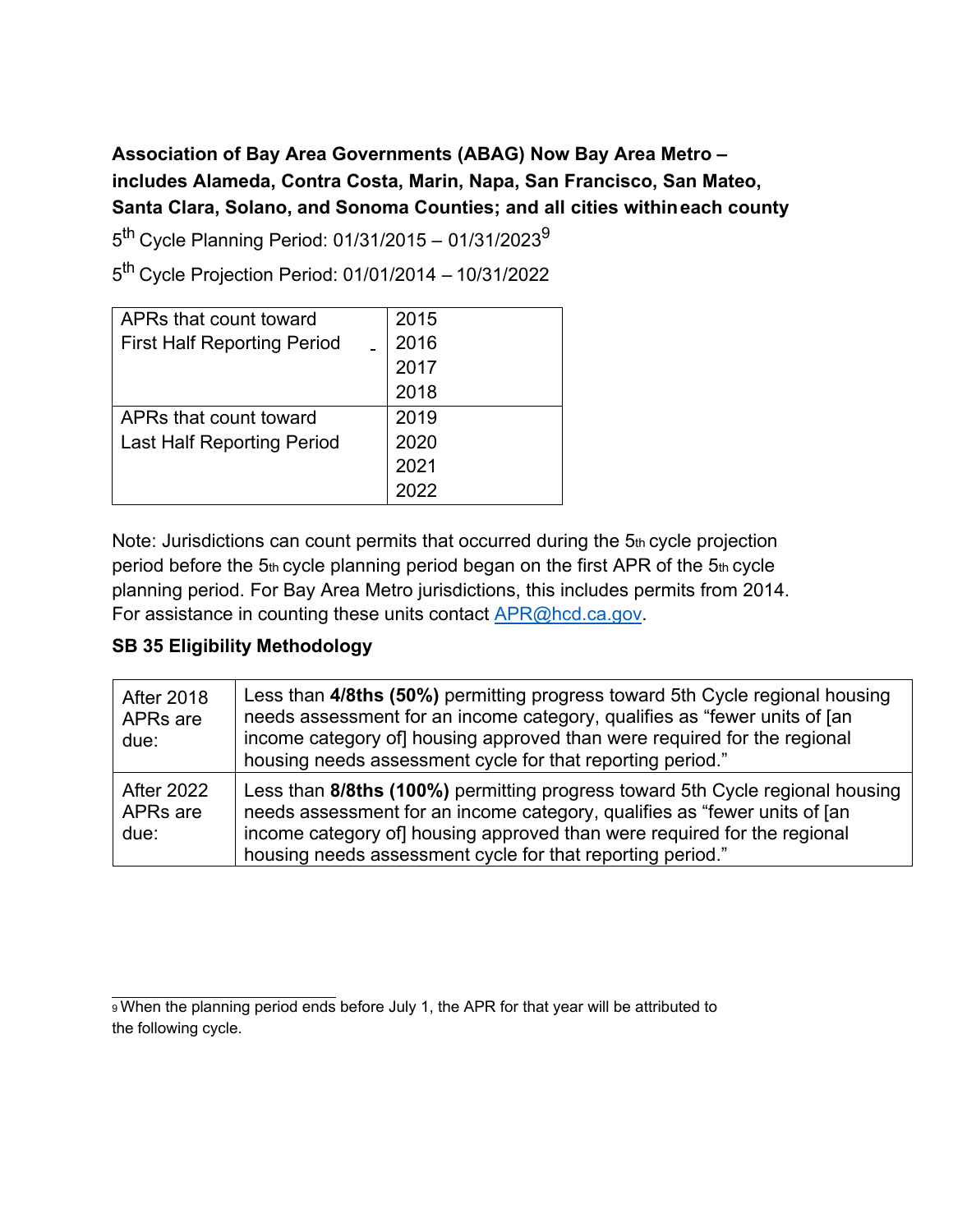### **Santa Barbara County Association of Governments (SBCAG) – includes Santa Barbara County and all cities within the County**

 $5^{th}$  Cycle Planning Period: 02/15/2015 – 02/15/2023<sup>10</sup>

5th Cycle Projection Period: 01/01/2014 – 09/30/2022

| APRs that count toward             | 2015 |
|------------------------------------|------|
| <b>First Half Reporting Period</b> | 2016 |
|                                    | 2017 |
|                                    | 2018 |
| APRs that count toward             | 2019 |
| <b>Last Half Reporting Period</b>  | 2020 |
|                                    | 2021 |
|                                    | 2022 |

Note: Jurisdictions can count permits that occurred during the 5th cycle projection period before the 5th cycle planning period began on the first APR of the 5th cycle planning period. For these jurisdictions, this includes permits from 2014. For assistance in counting these units contact [APR@hcd.ca.gov.](mailto:APR@hcd.ca.gov)

#### **SB 35 Eligibility Methodology**

| <b>After 2018</b><br>APRs are<br>due:             | Less than 4/8ths (50%) permitting progress toward 5th Cycle regional housing<br>needs assessment for an income category, qualifies as "fewer units of [an<br>income category of housing approved than were required for the regional<br>housing needs assessment cycle for that reporting period."   |
|---------------------------------------------------|------------------------------------------------------------------------------------------------------------------------------------------------------------------------------------------------------------------------------------------------------------------------------------------------------|
| <b>After 2022</b><br>APR <sub>s</sub> are<br>due: | Less than 8/8ths (100%) permitting progress toward 5th Cycle regional housing<br>needs assessment for an income category, qualifies as "fewer units of [an<br>income category of] housing approved than were required for the regional<br>housing needs assessment cycle for that reporting period." |

<span id="page-13-0"></span>10 When the planning period ends before July 1, the APR for that year will be attributed to the following cycle.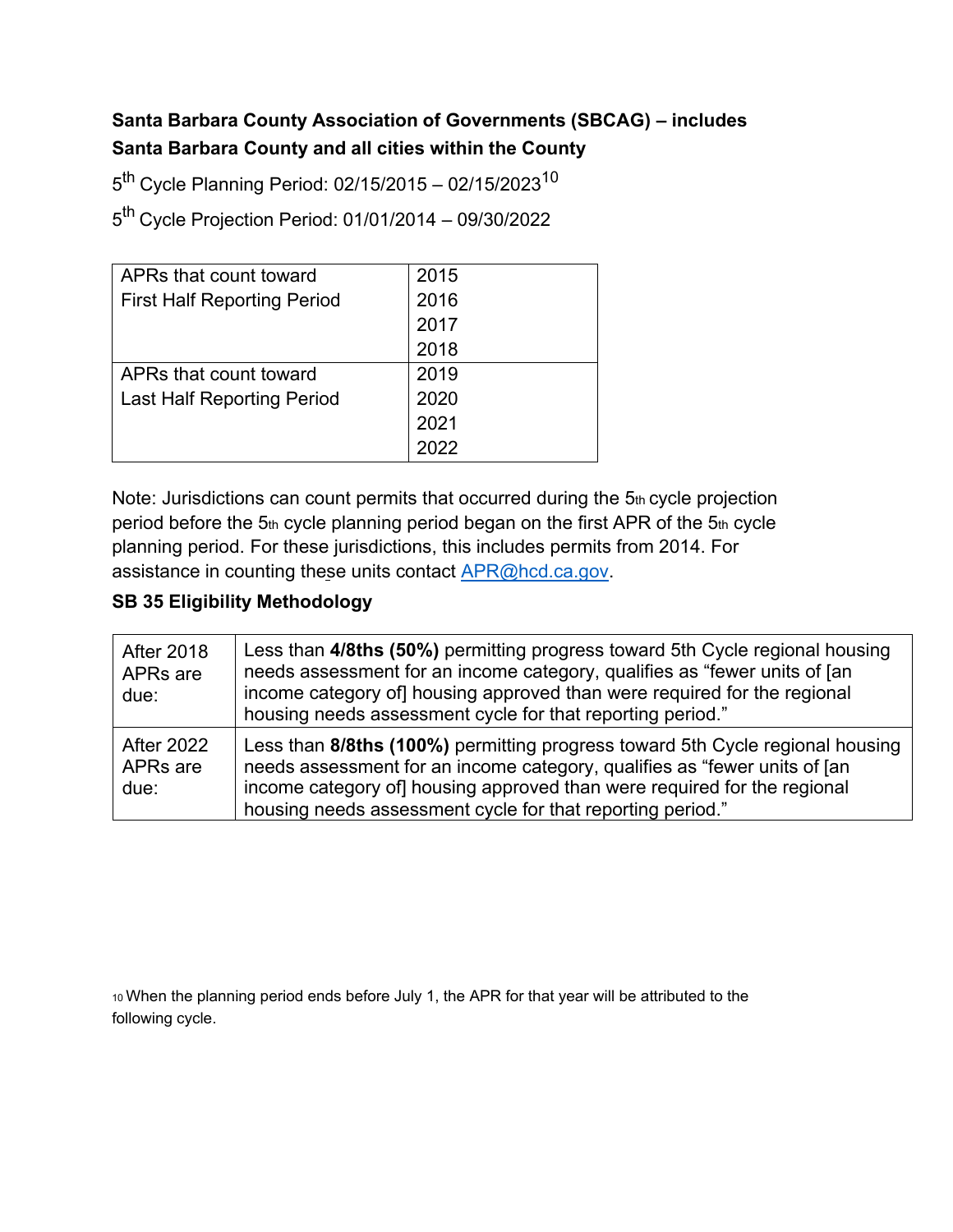*These jurisdictions are in the First Half Reporting Period, including 4 years (2015-2018 APRs) of an 8 year planning period. Less than 50% permitting progress toward 5th Cycle regional housing needs assessment (RHNA) for an income category is considered insufficient progress. The next SB 35 Determination for these jurisdictions will be conducted at the Last Half Reporting Period, including 8 years (2019-2022 APRs) of an 8-year planning period, at which point they will need to demonstrate 100% permitting progress toward 5th Cycle RHNA.*

*Jurisdictions with insufficient progress toward Above-Moderate RHNA are subject to SB 35 streamlining for developments with 10% affordability or above or the 20 percent moderate income option if the site is located in the San Francisco Bay Area as defined in Section 102(x) of the SB 35 Guidelines. Jurisdictions with insufficient* progress toward Lower RHNA (Very Low and Low) are subject to SB 35 streamlining for developments with 50% *affordability or above.*

*As the definition of low-income is inclusive of very-low income, units permitted in excess of the very-low income need can be applied to demonstrate progress towards the Lower-income need.*

| <b>COUNTY</b>       | <b>JURISDICTION</b><br><b>NAME</b> | <b>VLI %</b><br><b>Complete</b> | % Lower<br><b>Complete</b> | <b>MOD %</b><br><b>Complete</b> | <b>ABOVE</b><br><b>MOD %</b><br><b>Complete</b> |
|---------------------|------------------------------------|---------------------------------|----------------------------|---------------------------------|-------------------------------------------------|
| <b>ALAMEDA</b>      | <b>UNION CITY</b>                  | 0.00%                           | 0.00%                      | 13.54%                          | 113.19%                                         |
| <b>ALAMEDA</b>      | <b>ALBANY</b>                      | 0.00%                           | 0.00%                      | 36.84%                          | 133.79%                                         |
| <b>ALAMEDA</b>      | <b>DUBLIN</b>                      | 3.27%                           | 8.74%                      | 7.29%                           | 551.46%                                         |
| <b>ALAMEDA</b>      | <b>HAYWARD</b>                     | 4.70%                           | 3.96%                      | 0.00%                           | 44.07%                                          |
| <b>ALAMEDA</b>      | <b>LIVERMORE</b>                   | 10.25%                          | 11.18%                     | 93.75%                          | 115.33%                                         |
| <b>ALAMEDA</b>      | <b>ALAMEDA</b>                     | 12.39%                          | 16.13%                     | 9.19%                           | 66.71%                                          |
| <b>ALAMEDA</b>      | <b>PIEDMONT</b>                    | 16.67%                          | 57.14%                     | 46.67%                          | 271.43%                                         |
| <b>ALAMEDA</b>      | <b>FREMONT</b>                     | 18.49%                          | 34.23%                     | 1.94%                           | 234.89%                                         |
| <b>ALAMEDA</b>      | <b>SAN LEANDRO</b>                 | 21.63%                          | 32.59%                     | 0.00%                           | 1.98%                                           |
| <b>ALAMEDA</b>      | <b>NEWARK</b>                      | 23.33%                          | 0.00%                      | 22.78%                          | 237.12%                                         |
|                     | <b>ALAMEDA</b>                     |                                 |                            |                                 |                                                 |
| <b>ALAMEDA</b>      | <b>COUNTY</b>                      | 27.91%                          | 39.65%                     | 11.86%                          | 21.79%                                          |
| <b>ALAMEDA</b>      | <b>OAKLAND</b>                     | 27.93%                          | 9.35%                      | 2.10%                           | 141.04%                                         |
| <b>ALAMEDA</b>      | <b>BERKELEY</b>                    | 30.26%                          | 6.33%                      | 15.58%                          | 102.64%                                         |
| <b>ALAMEDA</b>      | <b>EMERYVILLE</b>                  | 31.52%                          | 9.00%                      | 9.65%                           | 59.84%                                          |
| <b>ALAMEDA</b>      | <b>PLEASANTON</b>                  | 34.22%                          | 18.41%                     | 6.63%                           | 265.82%                                         |
| <b>CONTRA COSTA</b> | <b>MARTINEZ</b>                    | $0.00\%$                        | 0.00%                      | 1.28%                           | 25.13%                                          |
| <b>CONTRA COSTA</b> | <b>MORAGA</b>                      | 0.00%                           | 0.00%                      | 2.00%                           | 180.00%                                         |
| <b>CONTRA COSTA</b> | <b>PINOLE</b>                      | 0.00%                           | 0.00%                      | 2.33%                           | 4.76%                                           |
| <b>CONTRA COSTA</b> | <b>PLEASANT HILL</b>               | 0.00%                           | 0.00%                      | 15.48%                          | 33.90%                                          |
| <b>CONTRA COSTA</b> | <b>ORINDA</b>                      | 0.00%                           | 0.00%                      | 50.00%                          | 538.10%                                         |
| <b>CONTRA COSTA</b> | <b>HERCULES</b>                    | 0.00%                           | 0.85%                      | $0.00\%$                        | 200.00%                                         |
| <b>CONTRA COSTA</b> | <b>SAN PABLO</b>                   | 0.00%                           | 7.55%                      | 17.33%                          | 11.70%                                          |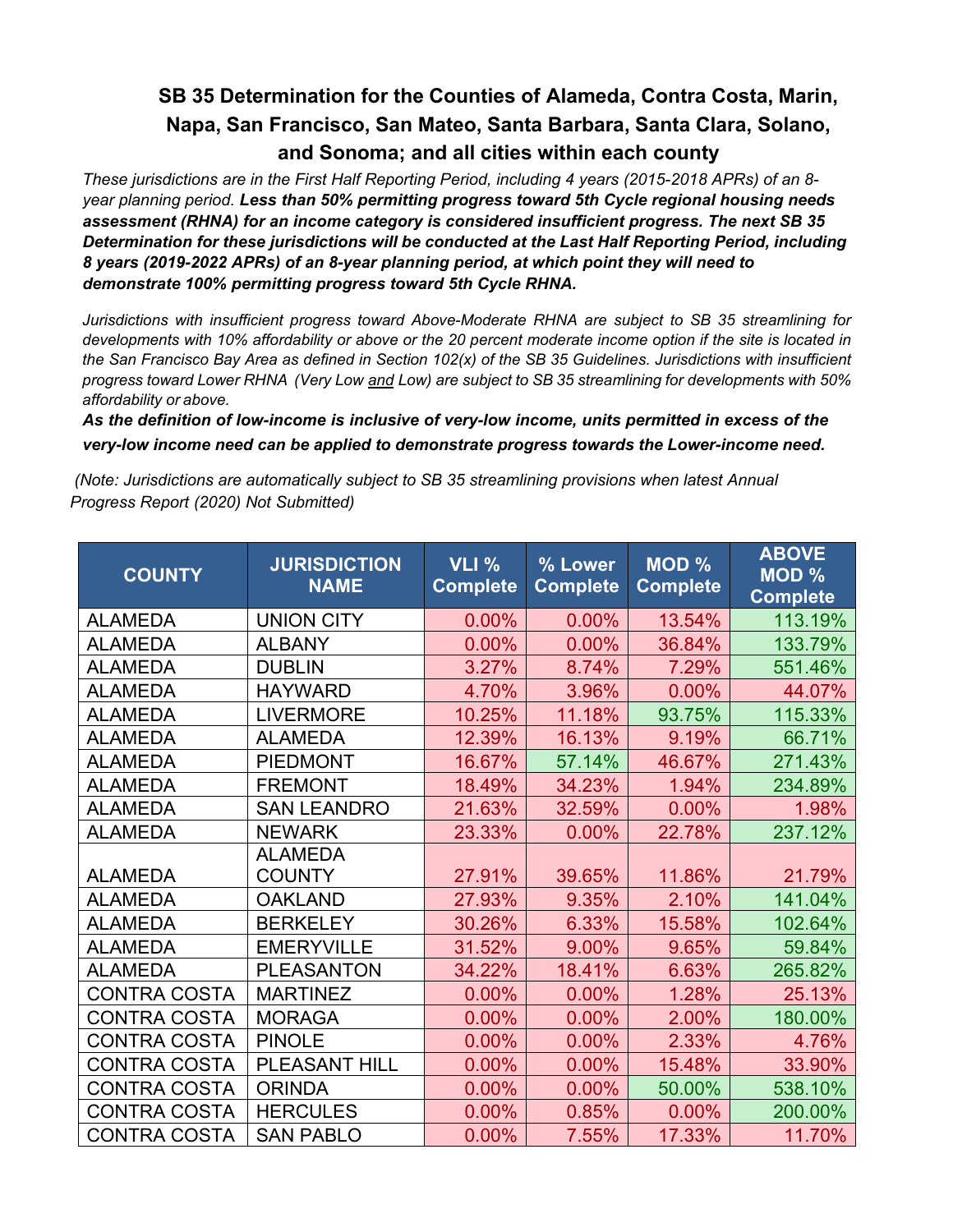*These jurisdictions are in the First Half Reporting Period, including 4 years (2015-2018 APRs) of an 8 year planning period. Less than 50% permitting progress toward 5th Cycle regional housing needs assessment (RHNA) for an income category is considered insufficient progress. The next SB 35 Determination for these jurisdictions will be conducted at the Last Half Reporting Period, including 8 years (2019-2022 APRs) of an 8-year planning period, at which point they will need to demonstrate 100% permitting progress toward 5th Cycle RHNA.*

*Jurisdictions with insufficient progress toward Above-Moderate RHNA are subject to SB 35 streamlining for developments with 10% affordability or above or the 20 percent moderate income option if the site is located in the San Francisco Bay Area as defined in Section 102(x) of the SB 35 Guidelines. Jurisdictions with insufficient* progress toward Lower RHNA (Very Low and Low) are subject to SB 35 streamlining for developments with 50% *affordability or above.*

*As the definition of low-income is inclusive of very-low income, units permitted in excess of the very-low income need can be applied to demonstrate progress towards the Lower-income need.*

| <b>COUNTY</b>       | <b>JURISDICTION</b><br><b>NAME</b>   | <b>VLI %</b><br><b>Complete</b> | % Lower<br><b>Complete</b> | $MOD$ %<br><b>Complete</b> | <b>ABOVE</b><br>MOD %<br><b>Complete</b> |
|---------------------|--------------------------------------|---------------------------------|----------------------------|----------------------------|------------------------------------------|
| <b>CONTRA COSTA</b> | <b>CLAYTON</b>                       | 0.00%                           | 8.00%                      | 0.00%                      | 23.53%                                   |
| <b>CONTRA COSTA</b> | <b>DANVILLE</b>                      | 0.00%                           | 9.01%                      | 27.42%                     | 164.29%                                  |
| <b>CONTRA COSTA</b> | <b>BRENTWOOD</b>                     | 1.28%                           | 8.06%                      | 22.76%                     | 799.28%                                  |
| <b>CONTRA COSTA</b> | <b>LAFAYETTE</b>                     | 1.45%                           | 3.85%                      | 52.94%                     | 379.80%                                  |
| <b>CONTRA COSTA</b> | <b>CONCORD</b>                       | 2.38%                           | 0.68%                      | 0.72%                      | 10.73%                                   |
| <b>CONTRA COSTA</b> | <b>OAKLEY</b>                        | 2.52%                           | 37.93%                     | 119.43%                    | 135.66%                                  |
| <b>CONTRA COSTA</b> | <b>SAN RAMON</b>                     | 3.88%                           | 29.39%                     | 59.93%                     | 495.00%                                  |
| <b>CONTRA COSTA</b> | <b>PITTSBURG</b>                     | 5.87%                           | 85.83%                     | 131.01%                    | 60.02%                                   |
| <b>CONTRA COSTA</b> | <b>WALNUT CREEK</b>                  | 14.07%                          | 6.48%                      | 9.71%                      | 130.39%                                  |
| <b>CONTRA COSTA</b> | <b>CONTRA COSTA</b><br><b>COUNTY</b> | 16.84%                          | 83.49%                     | 51.44%                     | 217.11%                                  |
| <b>CONTRA COSTA</b> | <b>ANTIOCH</b>                       | 25.21%                          | 0.49%                      | 35.98%                     | 62.21%                                   |
| <b>CONTRA COSTA</b> | <b>RICHMOND</b>                      | 60.73%                          | 67.87%                     | 0.00%                      | 34.01%                                   |
| <b>CONTRA COSTA</b> | <b>EL CERRITO</b>                    | 118.00%                         | 117.46%                    | 37.68%                     | 160.84%                                  |
| <b>MARIN</b>        | <b>BELVEDERE</b>                     | 0.00%                           | 0.00%                      | 50.00%                     | 0.00%                                    |
| <b>MARIN</b>        | <b>SAN RAFAEL</b>                    | 2.08%                           | 49.32%                     | 6.63%                      | 40.87%                                   |
| <b>MARIN</b>        | <b>LARKSPUR</b>                      | 10.00%                          | 50.00%                     | 42.86%                     | 174.51%                                  |
| <b>MARIN</b>        | <b>NOVATO</b>                        | 26.13%                          | 29.23%                     | 56.94%                     | 31.74%                                   |
| <b>MARIN</b>        | <b>ROSS</b>                          | 33.33%                          | 0.00%                      | 75.00%                     | 25.00%                                   |
| <b>MARIN</b>        | <b>MARIN COUNTY</b>                  | 34.55%                          | 59.38%                     | 51.35%                     | 221.31%                                  |
| <b>MARIN</b>        | <b>SAUSALITO</b>                     | 38.46%                          | 121.43%                    | 31.25%                     | 30.43%                                   |
| <b>MARIN</b>        | <b>SAN ANSELMO</b>                   | 45.45%                          | 123.53%                    | 84.21%                     | 97.30%                                   |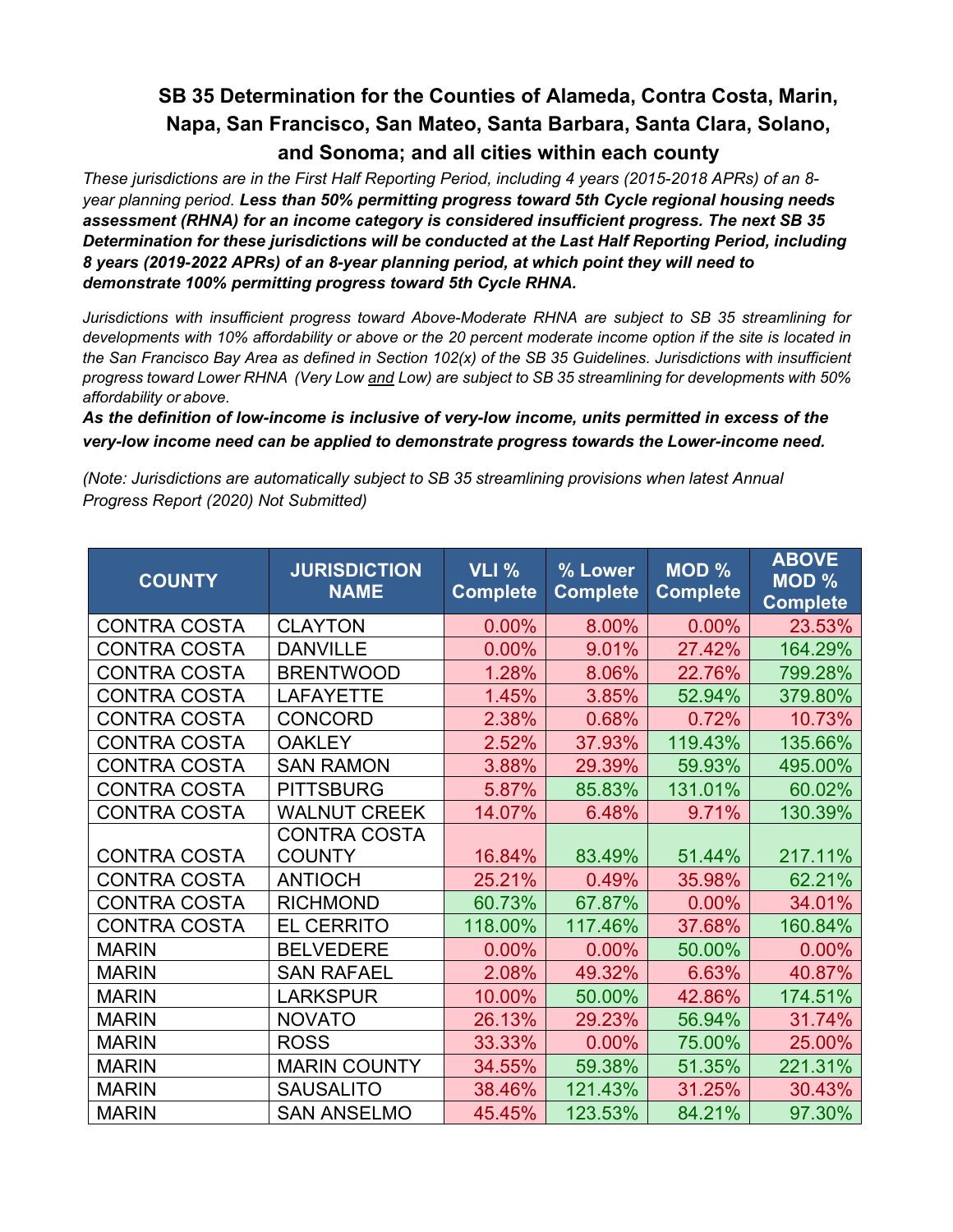*These jurisdictions are in the First Half Reporting Period, including 4 years (2015-2018 APRs) of an 8 year planning period. Less than 50% permitting progress toward 5th Cycle regional housing needs assessment (RHNA) for an income category is considered insufficient progress. The next SB 35 Determination for these jurisdictions will be conducted at the Last Half Reporting Period, including 8 years (2019-2022 APRs) of an 8-year planning period, at which point they will need to demonstrate 100% permitting progress toward 5th Cycle RHNA.*

*Jurisdictions with insufficient progress toward Above-Moderate RHNA are subject to SB 35 streamlining for developments with 10% affordability or above or the 20 percent moderate income option if the site is located in the San Francisco Bay Area as defined in Section 102(x) of the SB 35 Guidelines.. Jurisdictions with insufficient* progress toward Lower RHNA (Very Low and Low) are subject to SB 35 streamlining for developments with 50% *affordability or above. As the definition of low-income is inclusive of very-low income, units permitted in excess of the very-low income need can be applied to demonstrate progress towards the Lowerincome need.*

| <b>COUNTY</b>    | <b>JURISDICTION</b><br><b>NAME</b> | VLI %<br><b>Complete</b> | % Lower<br><b>Complete</b> | <b>MOD %</b><br><b>Complete</b> | <b>ABOVE</b><br><b>MOD %</b><br><b>Complete</b> |
|------------------|------------------------------------|--------------------------|----------------------------|---------------------------------|-------------------------------------------------|
| <b>MARIN</b>     | <b>MILL VALLEY</b>                 | 51.22%                   | 79.17%                     | 50.00%                          | 50.00%                                          |
| <b>MARIN</b>     | <b>CORTE MADERA</b>                | 59.09%                   | 115.38%                    | 53.85%                          | 745.83%                                         |
| <b>MARIN</b>     | <b>FAIRFAX</b>                     | 81.25%                   | 554.55%                    | 18.18%                          | 43.48%                                          |
| <b>NAPA</b>      | <b>NAPA COUNTY</b>                 | 5.88%                    | 3.33%                      | 162.50%                         | 116.42%                                         |
| <b>NAPA</b>      | YOUNTVILLE                         | 25.00%                   | 50.00%                     | 400.00%                         | 175.00%                                         |
| <b>NAPA</b>      | <b>NAPA</b>                        | 28.65%                   | 20.75%                     | 2.84%                           | 172.46%                                         |
|                  | <b>AMERICAN</b>                    |                          |                            |                                 |                                                 |
| <b>NAPA</b>      | <b>CANYON</b>                      | 49.14%                   | 74.07%                     | 243.10%                         | 87.20%                                          |
| <b>NAPA</b>      | <b>SAINT HELENA</b>                | 62.50%                   | 80.00%                     | 80.00%                          | 384.62%                                         |
| <b>NAPA</b>      | <b>CALISTOGA</b>                   | 383.33%                  | 1350.00%                   | 175.00%                         | 240.00%                                         |
| <b>SAN</b>       |                                    |                          |                            |                                 |                                                 |
| <b>FRANCISCO</b> | <b>SAN FRANCISCO</b>               | 29.82%                   | 48.67%                     | 23.50%                          | 145.44%                                         |
| <b>SAN MATEO</b> | <b>MILLBRAE</b>                    | 0.00%                    | 0.00%                      | 0.00%                           | 1.17%                                           |
| <b>SAN MATEO</b> | <b>PACIFICA</b>                    | 0.00%                    | 0.00%                      | 8.57%                           | 32.47%                                          |
| <b>SAN MATEO</b> | <b>BELMONT</b>                     | 0.00%                    | 0.00%                      | 19.40%                          | 66.22%                                          |
| <b>SAN MATEO</b> | <b>BURLINGAME</b>                  | 0.00%                    | 0.00%                      | 20.65%                          | 146.53%                                         |
| <b>SAN MATEO</b> | <b>BRISBANE</b>                    | 0.00%                    | 0.00%                      | 86.67%                          | 163.33%                                         |
| <b>SAN MATEO</b> | <b>SAN BRUNO</b>                   | 0.00%                    | 14.91%                     | 20.49%                          | 12.30%                                          |
| <b>SAN MATEO</b> | <b>REDWOOD CITY</b>                | 1.70%                    | 33.57%                     | 0.00%                           | 197.40%                                         |
| <b>SAN MATEO</b> | <b>SAN CARLOS</b>                  | 2.56%                    | 12.15%                     | 9.91%                           | 237.16%                                         |
|                  | <b>SAN MATEO</b>                   |                          |                            |                                 |                                                 |
| <b>SAN MATEO</b> | <b>COUNTY</b>                      | 5.23%                    | 54.37%                     | 16.67%                          | 37.84%                                          |
| <b>SAN MATEO</b> | <b>SAN MATEO</b>                   | 6.52%                    | 5.54%                      | 17.74%                          | 93.32%                                          |
|                  | <b>SOUTH SAN</b>                   |                          |                            |                                 |                                                 |
| <b>SAN MATEO</b> | <b>FRANCISCO</b>                   | 14.16%                   | 1.42%                      | 10.54%                          | 80.14%                                          |
| <b>SAN MATEO</b> | <b>DALY CITY</b>                   | 14.75%                   | 137.77%                    | 43.44%                          | 51.39%                                          |
| <b>SAN MATEO</b> | PORTOLA VALLEY                     | 19.05%                   | 6.67%                      | 26.67%                          | 184.62%                                         |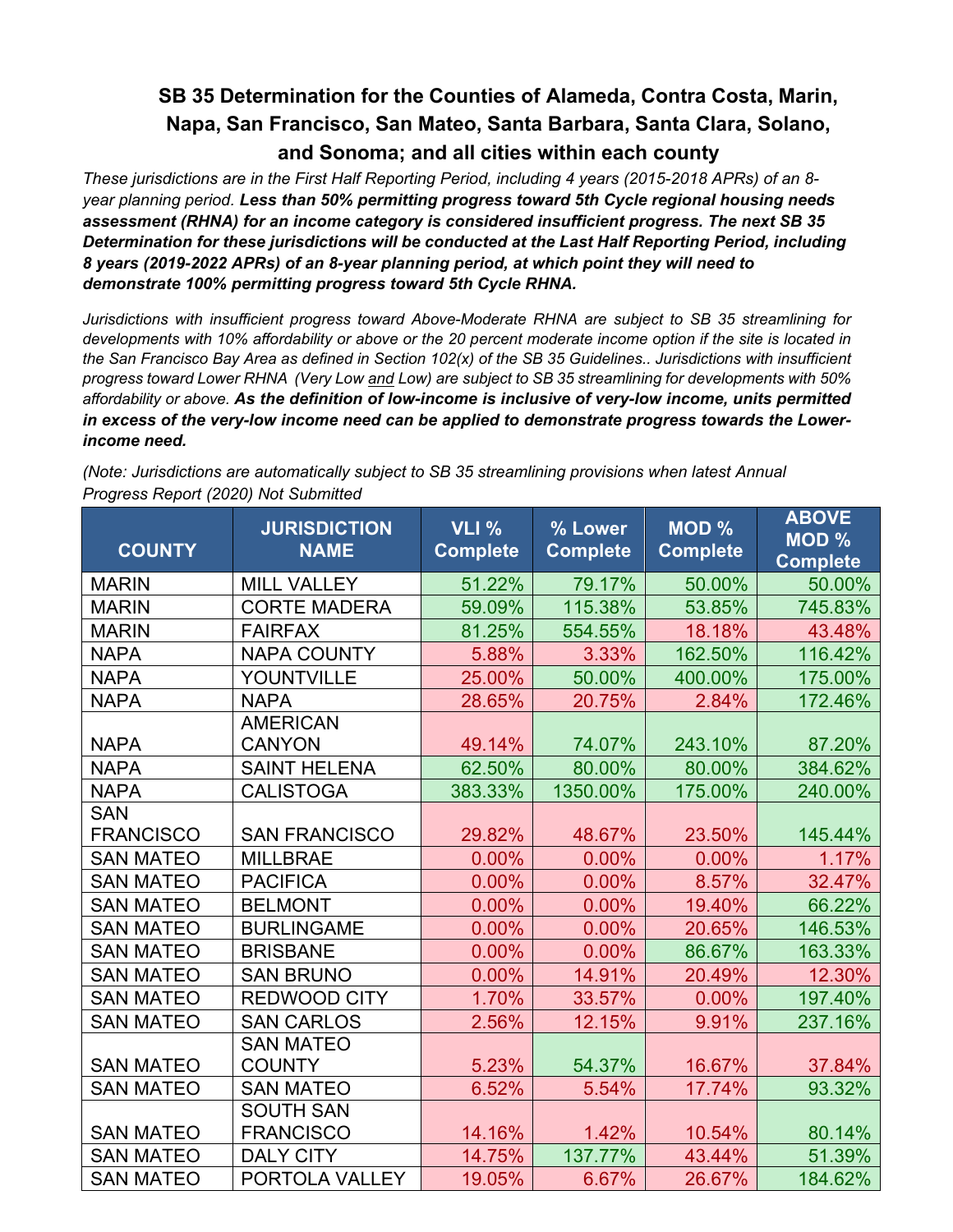*These jurisdictions are in the First Half Reporting Period, including 4 years (2015-2018 APRs) of an 8 year planning period. Less than 50% permitting progress toward 5th Cycle regional housing needs assessment (RHNA) for an income category is considered insufficient progress. The next SB 35 Determination for these jurisdictions will be conducted at the Last Half Reporting Period, including 8 years (2019-2022 APRs) of an 8-year planning period, at which point they will need to demonstrate 100% permitting progress toward 5th Cycle RHNA.*

*Jurisdictions with insufficient progress toward Above-Moderate RHNA are subject to SB 35 streamlining for developments with 10% affordability or above or the 20 percent moderate income option if the site is located in* the San Francisco Bay Area as defined in Section 102(x) of the SB 35 Guidelines. Jurisdictions with insufficient *progress toward Lower RHNA (Very Low and Low) are subject to SB 35 streamlining for developments with 50% affordability or above. As the definition of low -income is inclusive of very-low income, units permitted in excess of the very- low income need can be applied to demonstrate progress towards the Lower-income need.*

| <b>JURISDICTION</b><br><b>COUNTY</b><br><b>NAME</b> |                       | VLI %<br><b>Complete</b> | % Lower<br><b>Complete</b> | <b>MOD %</b><br><b>Complete</b> | <b>ABOVE</b><br><b>MOD %</b><br><b>Complete</b> |
|-----------------------------------------------------|-----------------------|--------------------------|----------------------------|---------------------------------|-------------------------------------------------|
| <b>SAN MATEO</b>                                    | <b>EAST PALO ALTO</b> | 25.00%                   | 59.26%                     | 39.76%                          | 1.88%                                           |
| <b>SAN MATEO</b>                                    | <b>FOSTER CITY</b>    | 56.76%                   | 67.82%                     | 18.42%                          | 535.29%                                         |
| <b>SAN MATEO</b>                                    | <b>MENLO PARK</b>     | 63.09%                   | 52.71%                     | 2.80%                           | 516.67%                                         |
| <b>SAN MATEO</b>                                    | <b>ATHERTON</b>       | 77.14%                   | 84.62%                     | 10.34%                          | 1966.67%                                        |
| <b>SAN MATEO</b>                                    | <b>HALF MOON BAY</b>  | 100.00%                  | 93.55%                     | 33.33%                          | 37.19%                                          |
| <b>SAN MATEO</b>                                    | <b>WOODSIDE</b>       | 100.00%                  | 115.38%                    | 20.00%                          | 218.18%                                         |
| <b>SAN MATEO</b>                                    | <b>HILLSBOROUGH</b>   | 106.25%                  | 205.88%                    | 90.48%                          | 61.90%                                          |
| <b>SAN MATEO</b>                                    | <b>COLMA</b>          | 155.00%                  | 687.50%                    | 0.00%                           | 45.45%                                          |
| <b>SANTA BARBARA</b>                                | <b>LOMPOC</b>         | 0.00%                    | 0.00%                      | 51.58%                          | 1.81%                                           |
| <b>SANTA BARBARA</b>                                | <b>GOLETA</b>         | 2.13%                    | 47.13%                     | 6.90%                           | 221.55%                                         |
| <b>SANTA BARBARA</b>                                | <b>SANTA MARIA</b>    | 2.74%                    | 28.35%                     | 94.66%                          | 33.28%                                          |
| <b>SANTA BARBARA</b>                                | <b>BUELLTON</b>       | 7.58%                    | 9.09%                      | 148.78%                         | 100.81%                                         |
| <b>SANTA BARBARA</b>                                | <b>SANTA BARBARA</b>  | 12.27%                   | 11.98%                     | 0.49%                           | 50.15%                                          |
|                                                     | <b>SANTA BARBARA</b>  |                          |                            |                                 |                                                 |
| <b>SANTA BARBARA</b>                                | <b>COUNTY</b>         | 36.48%                   | 59.43%                     | 225.00%                         | 204.58%                                         |
| <b>SANTA BARBARA</b>                                | <b>SOLVANG</b>        | 83.33%                   | 85.71%                     | 3.33%                           | 108.00%                                         |
| <b>SANTA BARBARA</b>                                | <b>CARPINTERIA</b>    | 169.23%                  | 257.69%                    | 5.88%                           | 142.19%                                         |
| <b>SANTA BARBARA</b>                                | <b>GUADALUPE</b>      | 250.00%                  | 387.50%                    | 0.00%                           | 387.50%                                         |
| <b>SANTA CLARA</b>                                  | <b>LOS GATOS</b>      | $0.00\%$                 | 1.79%                      | 18.94%                          | 43.68%                                          |
| <b>SANTA CLARA</b>                                  | <b>SARATOGA</b>       | 0.00%                    | 33.68%                     | 5.77%                           | 20.43%                                          |
| <b>SANTA CLARA</b>                                  | <b>SANTA CLARA</b>    | 0.10%                    | 0.14%                      | 6.09%                           | 212.30%                                         |
| <b>SANTA CLARA</b>                                  | <b>MILPITAS</b>       | 1.00%                    | 0.00%                      | 0.00%                           | 267.59%                                         |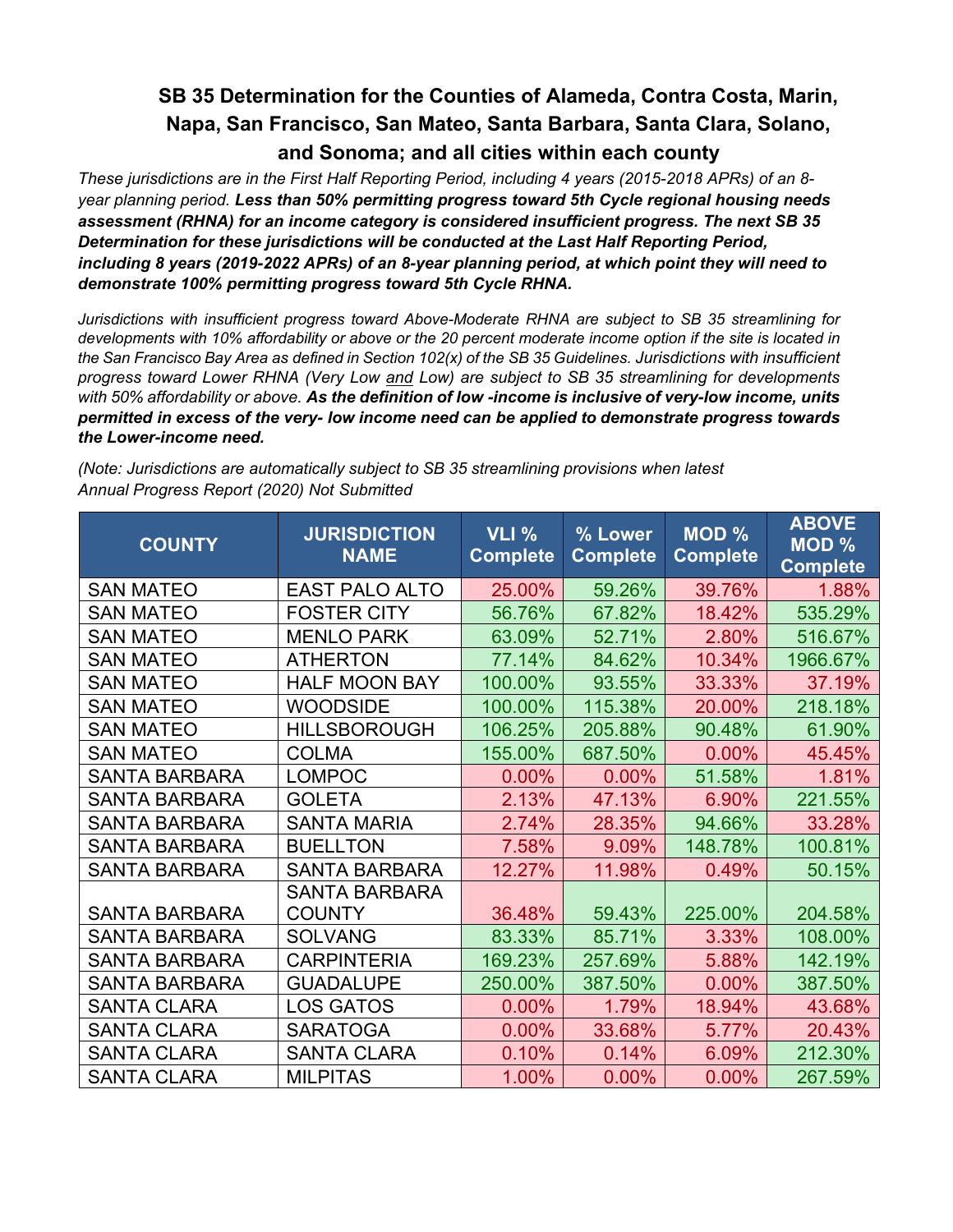*These jurisdictions are in the First Half Reporting Period, including 4 years (2015-2018 APRs) of an 8 year planning period. Less than 50% permitting progress toward 5th Cycle regional housing needs assessment (RHNA) for an income category is considered insufficient progress. The next SB 35 Determination for these jurisdictions will be conducted at the Last Half Reporting Period, including 8 years (2019-2022 APRs) of an 8-year planning period, at which point they will need to demonstrate 100% permitting progress toward 5th Cycle RHNA.*

*Jurisdictions with insufficient progress toward Above-Moderate RHNA are subject to SB 35 streamlining for developments with 10% affordability or above or the 20 percent moderate income option if the site is located in the San Francisco Bay Area as defined in Section 102(x) of the SB 35 Guidelines. Jurisdictions with insufficient progress toward Lower RHNA (Very Low and Low) are subject to SB 35 streamlining for developments with 50% affordability or above. As the definition of low -income is inclusive of very-low income, units permitted in excess of the very- low income need can be applied to demonstrate progress towards the Lower-income need.*

| <b>COUNTY</b>      | <b>JURISDICTION</b><br><b>NAME</b>  | <b>VLI %</b><br><b>Complete</b> | % Lower<br><b>Complete</b> | MOD %<br><b>Complete</b> | <b>ABOVE</b><br>MOD %<br><b>Complete</b> |
|--------------------|-------------------------------------|---------------------------------|----------------------------|--------------------------|------------------------------------------|
| <b>SANTA CLARA</b> | <b>LOS ALTOS</b>                    | 1.18%                           | 28.28%                     | 1.79%                    | 441.24%                                  |
| <b>SANTA CLARA</b> | <b>CAMPBELL</b>                     | 4.35%                           | 2.90%                      | 10.60%                   | 94.88%                                   |
| <b>SANTA CLARA</b> | <b>CUPERTINO</b>                    | 5.34%                           | 0.00%                      | 25.54%                   | 70.74%                                   |
| <b>SANTA CLARA</b> | <b>SUNNYVALE</b>                    | 5.43%                           | 6.73%                      | 17.92%                   | 94.02%                                   |
| <b>SANTA CLARA</b> | PALO ALTO                           | 6.22%                           | 13.43%                     | 15.11%                   | 51.79%                                   |
| <b>SANTA CLARA</b> | <b>SAN JOSE</b>                     | 10.78%                          | 4.26%                      | 25.61%                   | 83.06%                                   |
| <b>SANTA CLARA</b> | <b>GILROY</b>                       | 11.02%                          | 280.63%                    | 6.45%                    | 204.21%                                  |
| <b>SANTA CLARA</b> | <b>MOUNTAIN VIEW</b>                | 17.32%                          | 34.55%                     | 0.00%                    | 273.56%                                  |
| <b>SANTA CLARA</b> | <b>LOS ALTOS HILLS</b>              | 17.39%                          | 10.71%                     | 9.38%                    | 180.00%                                  |
| <b>SANTA CLARA</b> | <b>MORGAN HILL</b>                  | 29.30%                          | 115.58%                    | 208.11%                  | 395.89%                                  |
| <b>SANTA CLARA</b> | <b>MONTE SERENO</b>                 | 126.09%                         | 138.46%                    | 7.69%                    | 150.00%                                  |
| <b>SANTA CLARA</b> | <b>SANTA CLARA</b><br><b>COUNTY</b> | 290.91%                         | 407.69%                    | 30.37%                   | 810.71%                                  |
| <b>SOLANO</b>      | <b>SUISUN CITY</b>                  | 0.00%                           | 0.00%                      | 0.00%                    | 34.85%                                   |
| <b>SOLANO</b>      | <b>VALLEJO</b>                      | 0.00%                           | 0.00%                      | 0.00%                    | 21.16%                                   |
| <b>SOLANO</b>      | <b>FAIRFIELD</b>                    | 0.00%                           | 0.00%                      | 78.95%                   | 117.25%                                  |
| <b>SOLANO</b>      | <b>RIO VISTA</b>                    | 0.00%                           | 11.11%                     | 322.92%                  | 186.47%                                  |
| <b>SOLANO</b>      | <b>DIXON</b>                        | 0.00%                           | 225.00%                    | 196.67%                  | 158.06%                                  |
| <b>SOLANO</b>      | <b>BENICIA</b>                      | 1.06%                           | 5.56%                      | 5.36%                    | 12.20%                                   |
| <b>SOLANO</b>      | <b>VACAVILLE</b>                    | 16.72%                          | 71.64%                     | 308.09%                  | 134.08%                                  |
| <b>SOLANO</b>      | <b>SOLANO COUNTY</b>                | 19.23%                          | 366.67%                    | 115.79%                  | 137.21%                                  |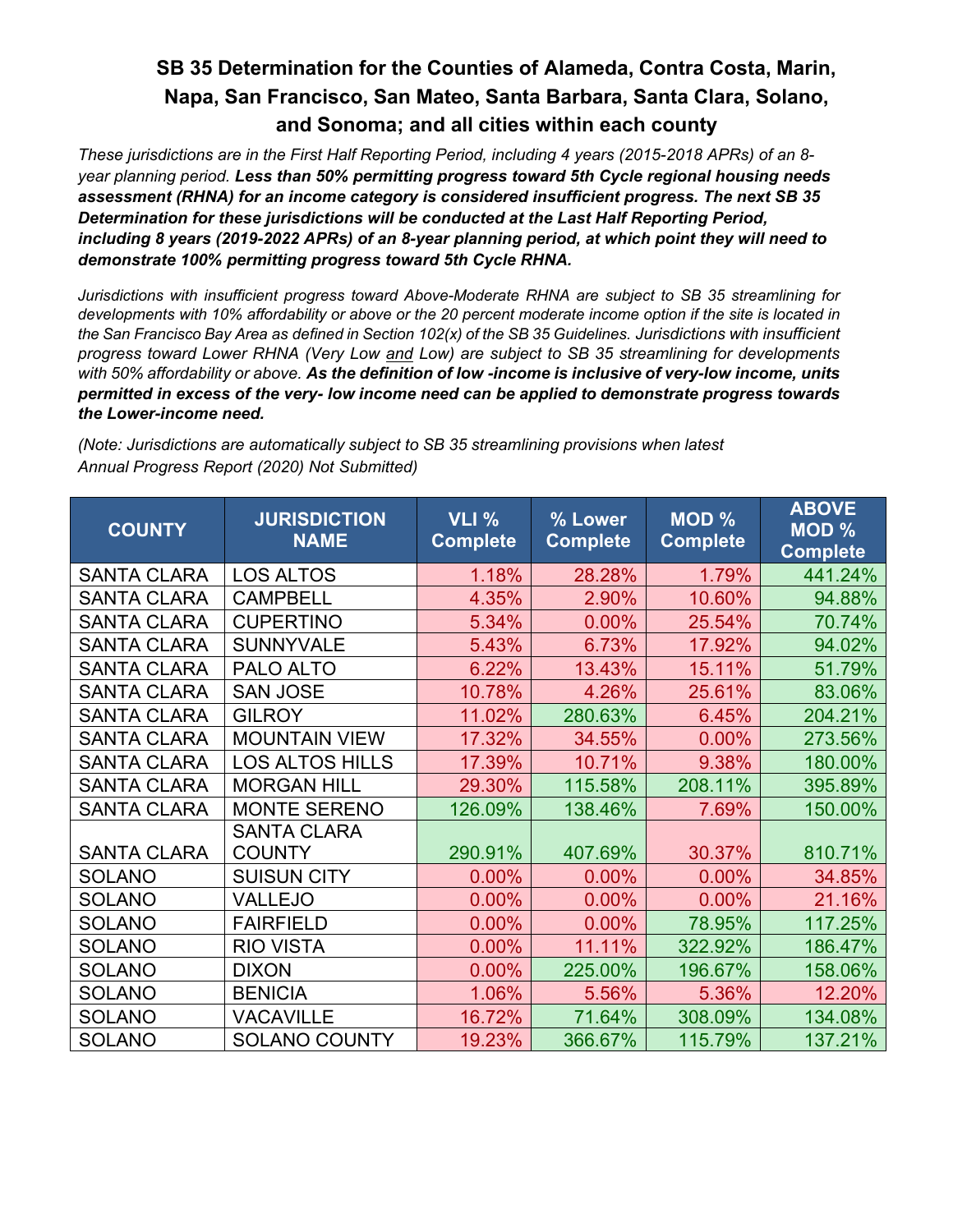*These jurisdictions are in the First Half Reporting Period, including 4 years (2015-2018 APRs) of an 8- year planning period. Less than 50% permitting progress toward 5th Cycle regional housing needs assessment (RHNA) for an income category is considered insufficient progress. The next SB 35 Determination for these jurisdictions will be conducted at the Last Half Reporting Period, including 8 years (2019-2022 APRs) of an 8-year planning period, at which point they will need to demonstrate 100% permitting progress toward 5th Cycle RHNA.*

*Jurisdictions with insufficient progress toward Above-Moderate RHNA are subject to SB 35 streamlining for developments with 10% affordability or above or the 20 percent moderate income option if the site is located in* the San Francisco Bay Area as defined in Section 102(x) of the SB 35 Guidelines. Jurisdictions with insufficient *progress toward Lower RHNA (Very Low and Low) are subject to SB 35 streamlining for developments with 50% affordability or above. As the definition of low -income is inclusive of very-low income, units permitted in excess of the very- low income need can be applied to demonstrate progress towards the Lower-income need.*

| <b>COUNTY</b> | <b>JURISDICTION</b><br><b>NAME</b> | VLI%<br><b>Complete</b>        | % Lower<br><b>Complete</b> | MOD%<br><b>Complete</b> | <b>ABOVE</b><br><b>MOD %</b><br><b>Complete</b> |
|---------------|------------------------------------|--------------------------------|----------------------------|-------------------------|-------------------------------------------------|
| <b>SONOMA</b> | <b>WINDSOR</b>                     | $0.00\%$                       | 0.00%                      | 1.49%                   | 47.87%                                          |
| <b>SONOMA</b> | <b>SONOMA</b>                      | $0.00\%$                       | 30.43%                     | 40.74%                  | 44.44%                                          |
| <b>SONOMA</b> | <b>PETALUMA</b>                    | 4.52%                          | 17.48%                     | 45.45%                  | 207.45%                                         |
| <b>SONOMA</b> | <b>COTATI</b>                      | 11.43%                         | 72.22%                     | 83.33%                  | 62.12%                                          |
| <b>SONOMA</b> | <b>SEBASTOPOL</b>                  | 13.64%                         | 41.18%                     | 110.53%                 | 38.71%                                          |
| <b>SONOMA</b> | <b>SANTA ROSA</b>                  | 14.12%                         | 22.65%                     | 16.86%                  | 40.47%                                          |
| <b>SONOMA</b> | <b>HEALDSBURG</b>                  | 48.39%                         | 104.17%                    | 215.38%                 | 198.68%                                         |
| <b>SONOMA</b> | <b>ROHNERT PARK</b>                | 60.22%                         | 118.69%                    | 14.96%                  | 194.42%                                         |
| <b>SONOMA</b> | <b>CLOVERDALE</b>                  | 64.10%                         | 41.38%                     | 16.13%                  | 43.75%                                          |
| <b>MARIN</b>  | <b>TIBURON</b>                     | No 2020 Annual Progress Report |                            |                         |                                                 |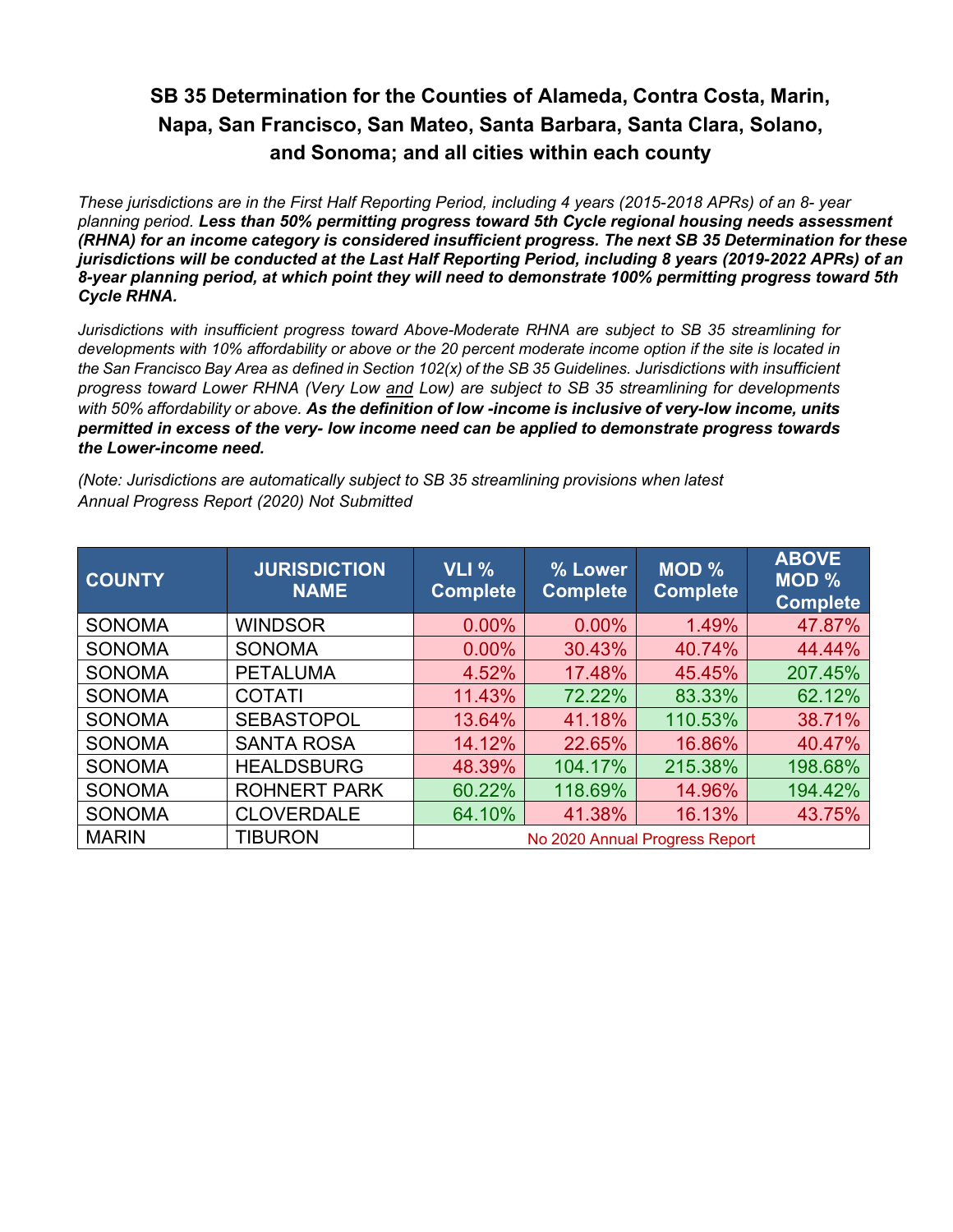### **Southern California Association of Governments (SCAG) – includes Imperial, Los Angeles, Orange, Riverside, San Bernardino, and Ventura Counties, and all cities within each county**

 $5^{th}$  Cycle Planning Period: 10/15/2013<sup>11</sup> - 10/15/2021

5th Cycle Projection Period: 01/01/2014 – 10/31/2021

| APRs that count toward             | 2014 |
|------------------------------------|------|
| <b>First Half Reporting Period</b> | 2015 |
|                                    | 2016 |
|                                    | 2017 |
| APRs that count toward             | 2018 |
| <b>Last Half Reporting Period</b>  | 2019 |
|                                    | 2020 |
|                                    | 2021 |

Note: Due to an anomaly in setting the SCAG planning and projection period for the 5th housing element cycle, the SCAG projection period begins after the planning period. As

aresult, SCAG juri<u>s</u>dictions cannot count units permitted before the start of the  $5^{\sf th}$  Cycle projection period. For more information, please see the link below: [https://scag.ca.gov/sites/main/files/file-attachments/hcdrhnaclarificationhe052112.pdf?](https://scag.ca.gov/sites/main/files/file-attachments/hcdrhnaclarificationhe052112.pdf?1602185900) 1602185900

| <b>After 2017</b><br>APRs are<br>due: | Less than 4/8ths (50%) permitting progress toward 5th Cycle regional housing<br>needs assessment for an income category, qualifies as "fewer units of [an<br>income category of housing approved than were required for the regional<br>housing needs assessment cycle for that reporting period."  |
|---------------------------------------|-----------------------------------------------------------------------------------------------------------------------------------------------------------------------------------------------------------------------------------------------------------------------------------------------------|
| <b>After 2021</b><br>APRs are<br>due: | Less than 8/8ths (100%) permitting progress toward 5th Cycle regional housing<br>needs assessment for an income category, qualifies as "fewer units of [an<br>income category of housing approved than were required for the regional<br>housing needs assessment cycle for that reporting period." |

<span id="page-20-0"></span><sup>11</sup>When the planning period begins after July 1, the APR for that year is attributed to the prior cycle.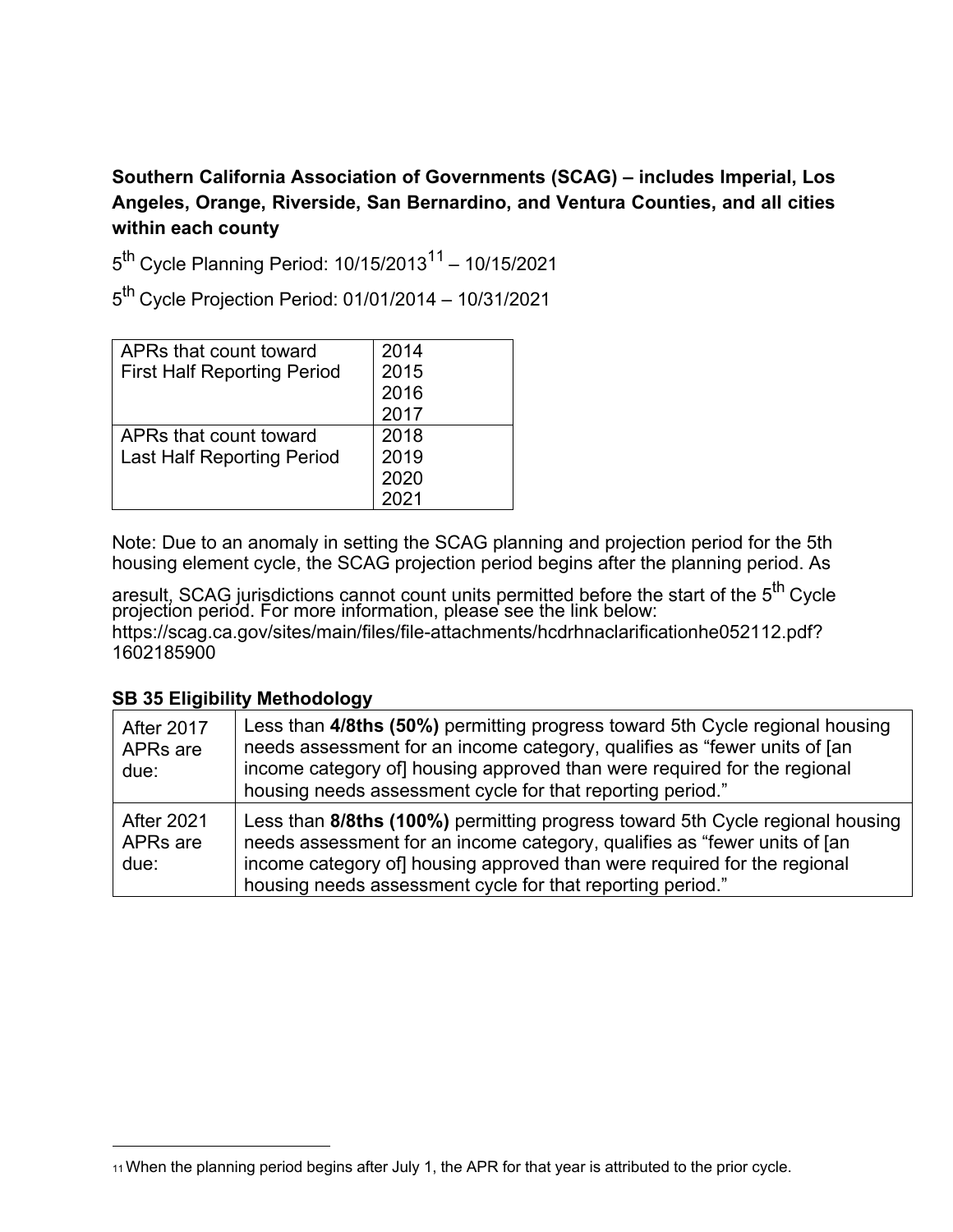### **Sacramento Area Council of Governments (SACOG) – includes El Dorado, Placer, Sacramento, Sutter, Yolo, and Yuba Counties, and all cities within each county**

 $5^{th}$  Cycle Planning Period: 10/31/2013<sup>12</sup> – 10/31/2021

5th Cycle Projection Period: 01/01/2013 – 10/31/2021

| APRs that count toward             | 2014 |
|------------------------------------|------|
| <b>First Half Reporting Period</b> | 2015 |
|                                    | 2016 |
|                                    | 2017 |
| APRs that count toward             | 2018 |
| <b>Last Half Reporting Period</b>  | 2019 |
|                                    | 2020 |
|                                    |      |

Note: Jurisdictions can count permits that occurred during the 5th cycle projection period before the 5th cycle planning period began on the first APR of the 5th cycle planning period. For SACOG jurisdictions, this includes permits from 2013. For assistance in counting these units contact [APR@hcd.ca.gov.](mailto:APR@hcd.ca.gov)

| <b>After 2017</b><br>APRs are<br>due:             | Less than 4/8ths (50%) permitting progress toward 5th Cycle regional housing<br>needs assessment for an income category, qualifies as "fewer units of [an<br>income category of housing approved than were required for the regional<br>housing needs assessment cycle for that reporting period."   |
|---------------------------------------------------|------------------------------------------------------------------------------------------------------------------------------------------------------------------------------------------------------------------------------------------------------------------------------------------------------|
| <b>After 2021</b><br>APR <sub>s</sub> are<br>due: | Less than 8/8ths (100%) permitting progress toward 5th Cycle regional housing<br>needs assessment for an income category, qualifies as "fewer units of [an<br>income category of] housing approved than were required for the regional<br>housing needs assessment cycle for that reporting period." |

<span id="page-21-0"></span><sup>12</sup>When the planning period begins after July 1, the APR for that year is attributed to the prior cycle.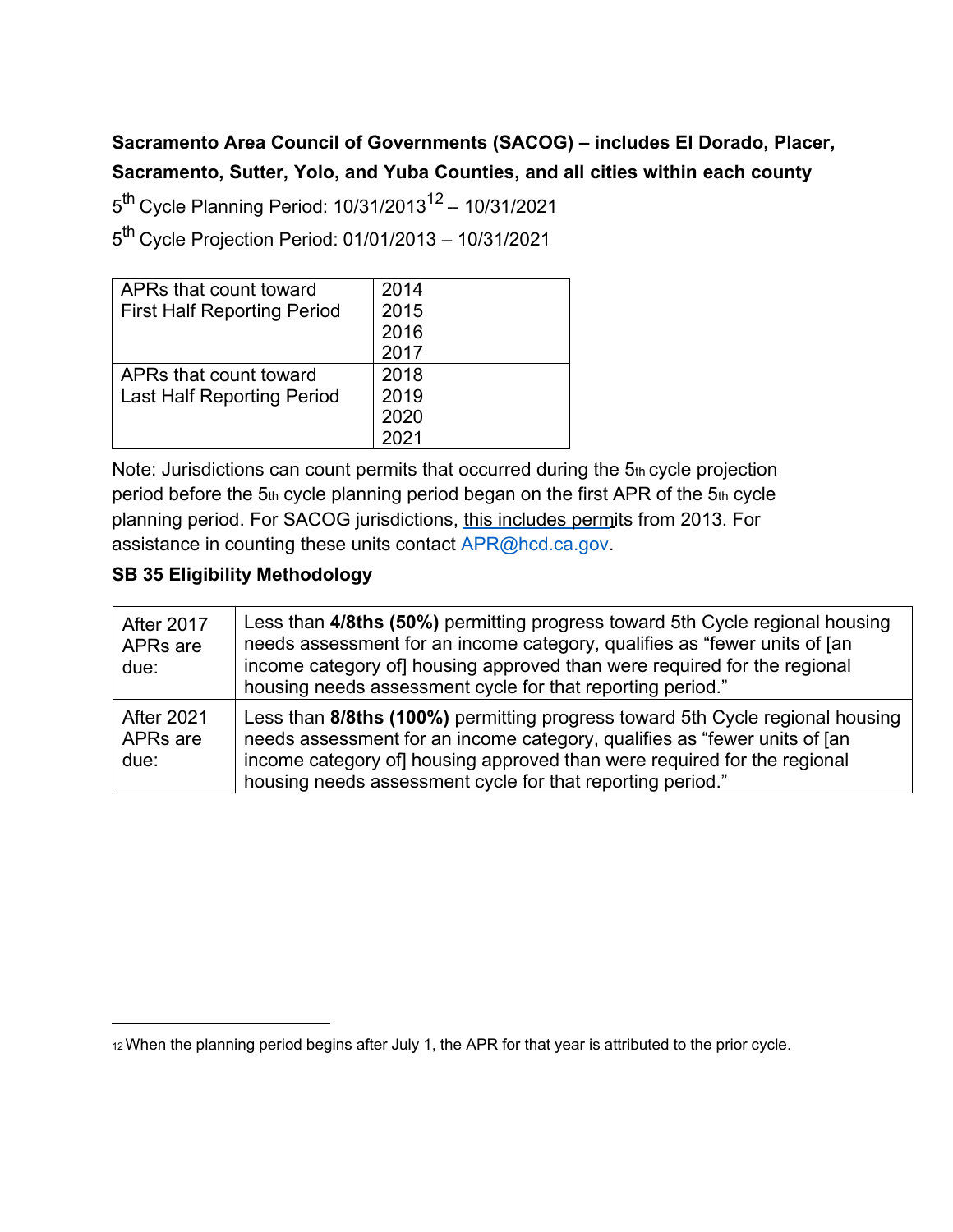#### **Tahoe Regional Planning Agency (TRPA) – includes the City of South Lake Tahoe**

 $5^{th}$  Cycle Planning Period: 06/15/2014<sup>13</sup> – 06/15/2022

5th Cycle Projection Period: 01/01/2013 – 10/31/2021

| APRs that count toward             | 2014 |
|------------------------------------|------|
| <b>First Half Reporting Period</b> | 2015 |
|                                    | 2016 |
|                                    | 2017 |
| APRs that count toward             | 2018 |
| <b>Last Half Reporting Period</b>  | 2019 |
|                                    | 2020 |
|                                    |      |

Note: Jurisdictions can count permits that occurred during the 5th cycle projection period before the 5th cycle planning period began on the first APR of the 5th cycle planning period. For TRPA jurisdictions, this includes permits from 2013. For assistance in counting these units contact **APR@hcd.ca.gov.** 

| <b>After 2017</b><br>APR <sub>s</sub> are<br>due: | Less than 4/8ths (50%) permitting progress toward 5th Cycle regional housing<br>needs assessment for an income category, qualifies as "fewer units of [an<br>income category of housing approved than were required for the regional<br>housing needs assessment cycle for that reporting period."   |
|---------------------------------------------------|------------------------------------------------------------------------------------------------------------------------------------------------------------------------------------------------------------------------------------------------------------------------------------------------------|
| <b>After 2021</b><br>APRs are<br>due:             | Less than 8/8ths (100%) permitting progress toward 5th Cycle regional housing<br>needs assessment for an income category, qualifies as "fewer units of [an<br>income category of] housing approved than were required for the regional<br>housing needs assessment cycle for that reporting period." |

<sup>13</sup>When the planning period begins after July 1, the APR for that year is attributed to the prior cycle.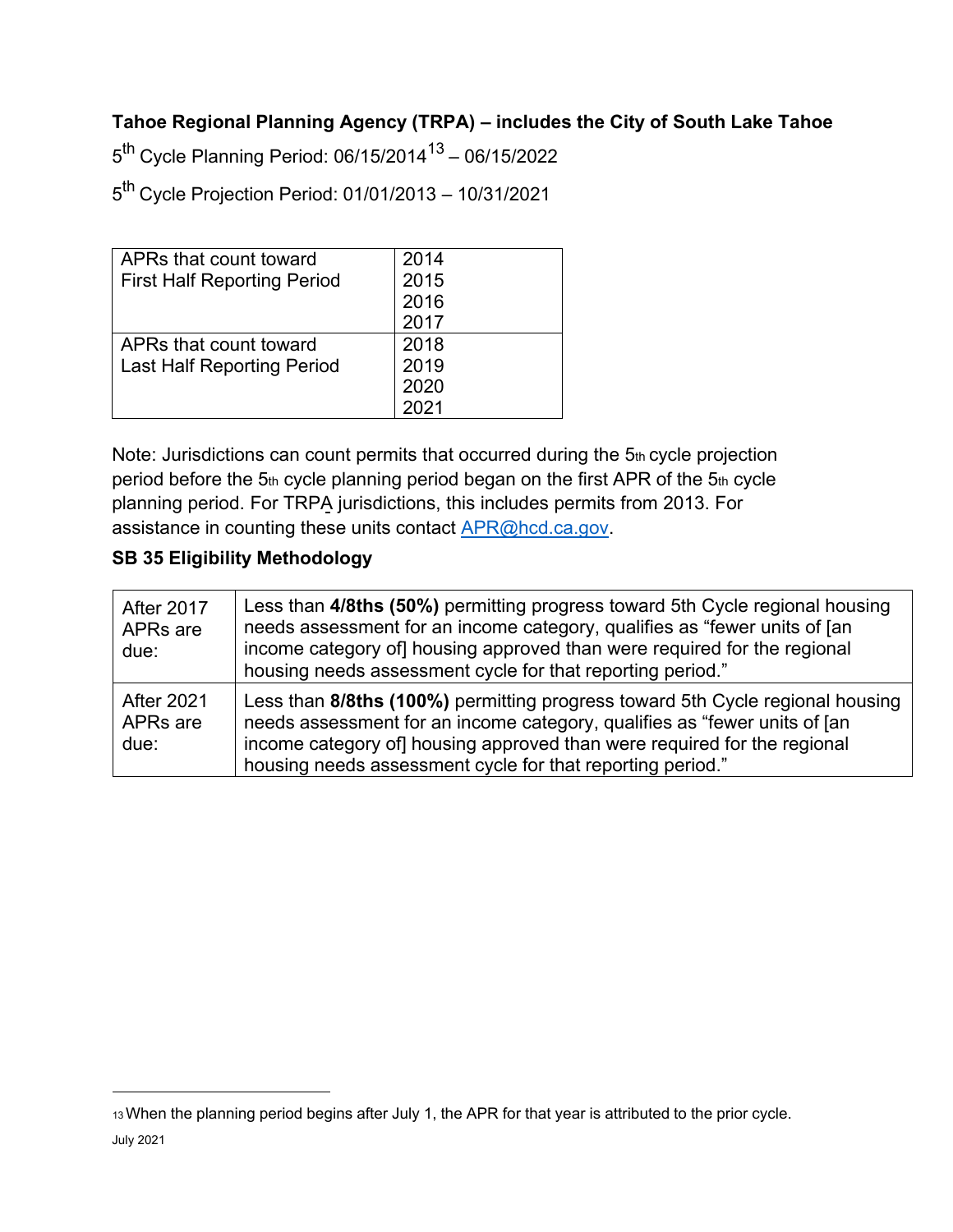#### **Butte County Association of Governments (BCAG) – includes Butte County and all cities within the County**

 $5<sup>th</sup>$  Cycle Planning Period: 06/15/2014 – 06/15/2022<sup>14</sup>

5th Cycle Projection Period: 01/01/2014 – 06/15/2022

| APRs that count toward             | 2014 |
|------------------------------------|------|
| <b>First Half Reporting Period</b> | 2015 |
|                                    | 2016 |
|                                    | 2017 |
| APRs that count toward             | 2018 |
| <b>Last Half Reporting Period</b>  | 2019 |
|                                    | 2020 |
|                                    | 2021 |

Note: Jurisdictions can count permits that occurred during the 5th cycle projection period before the 5th cycle planning period began on the first APR of the 5th cycle planning period. For BCAG jurisdictions, this includes permits from 2014, which will already be included on their 2014 APR.

| <b>After 2017</b><br>APRs are<br>due:             | Less than 4/8ths (50%) permitting progress toward 5th Cycle regional housing<br>needs assessment for an income category, qualifies as "fewer units of [an<br>income category of] housing approved than were required for the regional<br>housing needs assessment cycle for that reporting period." |
|---------------------------------------------------|-----------------------------------------------------------------------------------------------------------------------------------------------------------------------------------------------------------------------------------------------------------------------------------------------------|
| <b>After 2021</b><br>APR <sub>s</sub> are<br>due: | Less than 8/8ths (100%) permitting progress toward 5th Cycle regional housing<br>needs assessment for an income category, qualifies as "fewer units of [an<br>income category of housing approved than were required for the regional<br>housing needs assessment cycle for that reporting period." |

<span id="page-23-0"></span> $14$ When the planning period ends before July 1, the APR for that year will be attributed to the following cycle.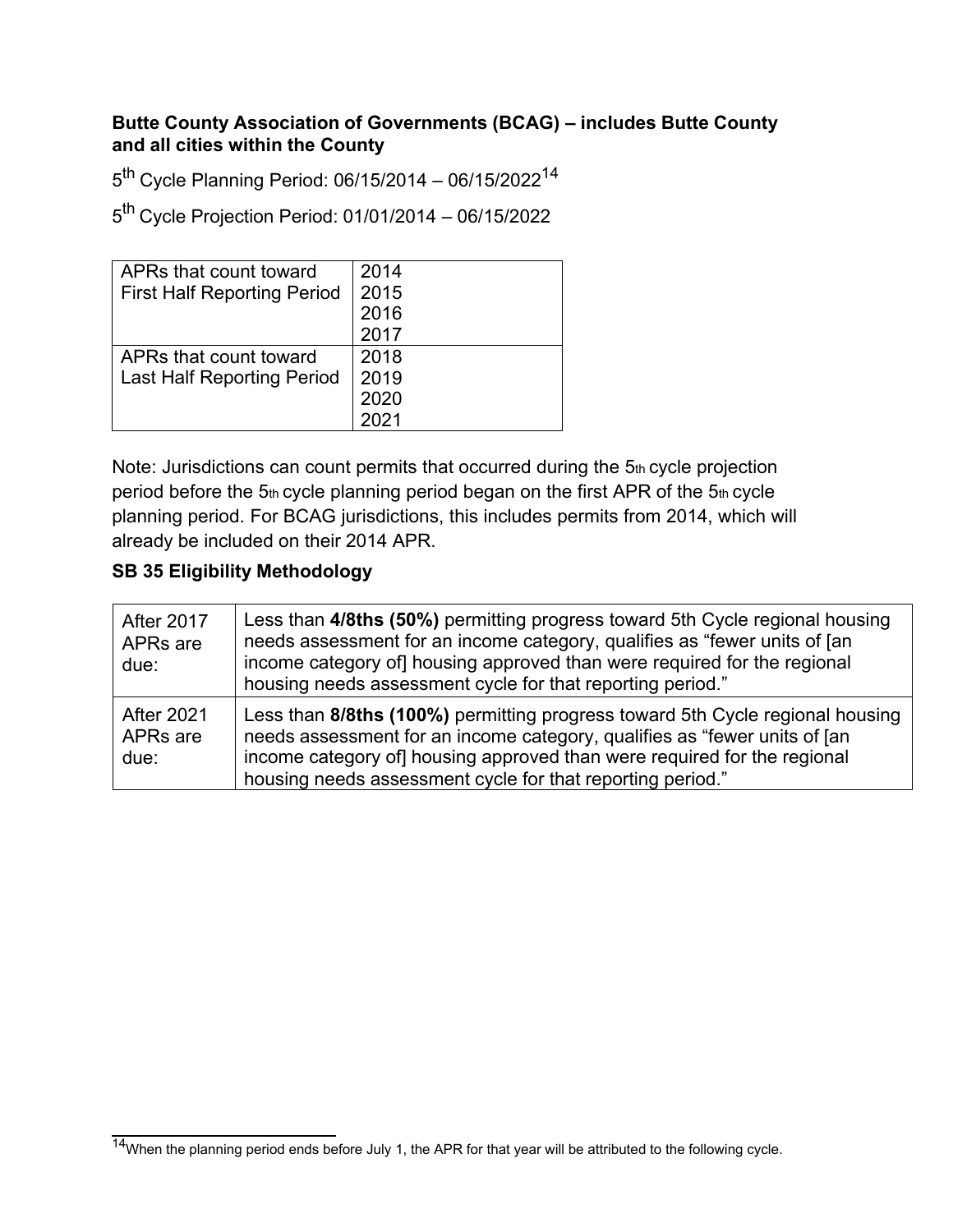*These jurisdictions are in the First Half Reporting Period, including 4 years (2014-2017 APRs) of an 8-year planning period. Less than 50% permitting progress toward 5th Cycle regional housing needs assessment (RHNA) for an income category is considered insufficient progress. The next SB 35 Determination for these jurisdictions will be conducted at the Last Half Reporting Period, including 8 years (2014-2021 APRs) of an 8- year planning period, at which point they will need to demonstrate 100% permitting progress toward 5th Cycle RHNA.*

*Jurisdictions with insufficient progress toward Above-Moderate RHNA are subject to SB 35 streamlining for developments with 10% affordability or above. Jurisdictions with insufficient progress toward Lower RHNA (Very Low and Low) are subject to SB 35 streamlining for developments with 50% affordability or above. As the definition of low-income is inclusive of very-low income, units permitted in excess of the very-low income need can be applied to demonstrate progress towards the Lower-income need.* 

| <b>COUNTY</b>    | <b>JURISDICTION</b><br><b>NAME</b> | <b>VLI %</b><br><b>Complete</b> | % Lower<br><b>Complete</b> | MOD %<br><b>Complete</b> | <b>ABOVE</b><br>MOD %<br><b>Complete</b> |
|------------------|------------------------------------|---------------------------------|----------------------------|--------------------------|------------------------------------------|
| <b>BUTTE</b>     | <b>BIGGS</b>                       | 54.17%                          | 106.67%                    | 4.17%                    | $0.00\%$                                 |
| <b>BUTTE</b>     | <b>BUTTE COUNTY</b>                | 0.00%                           | 1.47%                      | 6.88%                    | 16.34%                                   |
| <b>BUTTE</b>     | <b>CHICO</b>                       | 1.54%                           | 0.78%                      | 45.76%                   | 81.38%                                   |
| <b>BUTTE</b>     | <b>GRIDLEY</b>                     | 0.00%                           | 0.00%                      | 0.00%                    | 14.33%                                   |
| <b>BUTTE</b>     | <b>OROVILLE</b>                    | 2.39%                           | 23.59%                     | 0.00%                    | 3.70%                                    |
| <b>BUTTE</b>     | <b>PARADISE</b>                    | 0.00%                           | 10.00%                     | 8.60%                    | 13.86%                                   |
|                  | <b>SOUTH LAKE</b>                  |                                 |                            |                          |                                          |
| <b>EL DORADO</b> | <b>TAHOE</b>                       | 5.43%                           | 33.20%                     | 5.71%                    | 164.66%                                  |
| <b>EL DORADO</b> | <b>PLACERVILLE</b>                 | 0.00%                           | $0.00\%$                   | 73.91%                   | 71.76%                                   |
|                  | EL DORADO                          |                                 |                            |                          |                                          |
| <b>EL DORADO</b> | <b>COUNTY</b>                      | 0.00%                           | 0.00%                      | 0.00%                    | 0.00%                                    |
| <b>IMPERIAL</b>  | <b>BRAWLEY</b>                     | 5.13%                           | 11.28%                     | 20.17%                   | 0.67%                                    |
| <b>IMPERIAL</b>  | <b>CALEXICO</b>                    | 8.08%                           | 2.04%                      | 13.06%                   | 0.00%                                    |
| <b>IMPERIAL</b>  | <b>EL CENTRO</b>                   | 0.00%                           | 27.00%                     | 30.64%                   | 6.90%                                    |
| <b>IMPERIAL</b>  | <b>IMPERIAL</b>                    | 16.05%                          | 4.88%                      | 210.89%                  | 20.07%                                   |
| <b>IMPERIAL</b>  | <b>IMPERIAL COUNTY</b>             | 0.00%                           | 0.00%                      | 3.70%                    | 0.00%                                    |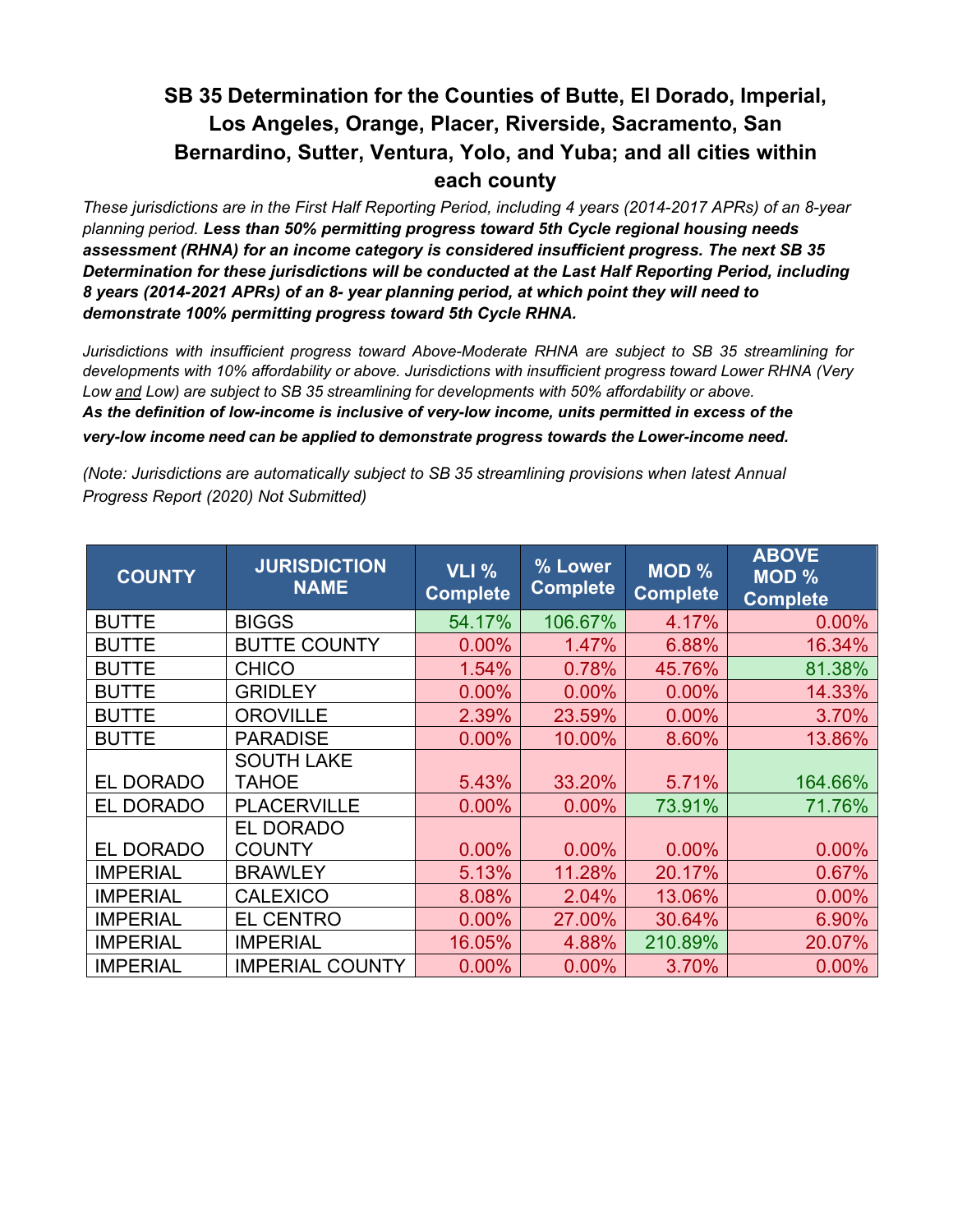*These jurisdictions are in the First Half Reporting Period, including 4 years (2014-2017 APRs) of an 8-year planning period. Less than 50% permitting progress toward 5th Cycle regional housing needs assessment (RHNA) for an income category is considered insufficient progress. The next SB 35 Determination for these jurisdictions will be conducted at the Last Half Reporting Period, including 8 years (2014-2021 APRs) of an 8- year planning period, at which point they will need to demonstrate 100% permitting progress toward 5th Cycle RHNA.*

*Jurisdictions with insufficient progress toward Above-Moderate RHNA are subject to SB 35 streamlining for developments with 10% affordability or above. Jurisdictions with insufficient progress toward Lower RHNA (Very Low and Low) are subject to SB 35 streamlining for developments with 50% affordability or above. As the definition of low-income is inclusive of very-low income, units permitted in excess of the very-low income need can be applied to demonstrate progress towards the Lower-income need.* 

| <b>COUNTY</b>      | <b>JURISDICTION</b><br><b>NAME</b> | <b>VLI %</b><br><b>Complete</b> | % Lower<br><b>Complete</b> | $MOD \%$<br><b>Complete</b> | <b>ABOVE</b><br>MOD %<br><b>Complete</b> |
|--------------------|------------------------------------|---------------------------------|----------------------------|-----------------------------|------------------------------------------|
| <b>LOS ANGELES</b> | <b>AGOURA HILLS</b>                | 0.00%                           | 0.00%                      | 0.00%                       | 91.11%                                   |
| <b>LOS ANGELES</b> | <b>ALHAMBRA</b>                    | 0.00%                           | 0.00%                      | 1.22%                       | 21.96%                                   |
| <b>LOS ANGELES</b> | <b>ARCADIA</b>                     | 0.00%                           | 0.00%                      | 21.47%                      | 23.27%                                   |
| <b>LOS ANGELES</b> | <b>ARTESIA</b>                     | 0.00%                           | 0.00%                      | 0.00%                       | 107.84%                                  |
| <b>LOS ANGELES</b> | <b>AVALON</b>                      | 0.00%                           | 0.00%                      | 0.00%                       | 11.76%                                   |
| <b>LOS ANGELES</b> | <b>AZUSA</b>                       | $0.00\%$                        | 0.00%                      | 533.86%                     | 0.00%                                    |
| <b>LOS ANGELES</b> | <b>BALDWIN PARK</b>                | 33.10%                          | 20.48%                     | 1.11%                       | 52.48%                                   |
| <b>LOS ANGELES</b> | <b>BELL</b>                        | 590.91%                         | 842.86%                    | 37.50%                      | 342.86%                                  |
| <b>LOS ANGELES</b> | <b>BELLFLOWER</b>                  | 0.00%                           | 600.00%                    | 0.00%                       | 0.00%                                    |
| <b>LOS ANGELES</b> | <b>BEVERLY HILLS</b>               | 400.00%                         | 600.00%                    | 200.00%                     | 0.00%                                    |
| <b>LOS ANGELES</b> | <b>BRADBURY</b>                    | 0.00%                           | 0.00%                      | 0.00%                       | 0.00%                                    |
| <b>LOS ANGELES</b> | <b>BURBANK</b>                     | 0.00%                           | 0.00%                      | 0.00%                       | 28.66%                                   |
| <b>LOS ANGELES</b> | <b>CALABASAS</b>                   | 9.09%                           | 0.00%                      | 12.28%                      | 69.47%                                   |
| <b>LOS ANGELES</b> | <b>CARSON</b>                      | 8.72%                           | 21.29%                     | 46.43%                      | 11.72%                                   |
| <b>LOS ANGELES</b> | <b>CERRITOS</b>                    | 0.00%                           | 0.00%                      | 0.00%                       | 1014.29%                                 |
| <b>LOS ANGELES</b> | <b>CLAREMONT</b>                   | 0.00%                           | 0.00%                      | 25.00%                      | 207.89%                                  |
| <b>LOS ANGELES</b> | <b>COMPTON</b>                     | 0.00%                           | 0.00%                      | 0.00%                       | 0.00%                                    |
| <b>LOS ANGELES</b> | <b>COVINA</b>                      | 0.00%                           | 0.00%                      | 0.00%                       | 0.00%                                    |
| <b>LOS ANGELES</b> | <b>CUDAHY</b>                      | 0.00%                           | 0.00%                      | 0.00%                       | 0.00%                                    |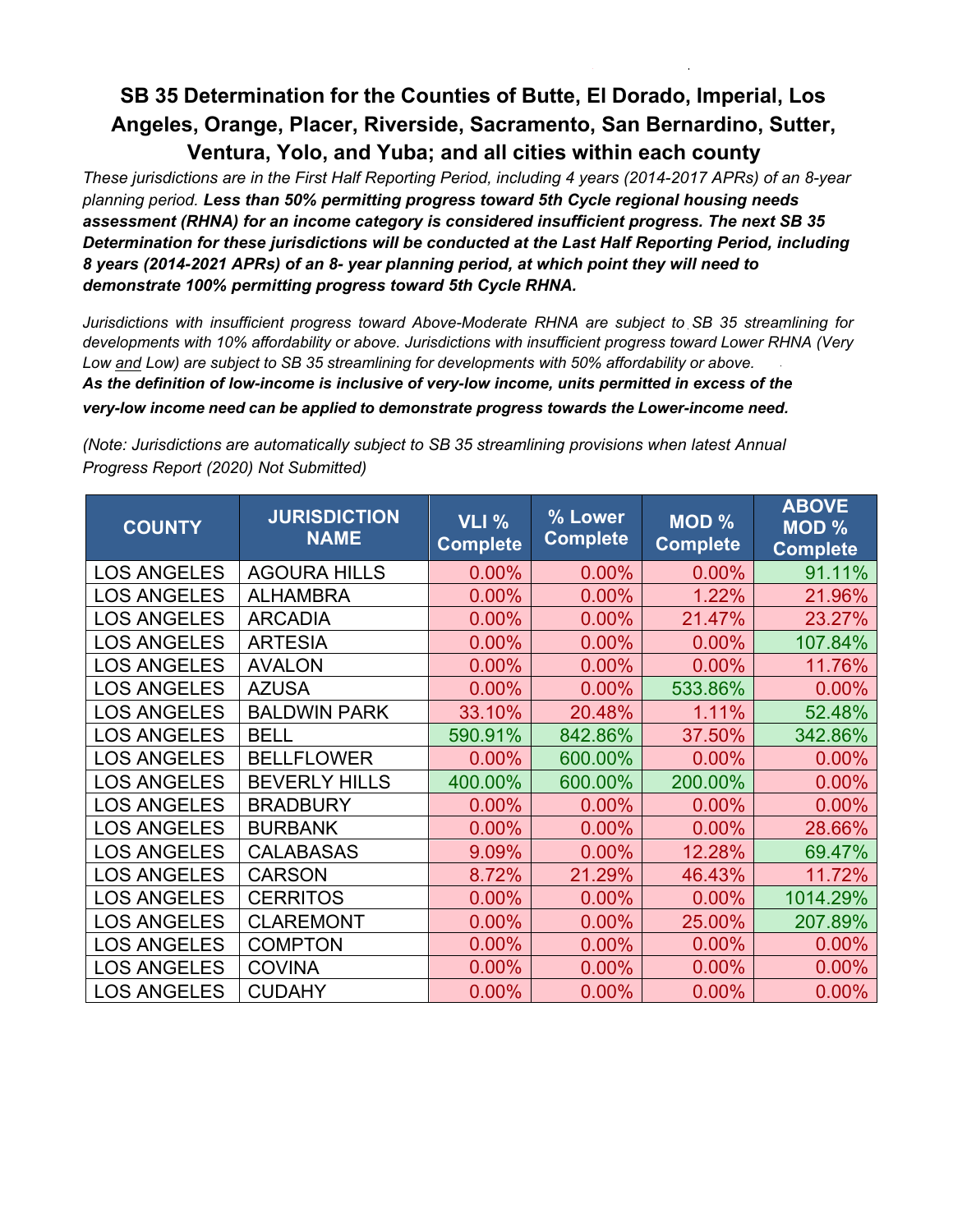*These jurisdictions are in the First Half Reporting Period, including 4 years (2014-2017 APRs) of an 8-year planning period. Less than 50% permitting progress toward 5th Cycle regional housing needs assessment (RHNA) for an income category is considered insufficient progress. The next SB 35 Determination for these jurisdictions will be conducted at the Last Half Reporting Period, including 8 years (2014-2021 APRs) of an 8- year planning period, at which point they will need to demonstrate 100% permitting progress toward 5th Cycle RHNA.*

*Jurisdictions with insufficient progress toward Above-Moderate RHNA are subject to SB 35 streamlining for developments with 10% affordability or above. Jurisdictions with insufficient progress toward Lower RHNA (Very Low and Low) are subject to SB 35 streamlining for developments with 50% affordability or above. As the definition of low-income is inclusive of very-low income, units permitted in excess of the very-low income need can be applied to demonstrate progress towards the Lower-income need.* 

| <b>COUNTY</b>      | <b>JURISDICTION</b><br><b>NAME</b> | <b>VLI %</b><br><b>Complete</b> | % Lower<br><b>Complete</b> | <b>MOD %</b><br><b>Complete</b> | <b>ABOVE</b><br><b>MOD %</b><br><b>Complete</b> |
|--------------------|------------------------------------|---------------------------------|----------------------------|---------------------------------|-------------------------------------------------|
| <b>LOS ANGELES</b> | <b>CULVER CITY</b>                 | 12.50%                          | 0.00%                      | 0.00%                           | 107.79%                                         |
| <b>LOS ANGELES</b> | <b>DIAMOND BAR</b>                 | 0.00%                           | 0.00%                      | 0.00%                           | 58.15%                                          |
| <b>LOS ANGELES</b> | <b>DOWNEY</b>                      | 0.00%                           | 4.88%                      | 51.85%                          | 58.96%                                          |
| <b>LOS ANGELES</b> | <b>DUARTE</b>                      | 48.28%                          | 1.89%                      | 5.45%                           | 0.70%                                           |
| <b>LOS ANGELES</b> | <b>EL MONTE</b>                    | 45.56%                          | 11.43%                     | 0.57%                           | 26.85%                                          |
| <b>LOS ANGELES</b> | <b>GARDENA</b>                     | 0.00%                           | 0.00%                      | 81.82%                          | 104.62%                                         |
| <b>LOS ANGELES</b> | <b>GLENDALE</b>                    | 17.32%                          | 31.29%                     | 0.30%                           | 360.21%                                         |
| <b>LOS ANGELES</b> | <b>GLENDORA</b>                    | 0.00%                           | 0.00%                      | 0.00%                           | 170.07%                                         |
| <b>LOS ANGELES</b> | <b>HAWTHORNE</b>                   | 0.00%                           | 125.74%                    | 34.82%                          | 120.33%                                         |
| <b>LOS ANGELES</b> | <b>HERMOSA BEACH</b>               | 0.00%                           | 0.00%                      | 0.00%                           | 0.00%                                           |
| <b>LOS ANGELES</b> | <b>HIDDEN HILLS</b>                | 0.00%                           | 0.00%                      | 0.00%                           | 0.00%                                           |
| <b>LOS ANGELES</b> | <b>HUNTINGTON PARK</b>             | 0.00%                           | 35.94%                     | 9.40%                           | 0.00%                                           |
| <b>LOS ANGELES</b> | <b>INDUSTRY</b>                    | 0.00%                           | 0.00%                      | 0.00%                           | 0.00%                                           |
| <b>LOS ANGELES</b> | <b>IRWINDALE</b>                   | 75.00%                          | 150.00%                    | 200.00%                         | 0.00%                                           |
|                    | <b>LA CANADA</b>                   |                                 |                            |                                 |                                                 |
| <b>LOS ANGELES</b> | <b>FLINTRIDGE</b>                  | 0.00%                           | 0.00%                      | 0.00%                           | 77.27%                                          |
| <b>LOS ANGELES</b> | <b>LA HABRA HEIGHTS</b>            | 0.00%                           | 0.00%                      | 0.00%                           | 0.00%                                           |
| <b>LOS ANGELES</b> | <b>LA PUENTE</b>                   | 0.00%                           | 0.00%                      | 0.00%                           | 0.00%                                           |
| <b>LOS ANGELES</b> | <b>LA VERNE</b>                    | 24.49%                          | 3.41%                      | 0.00%                           | 48.07%                                          |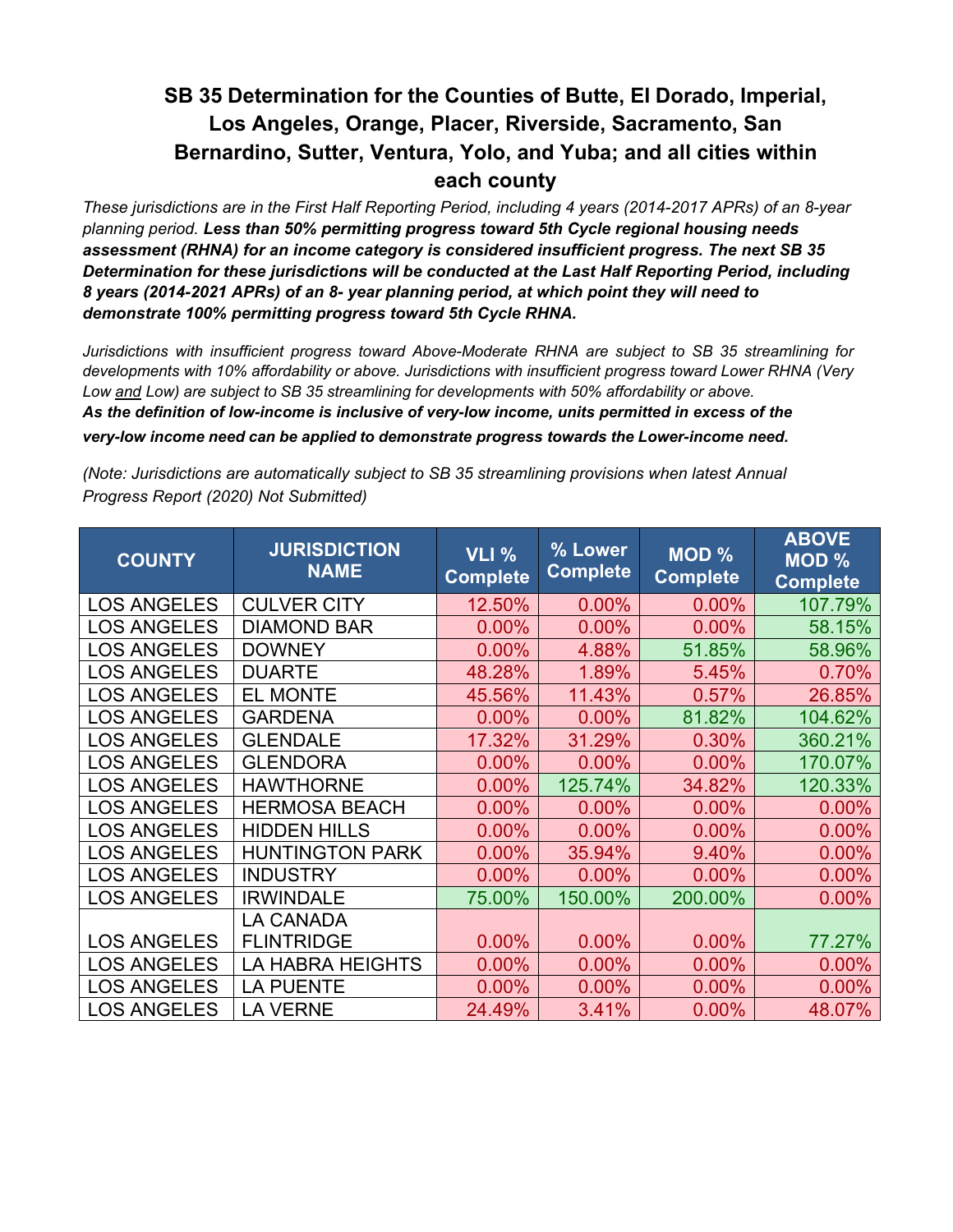These jurisdictions are in the First Half Reporting Period, including 4 years (2014-2017 APRs) of an 8-year *planning period. Less than 50% permitting progress toward 5th Cycle regional housing needs assessment (RHNA) for an income category is considered insufficient progress. The next SB 35 Determination for these jurisdictions will be conducted at the Last Half Reporting Period, including 8 years (2014-2021 APRs) of an 8- year planning period, at which point they will need to demonstrate 100% permitting progress toward 5th Cycle RHNA.*

*Jurisdictions with insufficient progress toward Above-Moderate RHNA are subject to SB 35 streamlining for developments with 10% affordability or above. Jurisdictions with insufficient progress toward Lower RHNA (Very Low and Low) are subject to SB 35 streamlining for developments with 50% affordability or above. As the definition of low-income is inclusive of very-low income, units permitted in excess of the very-low income need can be applied to demonstrate progress towards the Lower-income need.* 

| <b>COUNTY</b>      | <b>JURISDICTION</b><br><b>NAME</b> | <b>VLI %</b><br><b>Complete</b> | % Lower<br><b>Complete</b> | MOD %<br><b>Complete</b> | <b>ABOVE</b><br><b>MOD %</b><br><b>Complete</b> |
|--------------------|------------------------------------|---------------------------------|----------------------------|--------------------------|-------------------------------------------------|
| <b>LOS ANGELES</b> | <b>LAKEWOOD</b>                    | 1.87%                           | 0.00%                      | 0.00%                    | 72.29%                                          |
| <b>LOS ANGELES</b> | <b>LANCASTER</b>                   | 0.00%                           | 0.00%                      | 0.00%                    | 0.00%                                           |
| <b>LOS ANGELES</b> | <b>LAWNDALE</b>                    | 0.00%                           | 0.00%                      | 0.00%                    | 12.65%                                          |
| <b>LOS ANGELES</b> | <b>LOMITA</b>                      | 0.00%                           | 85.71%                     | 425.00%                  | 85.00%                                          |
| <b>LOS ANGELES</b> | <b>LONG BEACH</b>                  | 16.64%                          | 2.44%                      | 0.00%                    | 43.73%                                          |
| <b>LOS ANGELES</b> | <b>LOS ANGELES</b>                 | 15.49%                          | 18.19%                     | 1.91%                    | 152.92%                                         |
|                    | <b>LOS ANGELES</b>                 |                                 |                            |                          |                                                 |
| <b>LOS ANGELES</b> | <b>COUNTY</b>                      | 7.88%                           | 2.54%                      | 0.00%                    | 32.98%                                          |
| <b>LOS ANGELES</b> | <b>LYNWOOD</b>                     |                                 | 0.00%                      |                          |                                                 |
| <b>LOS ANGELES</b> | <b>MALIBU</b>                      | 0.00%                           | 0.00%                      | 0.00%                    | 0.00%                                           |
|                    | <b>MANHATTAN</b>                   |                                 |                            |                          |                                                 |
| <b>LOS ANGELES</b> | <b>BEACH</b>                       | 0.00%                           | 0.00%                      | 0.00%                    | 1866.67%                                        |
| <b>LOS ANGELES</b> | <b>MAYWOOD</b>                     | 0.00%                           | 0.00%                      | 0.00%                    | 0.00%                                           |
| <b>LOS ANGELES</b> | <b>MONROVIA</b>                    | 0.00%                           | 0.00%                      | 6.15%                    | 314.81%                                         |
| <b>LOS ANGELES</b> | <b>MONTEBELLO</b>                  | 0.00%                           | 0.00%                      | 0.00%                    | $0.00\%$                                        |
| <b>LOS ANGELES</b> | <b>MONTEREY PARK</b>               | 0.00%                           | 0.00%                      | 0.00%                    | 4.00%                                           |
| <b>LOS ANGELES</b> | <b>NORWALK</b>                     | 1.92%                           | 0.00%                      | 45.45%                   | 70.59%                                          |
| <b>LOS ANGELES</b> | <b>PALMDALE</b>                    | 6.51%                           | 8.45%                      | 9.57%                    | 5.87%                                           |
|                    | <b>PALOS VERDES</b>                |                                 |                            |                          |                                                 |
| <b>LOS ANGELES</b> | <b>ESTATES</b>                     | 0.00%                           | 0.00%                      | 0.00%                    | 0.00%                                           |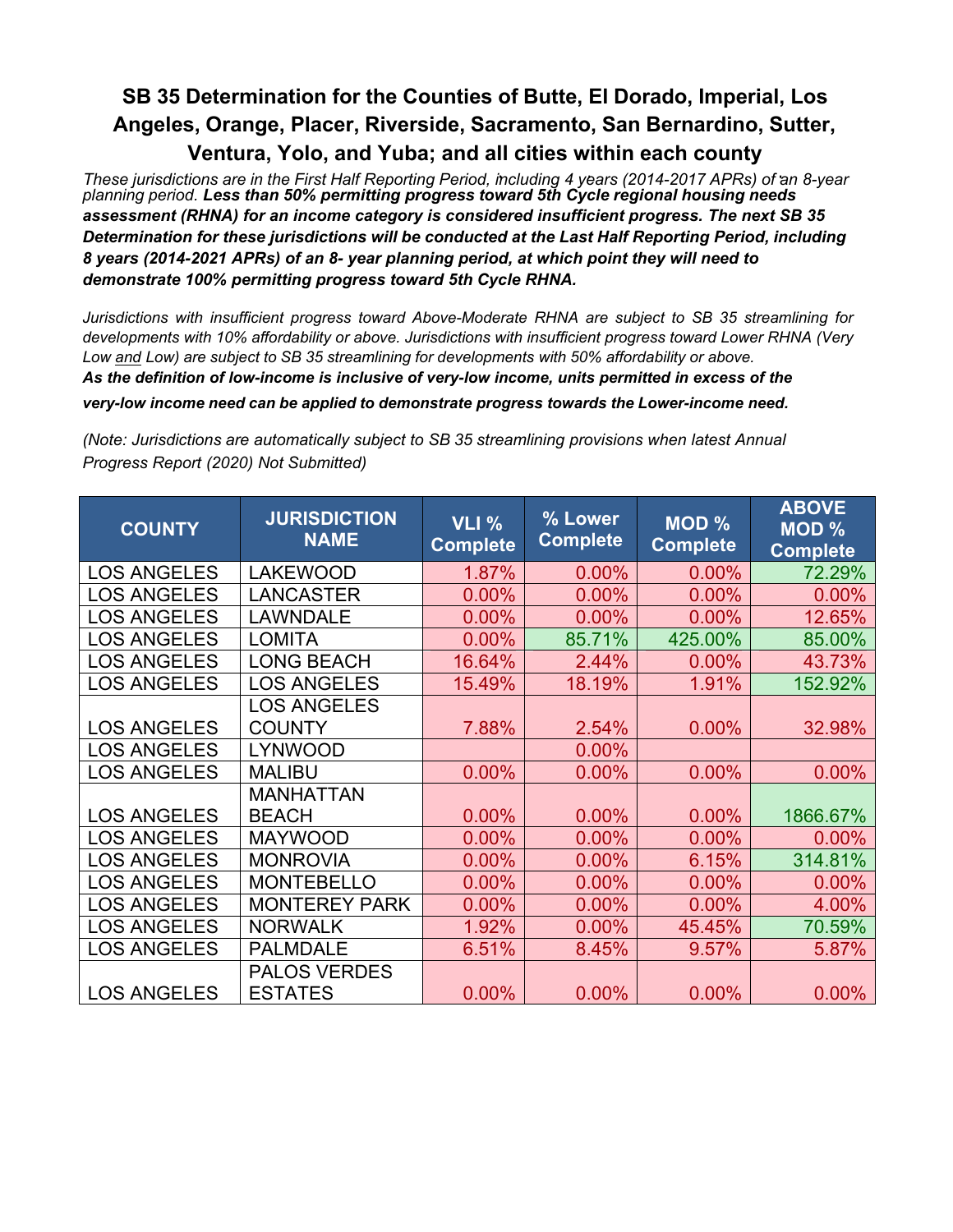*These jurisdictions are in the First Half Reporting Period, including 4 years (2014-2017 APRs) of an 8-year planning period. Less than 50% permitting progress toward 5th Cycle regional housing needs assessment (RHNA) for an income category is considered insufficient progress. The next SB 35 Determination for these jurisdictions will be conducted at the Last Half Reporting Period, including 8 years (2014-2021 APRs) of an 8- year planning period, at which point they will need to demonstrate 100% permitting progress toward 5th Cycle RHNA.*

*Jurisdictions with insufficient progress toward Above-Moderate RHNA are subject to SB 35 streamlining for developments with 10% affordability or above. Jurisdictions with insufficient progress toward Lower RHNA (Very Low and Low) are subject to SB 35 streamlining for developments with 50% affordability or above. As the definition of low-income is inclusive of very-low income, units permitted in excess of the very-low income need can be applied to demonstrate progress towards the Lower-income need.*

| <b>COUNTY</b>      | <b>JURISDICTION</b><br><b>NAME</b> | <b>VLI %</b><br><b>Complete</b> | % Lower<br><b>Complete</b> | <b>MOD %</b><br><b>Complete</b> | <b>ABOVE</b><br><b>MOD %</b><br><b>Complete</b> |
|--------------------|------------------------------------|---------------------------------|----------------------------|---------------------------------|-------------------------------------------------|
|                    | <b>PARAMO</b>                      |                                 |                            |                                 |                                                 |
| <b>LOS ANGELES</b> | <b>UNT</b>                         | 0.00%                           | 0.00%                      | 0.00%                           | 23.91%                                          |
| <b>LOS ANGELES</b> | <b>PASADENA</b>                    | 42.35%                          | 18.36%                     | 20.09%                          | 278.97%                                         |
| <b>LOS ANGELES</b> | <b>PICO RIVERA</b>                 | 0.00%                           | 0.00%                      | 0.00%                           | $0.00\%$                                        |
| <b>LOS ANGELES</b> | <b>POMONA</b>                      | 0.00%                           | 0.00%                      | 0.00%                           | $0.00\%$                                        |
|                    | <b>RANCHO</b>                      |                                 |                            |                                 |                                                 |
|                    | <b>PALOS</b>                       |                                 |                            |                                 |                                                 |
| <b>LOS ANGELES</b> | <b>VERDES</b>                      | 62.50%                          | 20.00%                     | 0.00%                           | 630.77%                                         |
| <b>LOS ANGELES</b> | <b>REDONDO BEACH</b>               | 0.00%                           | 0.00%                      | 0.00%                           | 21.99%                                          |
|                    | <b>ROLLING HILLS</b>               |                                 |                            |                                 |                                                 |
| <b>LOS ANGELES</b> | <b>ESTATES</b>                     | 0.00%                           | 0.00%                      | 100.00%                         | 200.00%                                         |
| <b>LOS ANGELES</b> | <b>ROSEMEAD</b>                    | 0.00%                           | 0.00%                      | 0.00%                           | $0.00\%$                                        |
| <b>LOS ANGELES</b> | <b>SAN DIMAS</b>                   | 0.00%                           | 0.00%                      | 0.00%                           | 18.13%                                          |
| <b>LOS ANGELES</b> | <b>SAN FERNANDO</b>                | 50.91%                          | 118.75%                    | 8.57%                           | 40.00%                                          |
| <b>LOS ANGELES</b> | <b>SAN GABRIEL</b>                 | 0.42%                           | 1.41%                      | 60.39%                          | 55.28%                                          |
| <b>LOS ANGELES</b> | <b>SAN MARINO</b>                  | 100.00%                         | 0.00%                      | 0.00%                           | 0.00%                                           |
| <b>LOS ANGELES</b> | <b>SANTA</b><br><b>CLARITA</b>     | 0.49%                           | 7.39%                      | 9.92%                           | 29.83%                                          |
| <b>LOS ANGELES</b> | <b>SANTA FE</b><br><b>SPRINGS</b>  | 0.00%                           | 2.00%                      | 0.00%                           | 158.99%                                         |
| <b>LOS ANGELES</b> | <b>SANTA MONICA</b>                | 70.79%                          | 80.99%                     | 9.19%                           | 174.57%                                         |
| <b>LOS ANGELES</b> | <b>SIERRA MADRE</b>                | 14.29%                          | 77.78%                     | 33.33%                          | 204.35%                                         |
| <b>LOS ANGELES</b> | <b>SIGNAL HILL</b>                 | 100.00%                         | 181.48%                    | 67.86%                          | 40.00%                                          |
| <b>LOS ANGELES</b> | <b>SOUTH EL MONTE</b>              | 0.00%                           | 52.00%                     | 0.00%                           | 177.63%                                         |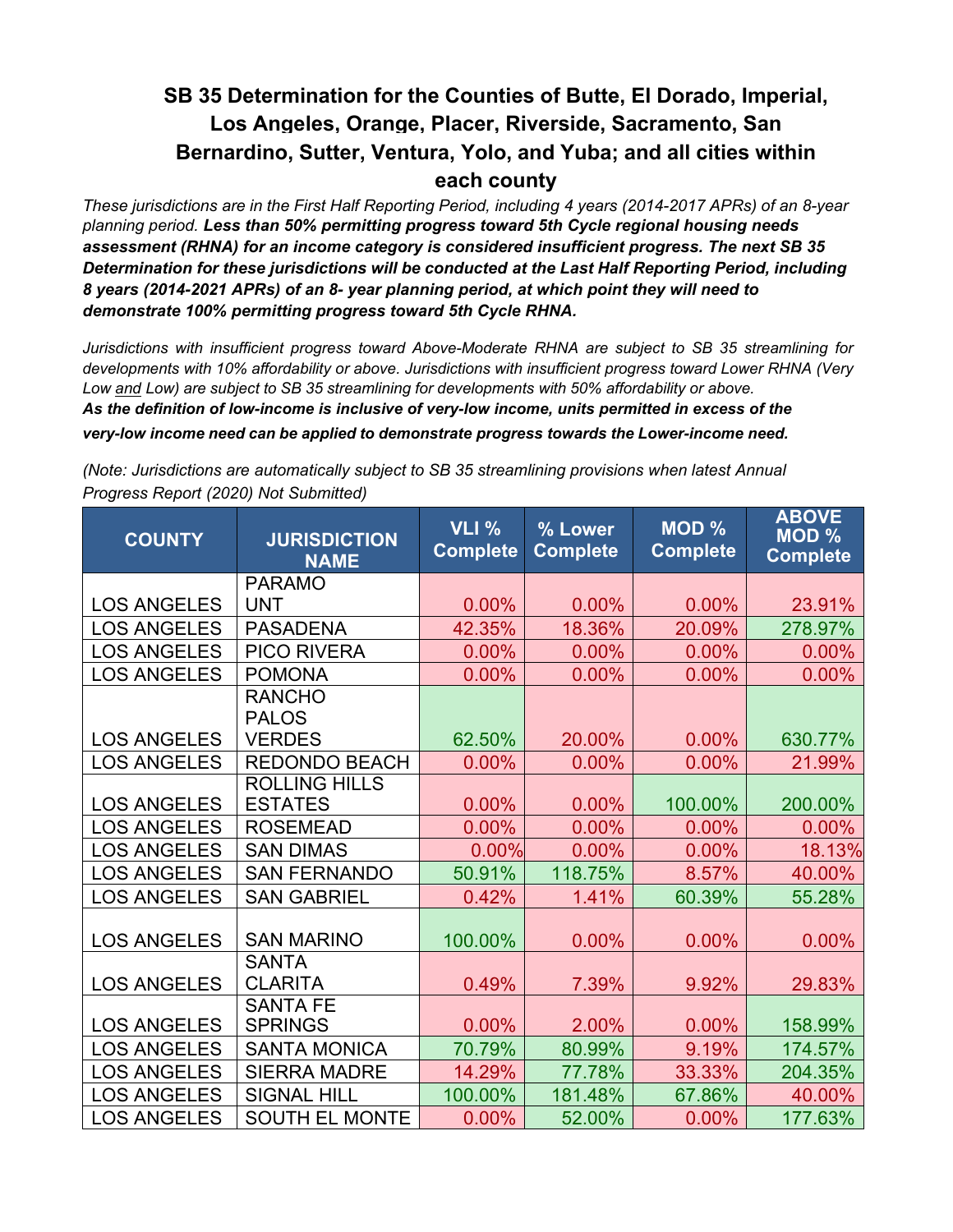*These jurisdictions are in the First Half Reporting Period, including 4 years (2014-2017 APRs) of an 8-year planning period. Less than 50% permitting progress toward 5th Cycle regional housing needs assessment (RHNA) for an income category is considered insufficient progress. The next SB 35 Determination for these jurisdictions will be conducted at the Last Half Reporting Period, including 8 years (2014-2021 APRs) of an 8- year planning period, at which point they will need to demonstrate 100% permitting progress toward 5th Cycle RHNA.*

*Jurisdictions with insufficient progress toward Above-Moderate RHNA are subject to SB 35 streamlining for developments with 10% affordability or above. Jurisdictions with insufficient progress toward Lower RHNA (Very Low and Low) are subject to SB 35 streamlining for developments with 50% affordability or above. As the definition of low-income is inclusive of very-low income, units permitted in excess of the*

#### *very-low income need can be applied to demonstrate progress towards the Lower-income need.*

| <b>COUNTY</b>      | <b>JURISDICTION NAME</b> | VLI %<br><b>Complete</b> | % Lower<br><b>Complete</b> | <b>MOD %</b><br><b>Complete</b> | <b>ABOVE</b><br><b>MOD %</b><br><b>Complete</b> |
|--------------------|--------------------------|--------------------------|----------------------------|---------------------------------|-------------------------------------------------|
| <b>LOS ANGELES</b> | <b>SOUTH GATE</b>        | 7.01%                    | 103.78%                    | 27.32%                          | 3.05%                                           |
| <b>LOS ANGELES</b> | <b>SOUTH PASADENA</b>    | 0.00%                    | 0.00%                      | 9.09%                           | 300.00%                                         |
| <b>LOS ANGELES</b> | <b>TEMPLE CITY</b>       | 0.00%                    | 10.75%                     | 6.06%                           | 163.89%                                         |
| <b>LOS ANGELES</b> | <b>TORRANCE</b>          | 0.00%                    | 0.00%                      | 2.06%                           | 15.17%                                          |
| <b>LOS ANGELES</b> | <b>VERNON</b>            | 0.00%                    | 0.00%                      | 0.00%                           | 0.00%                                           |
| <b>LOS ANGELES</b> | <b>WALNUT</b>            | 0.00%                    | 0.00%                      | 0.65%                           | 116.80%                                         |
| <b>LOS ANGELES</b> | <b>WEST COVINA</b>       | 0.00%                    | 0.00%                      | 0.00%                           | 190.20%                                         |
| <b>LOS ANGELES</b> | <b>WEST HOLLYWOOD</b>    | 363.16%                  | 1233.33%                   | 361.54%                         | 4160.61%                                        |
| <b>LOS ANGELES</b> | <b>WESTLAKE VILLAGE</b>  | 0.00%                    | 0.00%                      | 0.00%                           | 0.00%                                           |
| <b>LOS ANGELES</b> | <b>WHITTIER</b>          | 0.00%                    | 0.00%                      | 146.58%                         | 11.11%                                          |
| <b>ORANGE</b>      | <b>ALISO VIEJO</b>       | 922.22%                  | 5900.00%                   | 6057.14%                        | 0.00%                                           |
| <b>ORANGE</b>      | <b>ANAHEIM</b>           | 5.65%                    | 2.43%                      | 4.24%                           | 211.52%                                         |
| <b>ORANGE</b>      | <b>BREA</b>              | 0.00%                    | 0.00%                      | 6.27%                           | 179.75%                                         |
| <b>ORANGE</b>      | <b>BUENA PARK</b>        | 27.63%                   | 92.45%                     | 291.94%                         | 122.30%                                         |
| <b>ORANGE</b>      | <b>COSTA MESA</b>        | 0.00%                    | 0.00%                      | 0.00%                           | 0.00%                                           |
| <b>ORANGE</b>      | <b>CYPRESS</b>           | 12.68%                   | 16.00%                     | 10.71%                          | 244.27%                                         |
| <b>ORANGE</b>      | <b>DANA POINT</b>        | 0.00%                    | 0.00%                      | 27.87%                          | 103.65%                                         |
| <b>ORANGE</b>      | <b>FOUNTAIN VALLEY</b>   | 0.00%                    | 0.00%                      | 9.23%                           | 19.87%                                          |
| <b>ORANGE</b>      | <b>FULLERTON</b>         | 57.91%                   | 48.83%                     | 0.89%                           | 101.01%                                         |
| <b>ORANGE</b>      | <b>GARDEN GROVE</b>      | 7.93%                    | 39.17%                     | 58.52%                          | 31.10%                                          |
| <b>ORANGE</b>      | <b>HUNTINGTON BEACH</b>  | 0.00%                    | 0.00%                      | 0.00%                           | 0.00%                                           |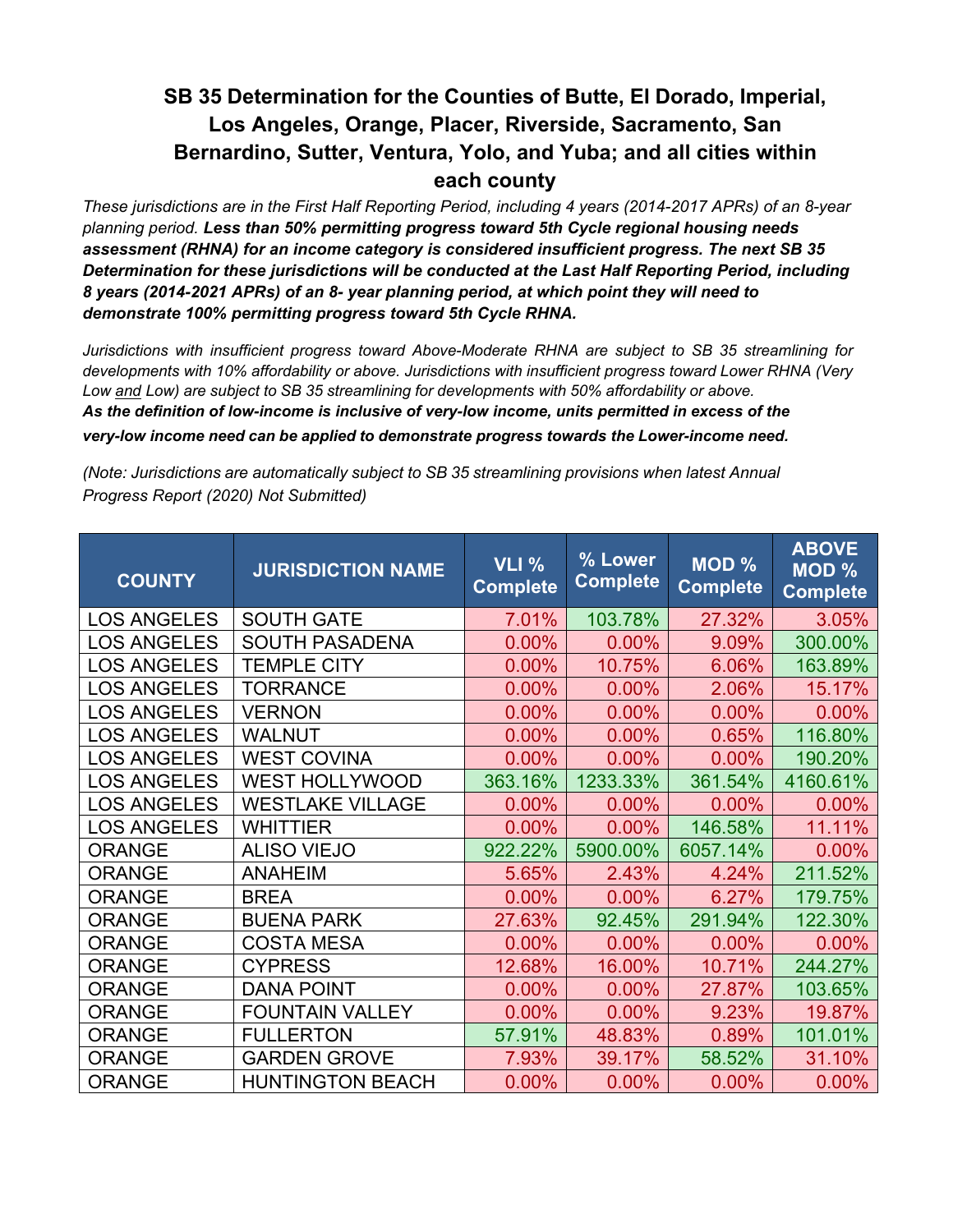*These jurisdictions are in the First Half Reporting Period, including 4 years (2014-2017 APRs) of an 8-year planning period. Less than 50% permitting progress toward 5th Cycle regional housing needs assessment (RHNA) for an income category is considered insufficient progress. The next SB 35 Determination for these jurisdictions will be conducted at the Last Half Reporting Period, including 8 years (2014-2021 APRs) of an 8-year planning period, at which point they will need to demonstrate 100% permitting progress toward 5th Cycle RHNA.*

*Jurisdictions with insufficient progress toward Above-Moderate RHNA are subject to SB 35 streamlining for developments with 10% affordability or above. Jurisdictions with insufficient progress toward Lower RHNA (Very Low and Low) are subject to SB 35 streamlining for developments with 50% affordability or above. As the definition of low-income is inclusive of very-low income, units permitted in excess of the very-low income need can be applied to demonstrate progress towards the Lower-income need.*

| <b>COUNTY</b> | <b>JURISDICTION</b><br><b>NAME</b> | <b>VLI %</b><br><b>Complete</b> | % Lower<br><b>Complete</b> | MOD %<br><b>Complete</b> | <b>ABOVE</b><br><b>MOD %</b><br><b>Complete</b> |
|---------------|------------------------------------|---------------------------------|----------------------------|--------------------------|-------------------------------------------------|
| <b>ORANGE</b> | <b>IRVINE</b>                      | 32.20%                          | 0.15%                      | 579.41%                  | 171.61%                                         |
| <b>ORANGE</b> | <b>LA HABRA</b>                    | 0.00%                           | 300.00%                    | 1100.00%                 | 42000.00%                                       |
| <b>ORANGE</b> | <b>LA PALMA</b>                    | $0.00\%$                        | $0.00\%$                   | $0.00\%$                 | 333.33%                                         |
| <b>ORANGE</b> | <b>LAGUNA BEACH</b>                | 0.00%                           | 100.00%                    | 0.00%                    | 0.00%                                           |
| <b>ORANGE</b> | <b>LAGUNA HILLS</b>                | 0.00%                           | 0.00%                      | 0.00%                    | 0.00%                                           |
| <b>ORANGE</b> | <b>LAGUNA NIGUEL</b>               | 74.42%                          | 160.00%                    | 5.88%                    | 1533.33%                                        |
| <b>ORANGE</b> | <b>LAGUNA WOODS</b>                | 0.00%                           | 0.00%                      | 0.00%                    | 0.00%                                           |
| <b>ORANGE</b> | <b>LAKE FOREST</b>                 | 0.00%                           | 0.00%                      | 40.85%                   | 210.68%                                         |
| <b>ORANGE</b> | <b>MISSION VIEJO</b>               | 30.95%                          | 96.55%                     | 48.48%                   | 1102.74%                                        |
| <b>ORANGE</b> | <b>NEWPORT BEACH</b>               | 9100.00%                        | 9000.00%                   | 0.00%                    | 79250.00%                                       |
| <b>ORANGE</b> | <b>ORANGE</b>                      | 10.84%                          | 122.03%                    | 921.21%                  | 72.26%                                          |
| <b>ORANGE</b> | <b>ORANGE COUNTY</b>               | 6.53%                           | 17.18%                     | 18.39%                   | 150.60%                                         |
| <b>ORANGE</b> | <b>PLACENTIA</b>                   | 0.00%                           | 0.00%                      | 34.44%                   | 53.59%                                          |
|               | RANCHO ST.                         |                                 |                            |                          |                                                 |
| <b>ORANGE</b> | <b>MARGARITA</b>                   | 0.00%                           | 0.00%                      | 0.00%                    | 0.00%                                           |
| <b>ORANGE</b> | <b>SAN CLEMENTE</b>                | 48.51%                          | 29.47%                     | 6.48%                    | 170.49%                                         |
|               | <b>SAN JUAN</b>                    |                                 |                            |                          |                                                 |
| <b>ORANGE</b> | <b>CAPISTRANO</b>                  | 0.00%                           | 1.92%                      | 1.67%                    | 131.46%                                         |
| <b>ORANGE</b> | <b>SANTA ANA</b>                   | 153.33%                         | 306.25%                    | 83.78%                   | 854.44%                                         |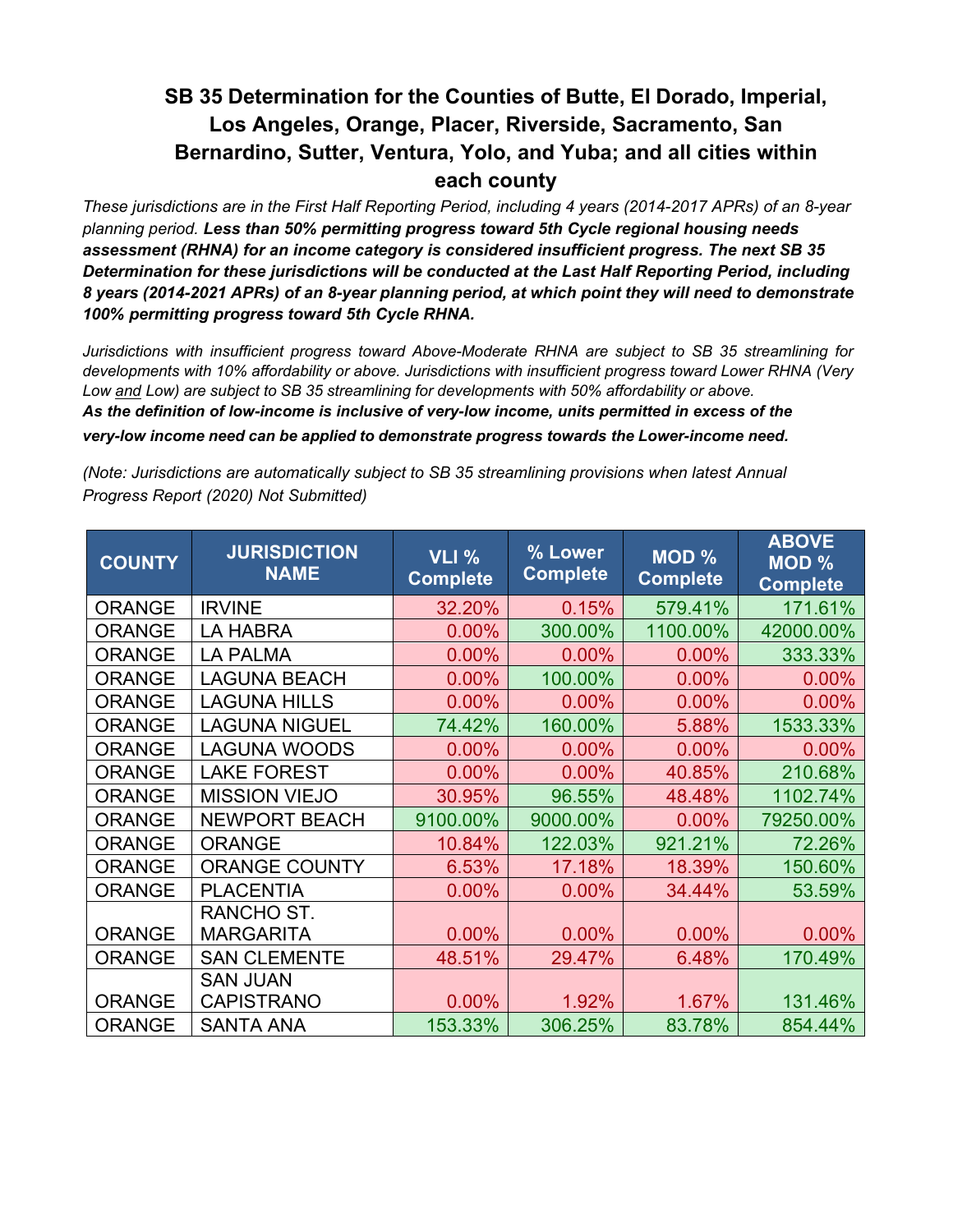*These jurisdictions are in the First Half Reporting Period, including 4 years (2014-2017 APRs) of an 8-year planning period. Less than 50% permitting progress toward 5th Cycle regional housing needs assessment (RHNA) for an income category is considered insufficient progress. The next SB 35 Determination for these jurisdictions will be conducted at the Last Half Reporting Period, including 8 years (2014-2021 APRs) of an 8-year planning period, at which point they will need to demonstrate 100% permitting progress toward 5th Cycle RHNA.*

*Jurisdictions with insufficient progress toward Above-Moderate RHNA are subject to SB 35 streamlining for developments with 10% affordability or above. Jurisdictions with insufficient progress toward Lower RHNA (Very Low and Low) are subject to SB 35 streamlining for developments with 50% affordability or above. As the definition of low-income is inclusive of very-low income, units permitted in excess of the*

*very-low income need can be applied to demonstrate progress towards the Lower-income need.* 

| <b>COUNTY</b>    | <b>JURISDICTION NAME</b>  | VLI %<br><b>Complete</b> | % Lower<br><b>Complete</b> | <b>MOD %</b><br><b>Complete</b> | <b>ABOVE</b><br>MOD %<br><b>Complete</b> |
|------------------|---------------------------|--------------------------|----------------------------|---------------------------------|------------------------------------------|
| <b>ORANGE</b>    | <b>SEAL BEACH</b>         | 0.00%                    | 0.00%                      | 0.00%                           | 0.00%                                    |
| <b>ORANGE</b>    | <b>STANTON</b>            | 0.00%                    | 0.00%                      | 3.57%                           | 67.14%                                   |
| <b>ORANGE</b>    | <b>TUSTIN</b>             | 31.80%                   | 37.44%                     | 45.09%                          | 172.57%                                  |
| <b>ORANGE</b>    | <b>VILLA PARK</b>         | 0.00%                    | 0.00%                      | 0.00%                           | 16.67%                                   |
| <b>ORANGE</b>    | <b>WESTMINSTER</b>        | 0.00%                    | 0.00%                      | 0.00%                           | 0.00%                                    |
| <b>ORANGE</b>    | <b>YORBA LINDA</b>        | 69.38%                   | 46.90%                     | 17.46%                          | 210.37%                                  |
| <b>PLACER</b>    | <b>AUBURN</b>             | 0.00%                    | 0.00%                      | 57.89%                          | 50.40%                                   |
| <b>PLACER</b>    | <b>COLFAX</b>             | 0.00%                    | 0.00%                      | 0.00%                           | 0.00%                                    |
| <b>PLACER</b>    | <b>LINCOLN</b>            | 0.00%                    | 0.00%                      | 0.57%                           | 82.38%                                   |
| <b>PLACER</b>    | <b>LOOMIS</b>             | 0.00%                    | 0.00%                      | 3.45%                           | 18.64%                                   |
| <b>PLACER</b>    | <b>PLACER COUNTY</b>      | 2.64%                    | 8.88%                      | 7.16%                           | 82.68%                                   |
| <b>PLACER</b>    | <b>ROCKLIN</b>            | 0.00%                    | 0.00%                      | 134.27%                         | 128.99%                                  |
| <b>PLACER</b>    | <b>ROSEVILLE</b>          | 4.14%                    | 1.82%                      | 137.86%                         | 81.79%                                   |
| <b>RIVERSIDE</b> | <b>BEAUMONT</b>           | 0.00%                    | 0.00%                      | 33.33%                          | 19.58%                                   |
| <b>RIVERSIDE</b> | <b>CALIMESA</b>           | 0.00%                    | 0.00%                      | 0.00%                           | 27.80%                                   |
| <b>RIVERSIDE</b> | <b>CANYON LAKE</b>        | 0.00%                    | 0.00%                      | 62.50%                          | 56.25%                                   |
| <b>RIVERSIDE</b> | <b>CATHEDRAL</b>          | 0.00%                    | 0.00%                      | 110.91%                         | 1.18%                                    |
| <b>RIVERSIDE</b> | <b>COACHELLA</b>          | 5.02%                    | 4.82%                      | 0.00%                           | 2.99%                                    |
| <b>RIVERSIDE</b> | <b>CORONA</b>             | 27.60%                   | 14.06%                     | 46.48%                          | 453.25%                                  |
| <b>RIVERSIDE</b> | <b>DESERT HOT SPRINGS</b> | 4.55%                    | 0.00%                      | 0.00%                           | 0.00%                                    |
| <b>RIVERSIDE</b> | <b>EASTVALE</b>           | 0.00%                    | 0.00%                      | 0.00%                           | 262.48%                                  |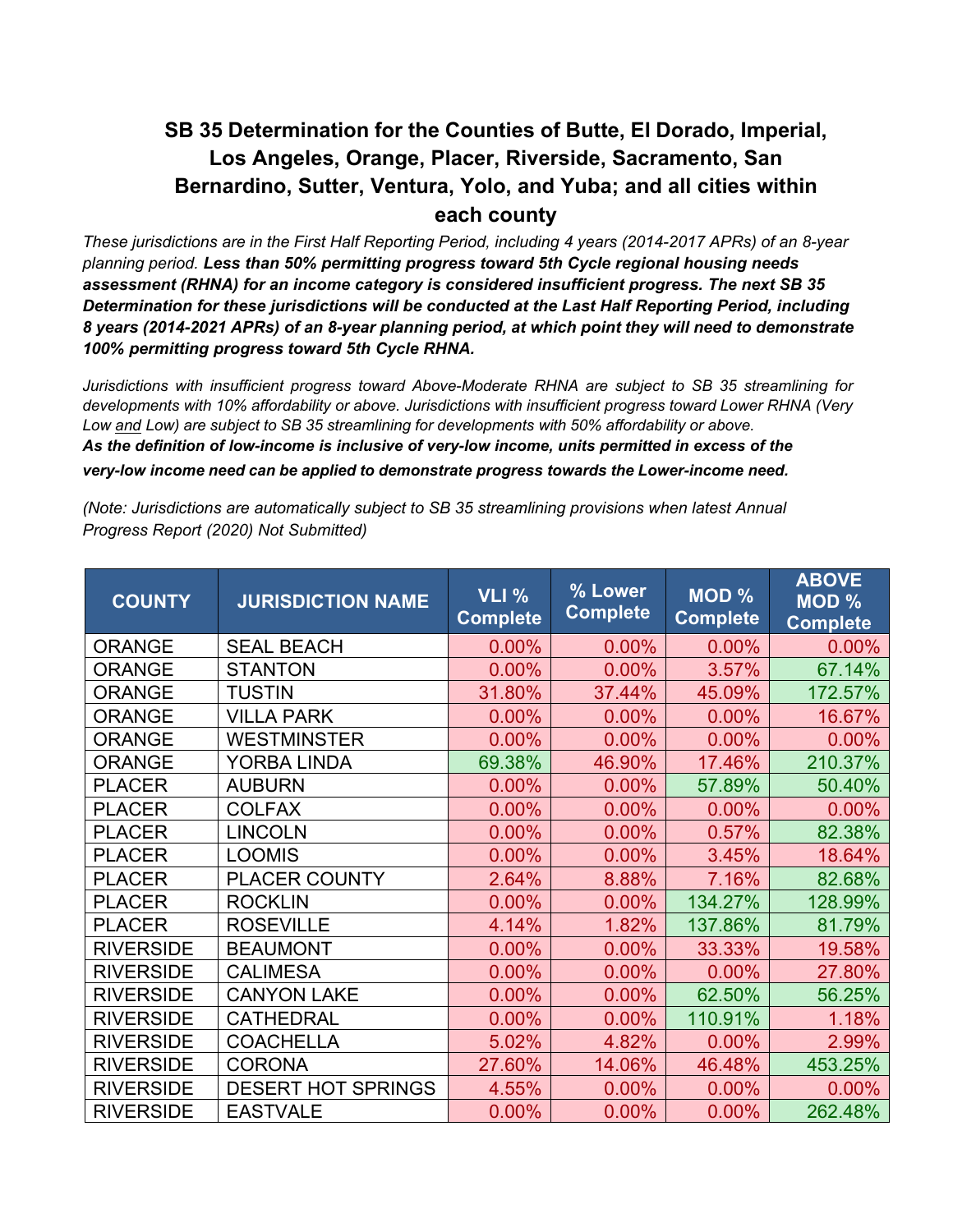*These jurisdictions are in the First Half Reporting Period, including 4 years (2014-2017 APRs) of an 8-year planning period. Less than 50% permitting progress toward 5th Cycle regional housing needs assessment (RHNA) for an income category is considered insufficient progress. The next SB 35 Determination for these jurisdictions will be conducted at the Last Half Reporting Period, including 8 years (2014-2021 APRs) of an 8-year planning period, at which point they will need to demonstrate 100% permitting progress toward 5th Cycle RHNA.*

*Jurisdictions with insufficient progress toward Above-Moderate RHNA are subject to SB 35 streamlining for developments with 10% affordability or above. Jurisdictions with insufficient progress toward Lower RHNA (Very Low and Low) are subject to SB 35 streamlining for developments with 50% affordability or above. As the definition of low-income is inclusive of very-low income, units permitted in excess of the very-low income need can be applied to demonstrate progress towards the Lower-income need.* 

| <b>COUNTY</b>     | <b>JURISDICTION</b><br><b>NAME</b> | VLI %<br><b>Complete</b> | % Lower<br><b>Complete</b> | <b>MOD %</b><br><b>Complete</b> | <b>ABOVE</b><br><b>MOD %</b><br><b>Complete</b> |
|-------------------|------------------------------------|--------------------------|----------------------------|---------------------------------|-------------------------------------------------|
| <b>RIVERSIDE</b>  | <b>HEMET</b>                       | 0.00%                    | 47.92%                     | 193.75%                         | 26.34%                                          |
| <b>RIVERSIDE</b>  | <b>INDIAN WELLS</b>                | 0.00%                    | 0.00%                      | 0.00%                           | 230.65%                                         |
| <b>RIVERSIDE</b>  | <b>INDIO</b>                       | 11.76%                   | 0.00%                      | 0.18%                           | 91.35%                                          |
| <b>RIVERSIDE</b>  | <b>JURUPA VALLEY</b>               | 0.00%                    | 0.00%                      | 0.00%                           | 0.00%                                           |
| <b>RIVERSIDE</b>  | <b>LA QUINTA</b>                   | 39.56%                   | 226.23%                    | 3.03%                           | 69.86%                                          |
| <b>RIVERSIDE</b>  | <b>LAKE ELSINORE</b>               | 0.17%                    | 0.00%                      | 75.03%                          | 34.15%                                          |
| <b>RIVERSIDE</b>  | <b>MENIFEE</b>                     | 0.74%                    | 1.19%                      | 61.67%                          | 48.24%                                          |
| <b>RIVERSIDE</b>  | <b>MORENO VALLEY</b>               | 0.00%                    | 0.00%                      | 7.55%                           | 25.59%                                          |
| <b>RIVERSIDE</b>  | <b>MURRIETA</b>                    | 0.00%                    | 0.00%                      | 0.00%                           | 141.31%                                         |
| <b>RIVERSIDE</b>  | <b>NORCO</b>                       | 0.00%                    | 0.00%                      | 0.00%                           | 0.61%                                           |
| <b>RIVERSIDE</b>  | <b>PALM DESERT</b>                 | 38.78%                   | 53.73%                     | 0.00%                           | 229.65%                                         |
| <b>RIVERSIDE</b>  | <b>PALM SPRINGS</b>                | 0.00%                    | 0.00%                      | 0.00%                           | 663.79%                                         |
| <b>RIVERSIDE</b>  | <b>PERRIS</b>                      | 34.99%                   | 0.00%                      | 29.25%                          | 50.88%                                          |
| <b>RIVERSIDE</b>  | <b>RANCHO MIRAGE</b>               | 0.00%                    | 0.00%                      | 5.56%                           | 92.31%                                          |
| <b>RIVERSIDE</b>  | <b>RIVERSIDE</b>                   | 0.00%                    | 0.00%                      | 0.80%                           | 2.03%                                           |
|                   | <b>RIVERSIDE</b>                   |                          |                            |                                 |                                                 |
| <b>RIVERSIDE</b>  | <b>COUNTY</b>                      | 2.29%                    | 1.68%                      | 18.67%                          | 15.72%                                          |
| <b>RIVERSIDE</b>  | <b>SAN JACINTO</b>                 | 0.00%                    | 0.00%                      | 1.81%                           | 30.69%                                          |
| <b>RIVERSIDE</b>  | <b>TEMECULA</b>                    | 4.00%                    | 0.00%                      | 5.54%                           | 165.94%                                         |
| <b>RIVERSIDE</b>  | <b>WILDOMAR</b>                    | 0.00%                    | 0.00%                      | 5.42%                           | 54.91%                                          |
| <b>SACRAMENTO</b> | <b>CITRUS HEIGHTS</b>              | 0.68%                    | 3.92%                      | 18.46%                          | 19.18%                                          |
| <b>SACRAMENTO</b> | <b>ELK GROVE</b>                   | 4.13%                    | 5.33%                      | 19.68%                          | 85.95%                                          |
| <b>SACRAMENTO</b> | <b>FOLSOM</b>                      | 0.49%                    | $0.00\%$                   | 67.52%                          | 54.38%                                          |
| <b>SACRAMENTO</b> | <b>GALT</b>                        | 0.00%                    | 0.00%                      | $0.00\%$                        | 96.68%                                          |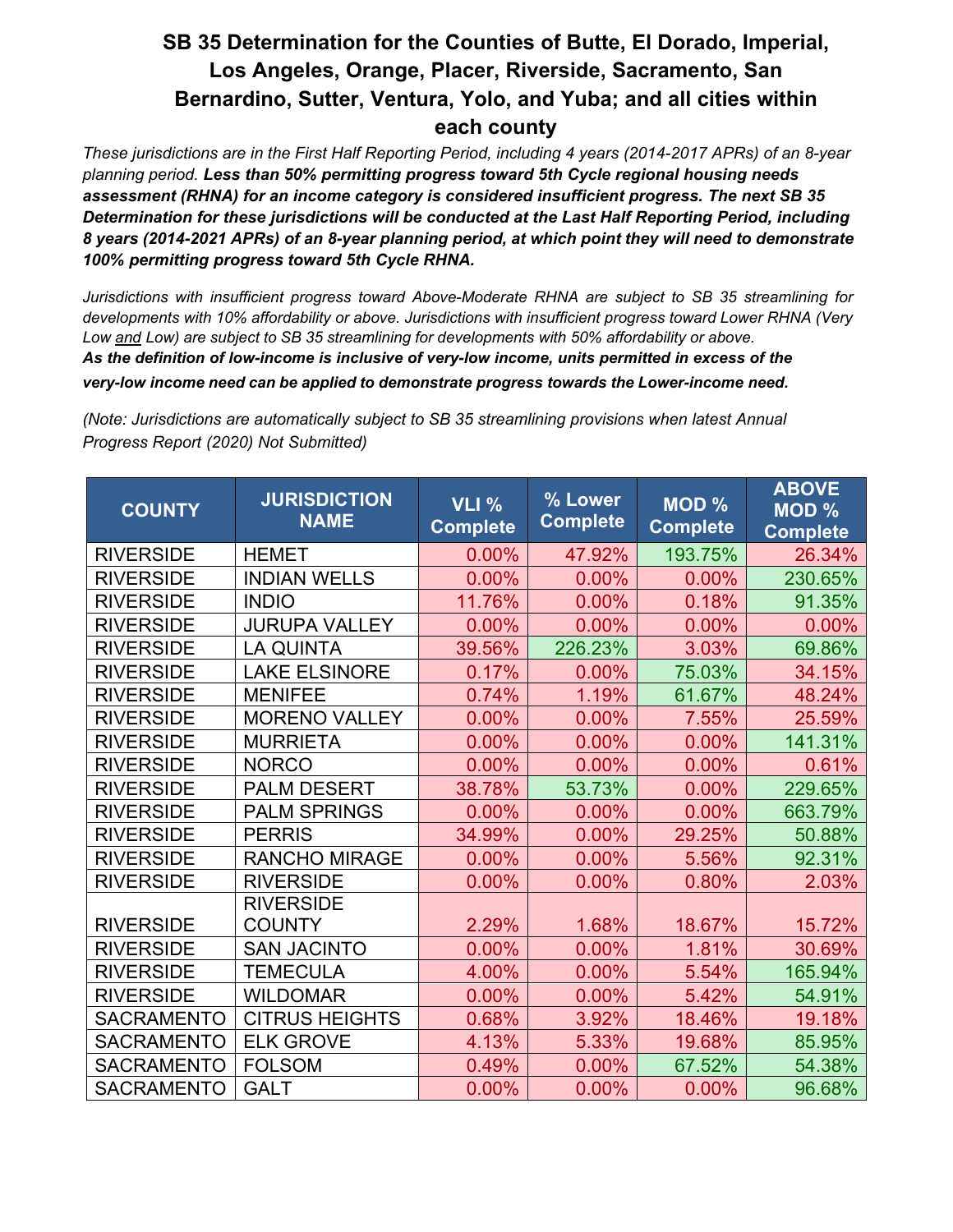*These jurisdictions are in the First Half Reporting Period, including 4 years (2014-2017 APRs) of an 8-year planning period. Less than 50% permitting progress toward 5th Cycle regional housing needs assessment (RHNA) for an income category is considered insufficient progress. The next SB 35 Determination for these jurisdictions will be conducted at the Last Half Reporting Period, including 8 years (2014-2021 APRs) of an 8-year planning period, at which point they will need to demonstrate 100% permitting progress toward 5th Cycle RHNA.*

*Jurisdictions with insufficient progress toward Above-Moderate RHNA are subject to SB 35 streamlining for developments with 10% affordability or above. Jurisdictions with insufficient progress toward Lower RHNA (Very Low and Low) are subject to SB 35 streamlining for developments with 50% affordability or above. As the definition of low-income is inclusive of very-low income, units permitted in excess of the very-low income need can be applied to demonstrate progress towards the Lower-income need.* 

| <b>COUNTY</b>         | <b>JURISDICTION</b><br><b>NAME</b> | <b>VLI %</b><br><b>Complete</b> | % Lower<br><b>Complete</b> | <b>MOD %</b><br><b>Complete</b> | <b>ABOVE</b><br><b>MOD %</b><br><b>Complete</b> |
|-----------------------|------------------------------------|---------------------------------|----------------------------|---------------------------------|-------------------------------------------------|
| <b>SACRAMENTO</b>     | <b>ISLETON</b>                     | 0.00%                           | 0.00%                      | 0.00%                           | 0.00%                                           |
|                       | <b>RANCHO</b>                      |                                 |                            |                                 |                                                 |
| <b>SACRAMENTO</b>     | <b>CORDOVA</b>                     | 6.50%                           | 0.00%                      | 8.44%                           | 52.58%                                          |
| <b>SACRAMENTO</b>     | <b>SACRAMENTO</b>                  | 3.98%                           | 10.33%                     | 77.71%                          | 19.66%                                          |
|                       | <b>SACRAMENTO</b>                  |                                 |                            |                                 |                                                 |
| <b>SACRAMENTO</b>     | <b>COUNTY</b>                      | 2.41%                           | 5.30%                      | 34.58%                          | 25.82%                                          |
| <b>SAN BERNARDINO</b> | <b>ADELANTO</b>                    | 0.00%                           | 0.00%                      | 0.00%                           | 0.00%                                           |
| <b>SAN BERNARDINO</b> | <b>BARSTOW</b>                     | 0.00%                           | 0.00%                      | 1.30%                           | 0.28%                                           |
| <b>SAN BERNARDINO</b> | <b>BIG BEAR LAKE</b>               | 0.00%                           | 0.00%                      | 0.00%                           | 0.00%                                           |
| <b>SAN BERNARDINO</b> | <b>CHINO</b>                       | 19.09%                          | 42.47%                     | 0.00%                           | 143.20%                                         |
| <b>SAN BERNARDINO</b> | <b>CHINO HILLS</b>                 | 0.00%                           | 0.00%                      | 806.10%                         | 176.58%                                         |
| <b>SAN BERNARDINO</b> | <b>COLTON</b>                      | 0.00%                           | 0.00%                      | 3.75%                           | 6.98%                                           |
| <b>SAN BERNARDINO</b> | <b>GRAND TERRACE</b>               | 0.00%                           | 0.00%                      | 72.73%                          | 42.86%                                          |
| <b>SAN BERNARDINO</b> | <b>HIGHLAND</b>                    | 0.00%                           | 0.00%                      | 5.71%                           | 15.52%                                          |
| <b>SAN BERNARDINO</b> | <b>LOMA LINDA</b>                  | 0.00%                           | 0.00%                      | 0.00%                           | 0.00%                                           |
| <b>SAN BERNARDINO</b> | <b>MONTCLAIR</b>                   | 0.00%                           | 0.00%                      | 0.00%                           | 45.92%                                          |
| <b>SAN BERNARDINO</b> | <b>NEEDLES</b>                     | 0.00%                           | 0.00%                      | 29.41%                          | 16.25%                                          |
| <b>SAN BERNARDINO</b> | <b>ONTARIO</b>                     | 0.00%                           | 0.00%                      | 68.89%                          | 44.12%                                          |
|                       | <b>RANCHO</b>                      |                                 |                            |                                 |                                                 |
| <b>SAN BERNARDINO</b> | <b>CUCAMONGA</b>                   | 8.61%                           | 7.80%                      | 19.62%                          | 376.47%                                         |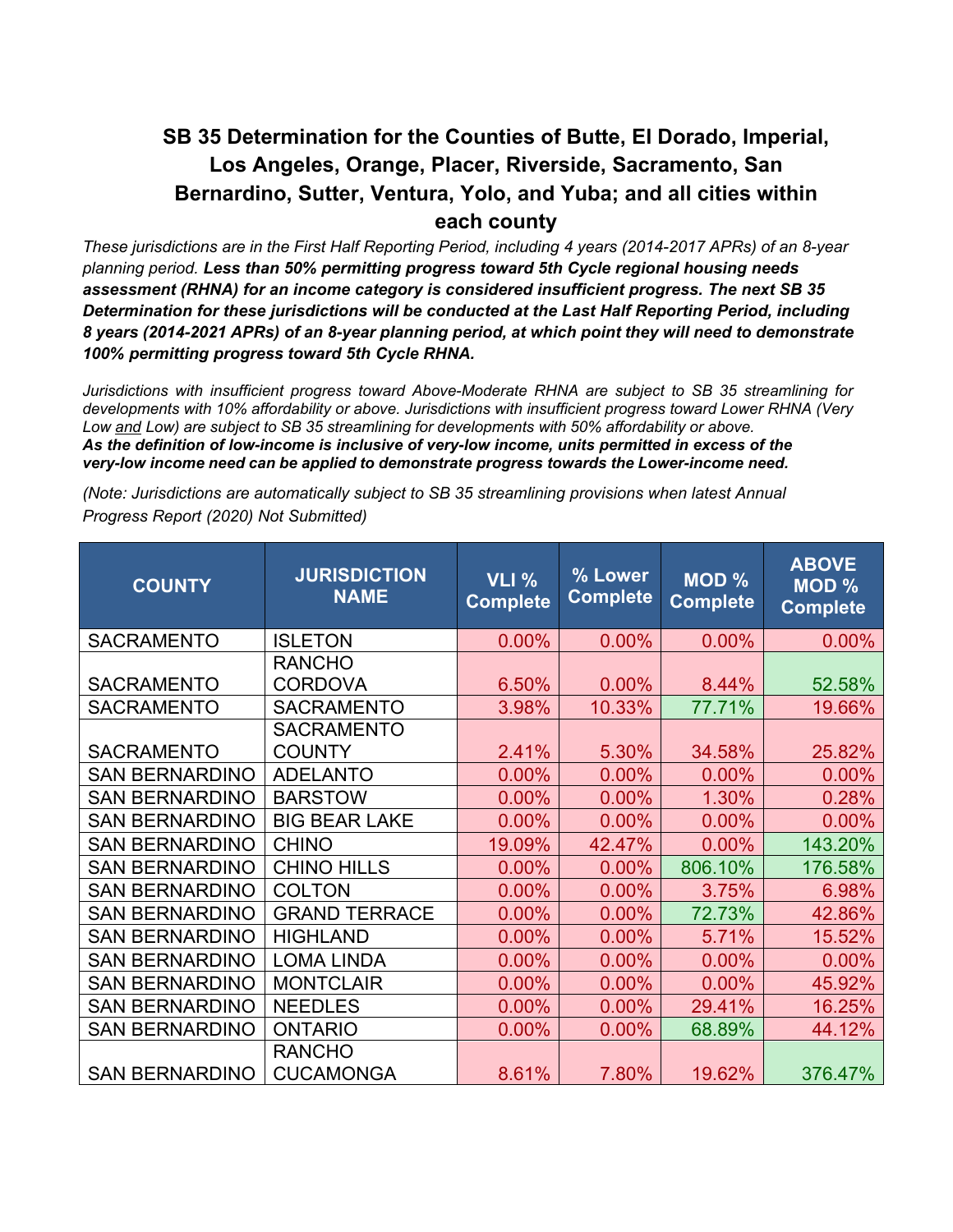*These jurisdictions are in the First Half Reporting Period, including 4 years (2014-2017 APRs) of an 8-year planning period. Less than 50% permitting progress toward 5th Cycle regional housing needs assessment (RHNA) for an income category is considered insufficient progress. The next SB 35 Determination for these jurisdictions will be conducted at the Last Half Reporting Period, including 8 years (2014-2021 APRs) of an 8-year planning period, at which point they will need to demonstrate 100% permitting progress toward 5th Cycle RHNA.*

*Jurisdictions with insufficient progress toward Above-Moderate RHNA are subject to SB 35 streamlining for developments with 10% affordability or above. Jurisdictions with insufficient progress toward Lower RHNA (Very Low and Low) are subject to SB 35 streamlining for developments with 50% affordability or above. As the definition of low-income is inclusive of very-low income, units permitted in excess of the very-low income need can be applied to demonstrate progress towards the Lower-income need.* 

| <b>COUNTY</b>         | <b>JURISDICTION NAME</b>               | <b>VLI %</b><br><b>Complete</b> | % Lower<br><b>Complete</b> | <b>MOD %</b><br><b>Complete</b> | <b>ABOVE</b><br><b>MOD %</b><br><b>Complete</b> |
|-----------------------|----------------------------------------|---------------------------------|----------------------------|---------------------------------|-------------------------------------------------|
| <b>SAN BERNARDINO</b> | <b>REDLANDS</b>                        | 0.00%                           | 0.00%                      | 0.88%                           | 26.27%                                          |
| <b>SAN BERNARDINO</b> | <b>SAN BERNARDINO</b><br><b>COUNTY</b> | 1288.89%                        | 9050.00%                   | 5757.14%                        | 2864.71%                                        |
| <b>SAN BERNARDINO</b> | <b>TWENTYNINE PALMS</b>                | 0.00%                           | 0.00%                      | 27.38%                          | $0.00\%$                                        |
| <b>SAN BERNARDINO</b> | <b>UPLAND</b>                          | 0.00%                           | 0.00%                      | 0.00%                           | 46.25%                                          |
| <b>SAN BERNARDINO</b> | <b>VICTORVILLE</b>                     | 0.00%                           | 0.00%                      | 7.75%                           | 0.45%                                           |
| <b>SAN BERNARDINO</b> | <b>YUCAIPA</b>                         | 11.17%                          | 50.57%                     | 11.71%                          | 37.97%                                          |
| <b>SAN BERNARDINO</b> | <b>YUCCA VALLEY</b>                    | 0.00%                           | 0.00%                      | 0.00%                           | 22.25%                                          |
| <b>SUTTER</b>         | <b>LIVE OAK</b>                        | 44.23%                          | 51.39%                     | 3.61%                           | 2.63%                                           |
| <b>SUTTER</b>         | <b>SUTTER COUNTY</b>                   | 0.00%                           | 0.00%                      | 27.42%                          | 52.34%                                          |
| <b>SUTTER</b>         | <b>YUBA CITY</b>                       | 0.48%                           | 2.52%                      | 27.11%                          | 8.93%                                           |
| <b>VENTURA</b>        | <b>CAMARILLO</b>                       | 23.38%                          | 28.69%                     | 149.88%                         | 56.94%                                          |
| <b>VENTURA</b>        | <b>FILLMORE</b>                        | 0.00%                           | 0.00%                      | 0.00%                           | 0.00%                                           |
| <b>VENTURA</b>        | <b>MOORPARK</b>                        | 1.73%                           | 9.14%                      | 4.17%                           | 103.68%                                         |
| <b>VENTURA</b>        | <b>OJAI</b>                            | 0.00%                           | 0.00%                      | 18.57%                          | 6.45%                                           |
| <b>VENTURA</b>        | <b>OXNARD</b>                          | 7.58%                           | 43.79%                     | 27.76%                          | 8.45%                                           |
| <b>VENTURA</b>        | PORT HUENEME                           | 0.00%                           | 0.00%                      | 0.00%                           | 0.00%                                           |
| <b>VENTURA</b>        | <b>SAN</b><br><b>BUENAVENTURA</b>      | 13.12%                          | 7.78%                      | 9.21%                           | 66.25%                                          |
| <b>VENTURA</b>        | <b>SANTA PAULA</b>                     | 0.00%                           | 4.98%                      | 2.49%                           | 0.18%                                           |
| <b>VENTURA</b>        | <b>SIMI VALLEY</b>                     | 9.68%                           | 0.48%                      | 11.79%                          | 51.87%                                          |
| <b>VENTURA</b>        | <b>THOUSAND OAKS</b>                   | 36.17%                          | 6.25%                      | 247.22%                         | 285.71%                                         |
| <b>VENTURA</b>        | <b>VENTURA COUNTY</b>                  | 25.61%                          | 42.26%                     | 24.87%                          | 46.84%                                          |
| <b>YOLO</b>           | <b>DAVIS</b>                           | 17.34%                          | 28.74%                     | 26.26%                          | 114.13%                                         |
| <b>YOLO</b>           | <b>WEST SACRAMENTO</b>                 | 9.65%                           | 1.95%                      | 65.62%                          | 5.60%                                           |
| <b>YOLO</b>           | <b>WINTERS</b>                         | 0.00%                           | 0.00%                      | 13.56%                          | 53.08%                                          |
| <b>YOLO</b>           | <b>WOODLAND</b>                        | 32.05%                          | 6.57%                      | 48.42%                          | 70.02%                                          |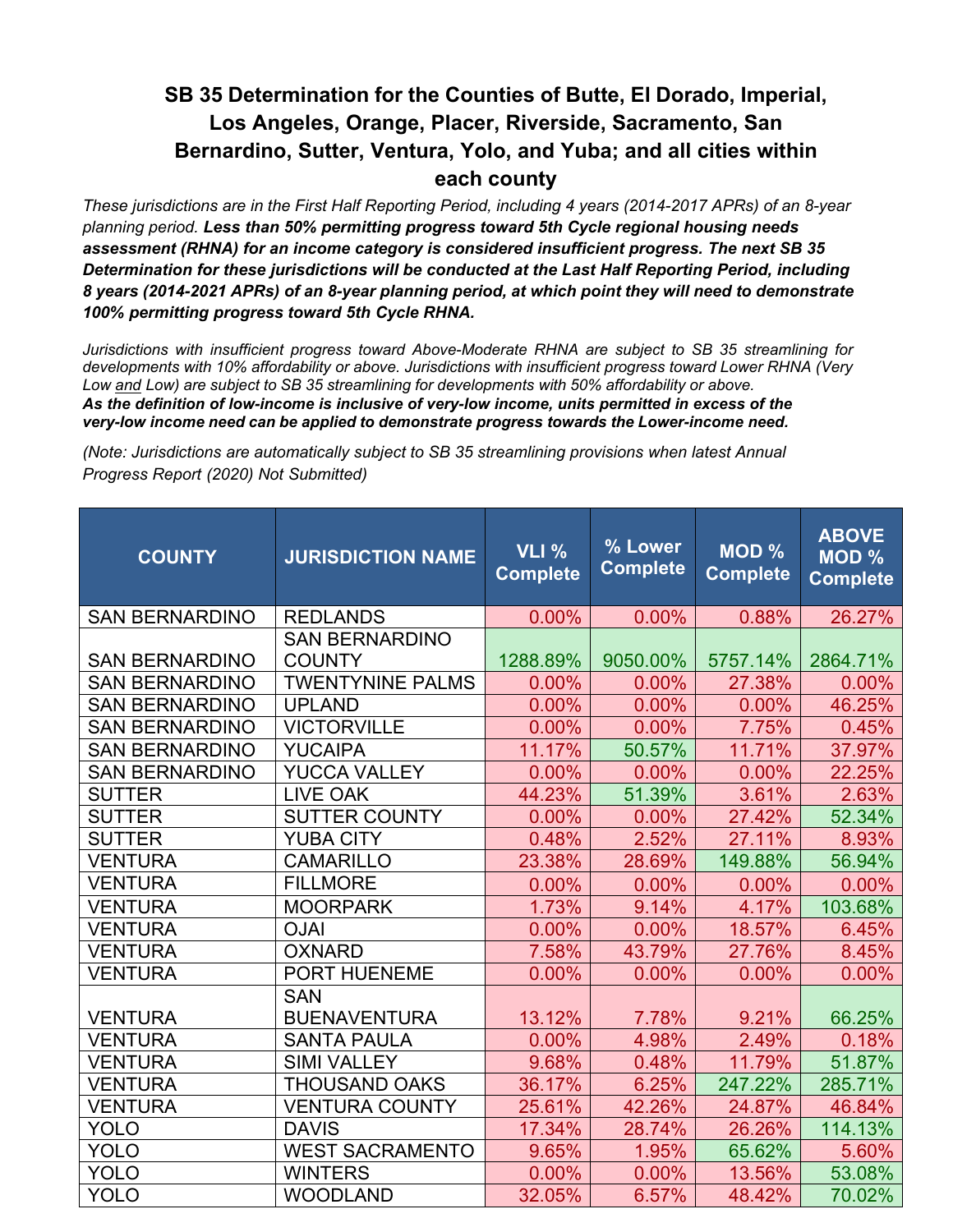*These jurisdictions are in the First Half Reporting Period, including 4 years (2014-2017 APRs) of an 8-year planning period. Less than 50% permitting progress toward 5th Cycle regional housing needs assessment (RHNA) for an income category is considered insufficient progress. The next SB 35 Determination for these jurisdictions will be conducted at the Last Half Reporting Period, including 8 years (2014-2021 APRs) of an 8-year planning period, at which point they will need to demonstrate 100% permitting progress toward 5th Cycle RHNA.*

*Jurisdictions with insufficient progress toward Above-Moderate RHNA are subject to SB 35 streamlining for developments with 10% affordability or above. Jurisdictions with insufficient progress toward Lower RHNA (Very Low and Low) are subject to SB 35 streamlining for developments with 50% affordability or above. As the definition of low-income is inclusive of very-low income, units permitted in excess of the very-low income need can be applied to demonstrate progress towards the Lower-income need.* 

| <b>COUNTY</b>      | <b>JURISDICTION NAME</b> | <b>VLI %</b><br><b>Complete</b> | % Lower<br><b>Complete</b>     | MOD %<br><b>Complete</b> | <b>ABOVE</b><br>MOD %<br><b>Complete</b> |  |
|--------------------|--------------------------|---------------------------------|--------------------------------|--------------------------|------------------------------------------|--|
| YOLO               | <b>YOLO COUNTY</b>       | 11.48%                          | 4.01%                          | 4.56%                    | 2.58%                                    |  |
| <b>YUBA</b>        | <b>MARYSVILLE</b>        | 0.00%                           | 0.00%                          | 0.00%                    | 2.56%                                    |  |
| <b>YUBA</b>        | <b>WHEATLAND</b>         | 0.00%                           | 0.00%                          | 0.00%                    | 0.00%                                    |  |
| <b>YUBA</b>        | <b>YUBA COUNTY</b>       | 5.21%                           | 2.75%                          | 1.38%                    | 42.14%                                   |  |
| <b>IMPERIAL</b>    | <b>CALIPATRIA</b>        |                                 | No 2020 Annual Progress Report |                          |                                          |  |
| <b>IMPERIAL</b>    | <b>HOLTVILLE</b>         |                                 | No 2020 Annual Progress Report |                          |                                          |  |
| <b>IMPERIAL</b>    | <b>WESTMORLAND</b>       |                                 | No 2020 Annual Progress Report |                          |                                          |  |
| <b>LOS ANGELES</b> | <b>BELL GARDENS</b>      |                                 | No 2020 Annual Progress Report |                          |                                          |  |
| <b>LOS ANGELES</b> | <b>COMMERCE</b>          |                                 | No 2020 Annual Progress Report |                          |                                          |  |
| <b>LOS ANGELES</b> | <b>EL SEGUNDO</b>        |                                 | No 2020 Annual Progress Report |                          |                                          |  |
| <b>LOS ANGELES</b> | <b>HAWAIIAN GARDENS</b>  | No 2020 Annual Progress Report  |                                |                          |                                          |  |
| <b>LOS ANGELES</b> | <b>INGLEWOOD</b>         |                                 | No 2020 Annual Progress Report |                          |                                          |  |
| <b>LOS ANGELES</b> | <b>LA MIRADA</b>         | No 2020 Annual Progress Report  |                                |                          |                                          |  |
| <b>LOS ANGELES</b> | <b>ROLLING HILLS</b>     |                                 | No 2020 Annual Progress Report |                          |                                          |  |
| <b>ORANGE</b>      | <b>LOS ALAMITOS</b>      |                                 | No 2020 Annual Progress Report |                          |                                          |  |
| <b>RIVERSIDE</b>   | <b>BANNING</b>           |                                 | No 2020 Annual Progress Report |                          |                                          |  |
| <b>RIVERSIDE</b>   | <b>BLYTHE</b>            |                                 | No 2020 Annual Progress Report |                          |                                          |  |
| <b>SAN</b>         |                          |                                 | No 2020 Annual Progress Report |                          |                                          |  |
| <b>BERNARDINO</b>  | <b>APPLE VALLEY</b>      |                                 |                                |                          |                                          |  |
| <b>SAN</b>         |                          |                                 | No 2020 Annual Progress Report |                          |                                          |  |
| <b>BERNARDINO</b>  | <b>FONTANA</b>           |                                 |                                |                          |                                          |  |
| <b>SAN</b>         |                          |                                 | No 2020 Annual Progress Report |                          |                                          |  |
| <b>BERNARDINO</b>  | <b>HESPERIA</b>          |                                 |                                |                          |                                          |  |
| <b>SAN</b>         |                          |                                 | No 2020 Annual Progress Report |                          |                                          |  |
| <b>BERNARDINO</b>  | <b>RIALTO</b>            |                                 |                                |                          |                                          |  |
| <b>SAN</b>         |                          |                                 | No 2020 Annual Progress Report |                          |                                          |  |
| <b>BERNARDINO</b>  | <b>SAN BERNARDINO</b>    |                                 |                                |                          |                                          |  |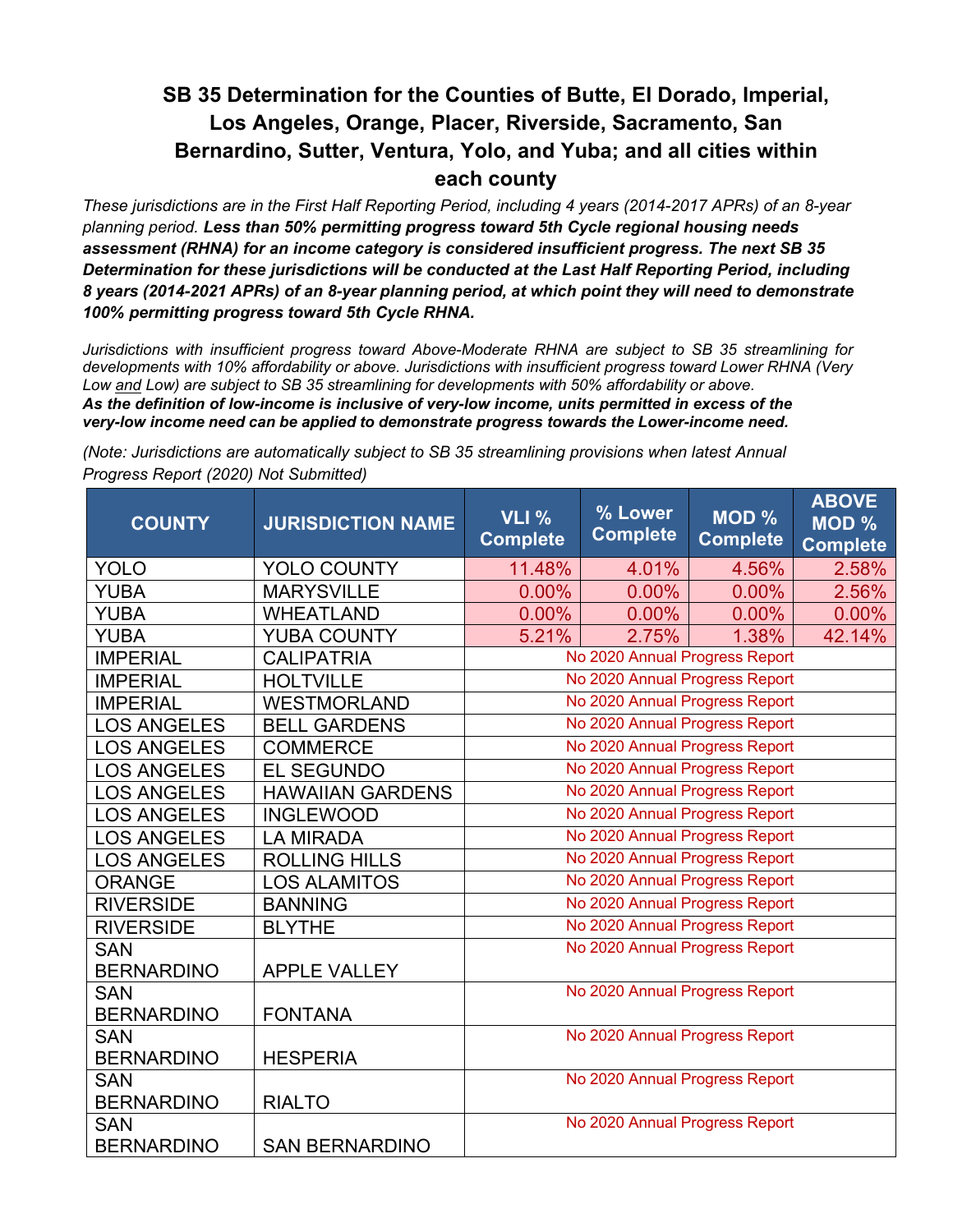#### **San Diego Association of Governments (SANDAG)-includes San Diego County and all cities within the County**

 $5<sup>th</sup>$  Cycle Planning Period: 04/30/2013 – 04/30/2021<sup>15</sup>

5th Cycle Projection Period: 01/01/2010 – 12/31/2020

| APRs that count toward             | 2013 |
|------------------------------------|------|
| <b>First Half Reporting Period</b> | 2014 |
|                                    | 2015 |
|                                    | 2016 |
| APRs that count toward             | 2017 |
| <b>Last Half Reporting Period</b>  | 2018 |
|                                    | 2019 |
|                                    |      |

Note: Jurisdictions can count permits that occurred during the 5th cycle projection period before the 5th cycle planning period began on the first APR of the 5th cycle planning period. For SANDAG jurisdictions, this includes permits from 2010, 2011, and 2012, which can be counted on 2013 APRs. For assistance in counting these units contact [APR@hcd.ca.gov.](mailto:APR@hcd.ca.gov)

| By January                                        | Less than 4/8ths (50%) permitting progress toward 5th Cycle regional                                                                                                                                                                                                                                |
|---------------------------------------------------|-----------------------------------------------------------------------------------------------------------------------------------------------------------------------------------------------------------------------------------------------------------------------------------------------------|
| 2018, after                                       | housingneeds assessment for an income category, qualifies as "fewer units                                                                                                                                                                                                                           |
| 2016 APRs                                         | of [an income category of] housing approved than were required for the                                                                                                                                                                                                                              |
| are due:                                          | regional housing needs assessment cycle for that reporting period."                                                                                                                                                                                                                                 |
| <b>After 2020</b><br>APR <sub>s</sub> are<br>due: | Less than 8/8ths (100%) permitting progress toward 5th Cycle regional<br>housingneeds assessment for an income category, qualifies as "fewer units of<br>[an income category of] housing approved than were required for the regional<br>housing needs assessment cycle for that reporting period." |

<span id="page-36-0"></span> $15$ When the planning period ends before July 1, the APR for that year will be attributed to the following cycle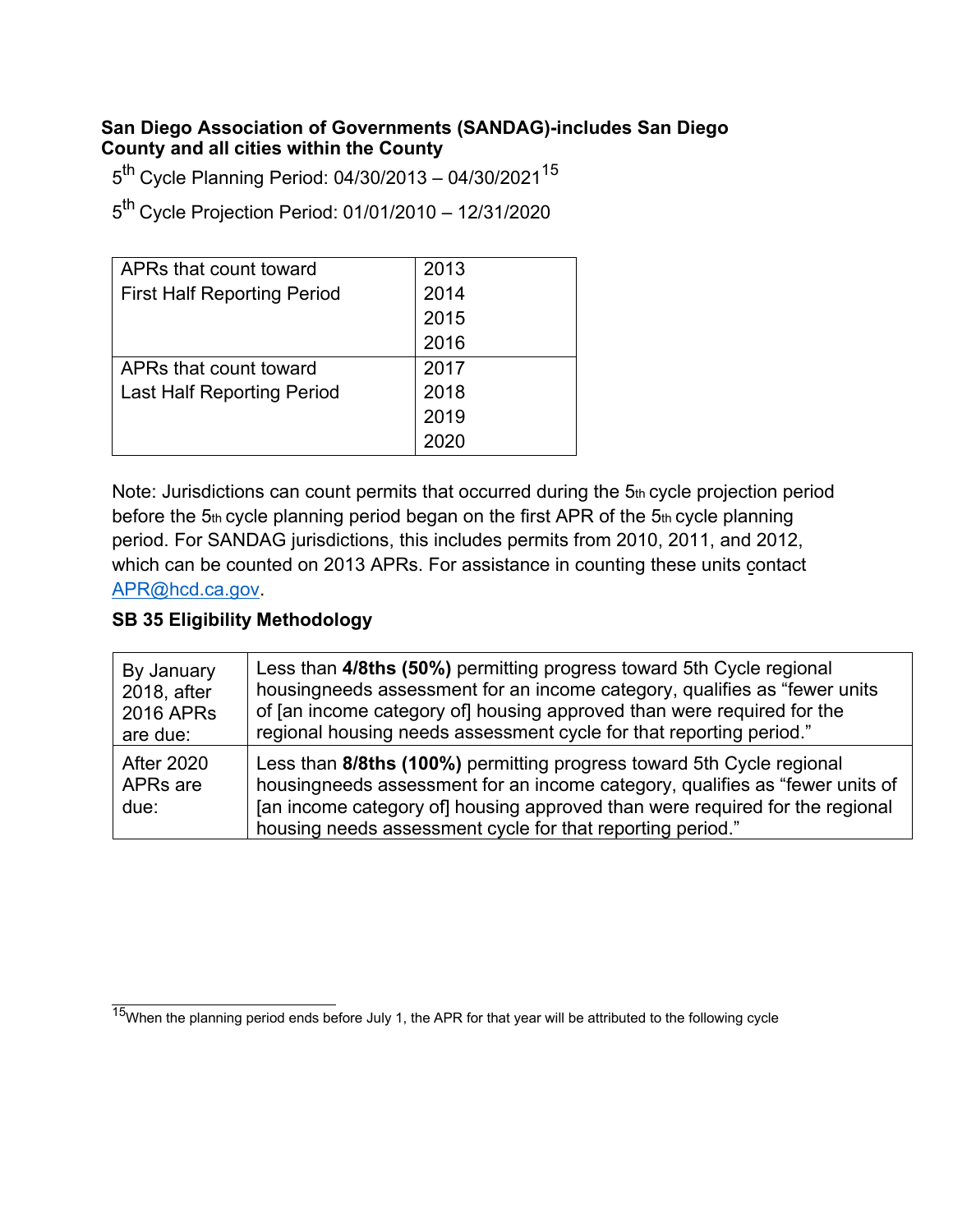# **SB 35 Determination for the Counties of San Diego; and all cities within the County**

*These jurisdictions are in the Last Half Reporting Period, including 8 years (2014-2020 APRs) of an 8- year planning period. Less than 100% permitting progress toward 5th Cycle regional housing needs assessment (RHNA) for an income category is considered insufficient progress. The next SB 35 Determination for these jurisdictions will be conducted at the First Half Reporting Period, including 4 years of an 8-year planning period, at which point they will need to demonstrate 50% permitting progress toward the 6th Cycle RHNA.*

*Jurisdictions with insufficient progress toward Above-Moderate RHNA are subject to SB 35 streamlining for developments with 10% affordability or above. Jurisdictions with insufficient progress toward Lower RHNA (Very Low and Low) are subject to SB 35 streamlining for developments with 50% affordability or above. As the definition of low-income is inclusive of very-low income, units permitted in excess of the very-low income need can be applied to demonstrate progress towards the Lower-income need.* 

| <b>COUNTY</b>    | <b>JURISDICTION</b><br><b>NAME</b> | <b>VLI %</b><br><b>Complete</b> | % Lower<br><b>Complete</b> | MOD %<br><b>Complete</b> | <b>ABOVE</b><br><b>MOD %</b><br><b>Complete</b> |
|------------------|------------------------------------|---------------------------------|----------------------------|--------------------------|-------------------------------------------------|
| <b>SAN DIEGO</b> | <b>SOLANA BEACH</b>                | 0.00%                           | 9.23%                      | 38.98%                   | 41.22%                                          |
| <b>SAN DIEGO</b> | <b>DEL MAR</b>                     | 0.00%                           | 20.00%                     | 120.00%                  | 100.00%                                         |
| <b>SAN DIEGO</b> | <b>SANTEE</b>                      | 1.09%                           | 6.20%                      | 15.58%                   | 86.60%                                          |
| <b>SAN DIEGO</b> | <b>EL CAJON</b>                    | 3.31%                           | 15.26%                     | 3.34%                    | 21.01%                                          |
| <b>SAN DIEGO</b> | <b>CHULA VISTA</b>                 | 3.58%                           | 23.17%                     | 14.53%                   | 189.95%                                         |
| <b>SAN DIEGO</b> | <b>IMPERIAL BEACH</b>              | 4.76%                           | 66.67%                     | 11.11%                   | 345.92%                                         |
|                  | <b>SAN DIEGO</b>                   |                                 |                            |                          |                                                 |
| <b>SAN DIEGO</b> | <b>COUNTY</b>                      | 6.04%                           | 42.59%                     | 21.15%                   | 35.61%                                          |
| <b>SAN DIEGO</b> | <b>LA MESA</b>                     | 6.51%                           | 6.75%                      | 92.38%                   | 191.11%                                         |
| <b>SAN DIEGO</b> | <b>CARLSBAD</b>                    | 9.87%                           | 40.55%                     | 32.20%                   | 128.26%                                         |
| <b>SAN DIEGO</b> | <b>ESCONDIDO</b>                   | 10.08%                          | 11.88%                     | 10.64%                   | 98.76%                                          |
| <b>SAN DIEGO</b> | <b>ENCINITAS</b>                   | 14.14%                          | 8.97%                      | 18.40%                   | 130.87%                                         |
| <b>SAN DIEGO</b> | <b>SAN DIEGO</b>                   | 15.10%                          | 20.26%                     | 0.24%                    | 111.30%                                         |
| <b>SAN DIEGO</b> | <b>OCEANSIDE</b>                   | 20.01%                          | 15.87%                     | 22.48%                   | 50.77%                                          |
| <b>SAN DIEGO</b> | <b>NATIONAL CITY</b>               | 23.66%                          | 51.27%                     | 49.85%                   | 91.36%                                          |
| <b>SAN DIEGO</b> | <b>SAN MARCOS</b>                  | 24.64%                          | 18.79%                     | 8.72%                    | 227.84%                                         |
| <b>SAN DIEGO</b> | <b>POWAY</b>                       | 36.32%                          | 76.97%                     | 13.12%                   | 31.72%                                          |
| <b>SAN DIEGO</b> | <b>VISTA</b>                       | 45.48%                          | 55.38%                     | 0.41%                    | 526.04%                                         |
| <b>SAN DIEGO</b> | <b>CORONADO</b>                    | 92.31%                          | 0.00%                      | 0.00%                    | 1968.42%                                        |
| <b>SAN DIEGO</b> | <b>LEMON GROVE</b>                 | 116.88%                         | 200.00%                    | 129.63%                  | 97.48%                                          |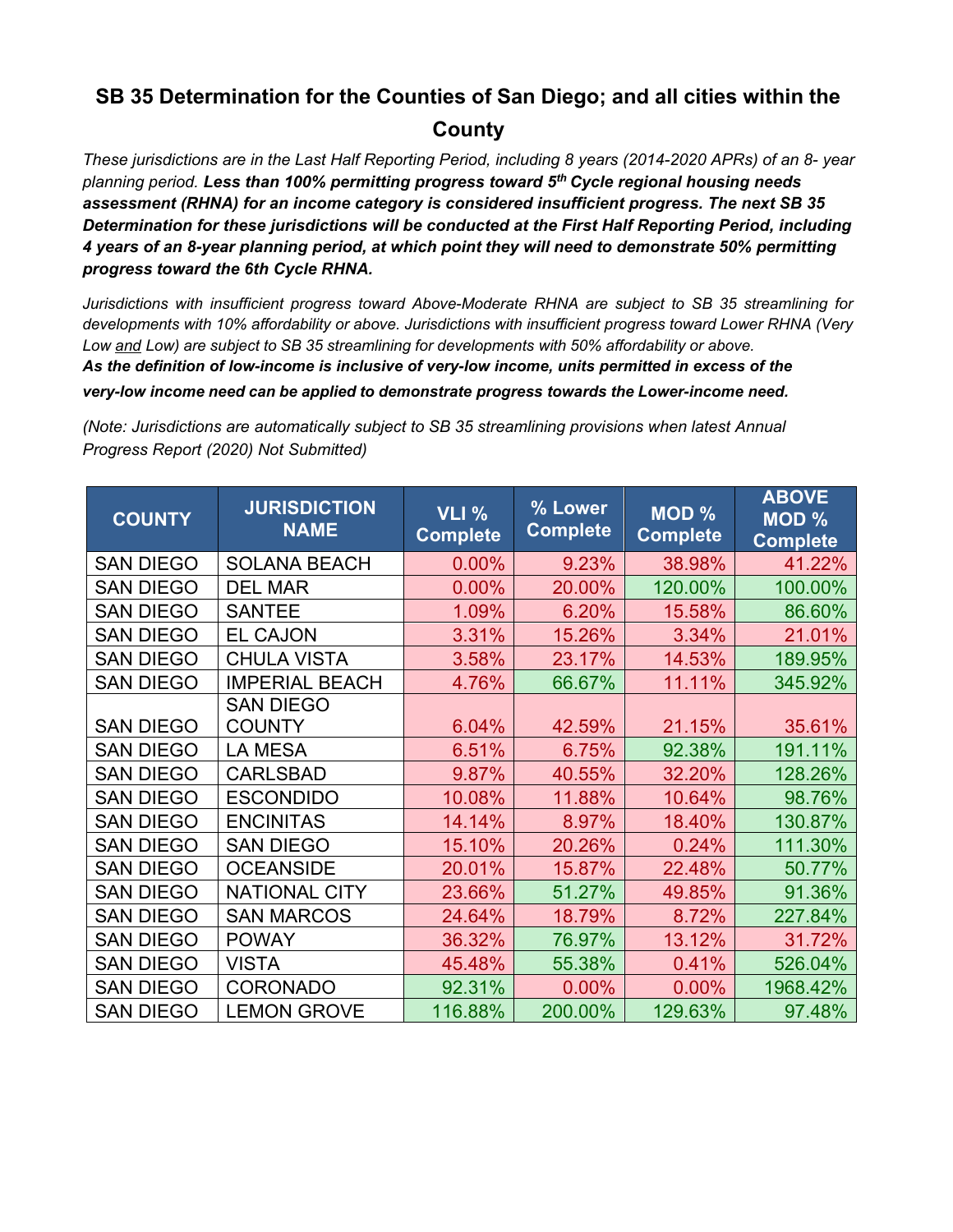**Counties of Alpine, Amador, Calaveras, Colusa, Del Norte, Glenn, Humboldt, Inyo, Lake, Lassen, Mariposa, Mendocino, Modoc, Mono, Nevada, Plumas, San Luis Obispo, Shasta, Sierra, Siskiyou, Tehama, Trinity, and Tuolumne; and all cities within each county**

 $5<sup>th</sup>$  Cycle Planning Period: 06/30/2014 – 06/30/2019<sup>16</sup>

5th Cycle Projection Period: 01/01/2014 – 06/30/2019

| 2014<br>2015<br>2016 |
|----------------------|
| 2017<br>2018         |
|                      |

Note: Jurisdictions can count permits that occurred during the 5th cycle projection period before the 5th cycle planning period began on the first APR of the 5th cycle planning period. For the jurisdictions noted above, this includes permits from 2014, which will already be included on their 2014 APR.

| <b>After 2018</b><br>APRs are<br>due: | Less than 5/5ths (50%) permitting progress toward 5th Cycle regional<br>housingneeds assessment for an income category, qualifies as "fewer<br>units of [an income category of] housing approved than were required<br>for the regional housing needs assessment cycle for that reporting<br>period." |
|---------------------------------------|-------------------------------------------------------------------------------------------------------------------------------------------------------------------------------------------------------------------------------------------------------------------------------------------------------|
|---------------------------------------|-------------------------------------------------------------------------------------------------------------------------------------------------------------------------------------------------------------------------------------------------------------------------------------------------------|

<span id="page-38-0"></span> $16$ When the planning period ends before July 1, the APR for that year will be attributed to the following cycle.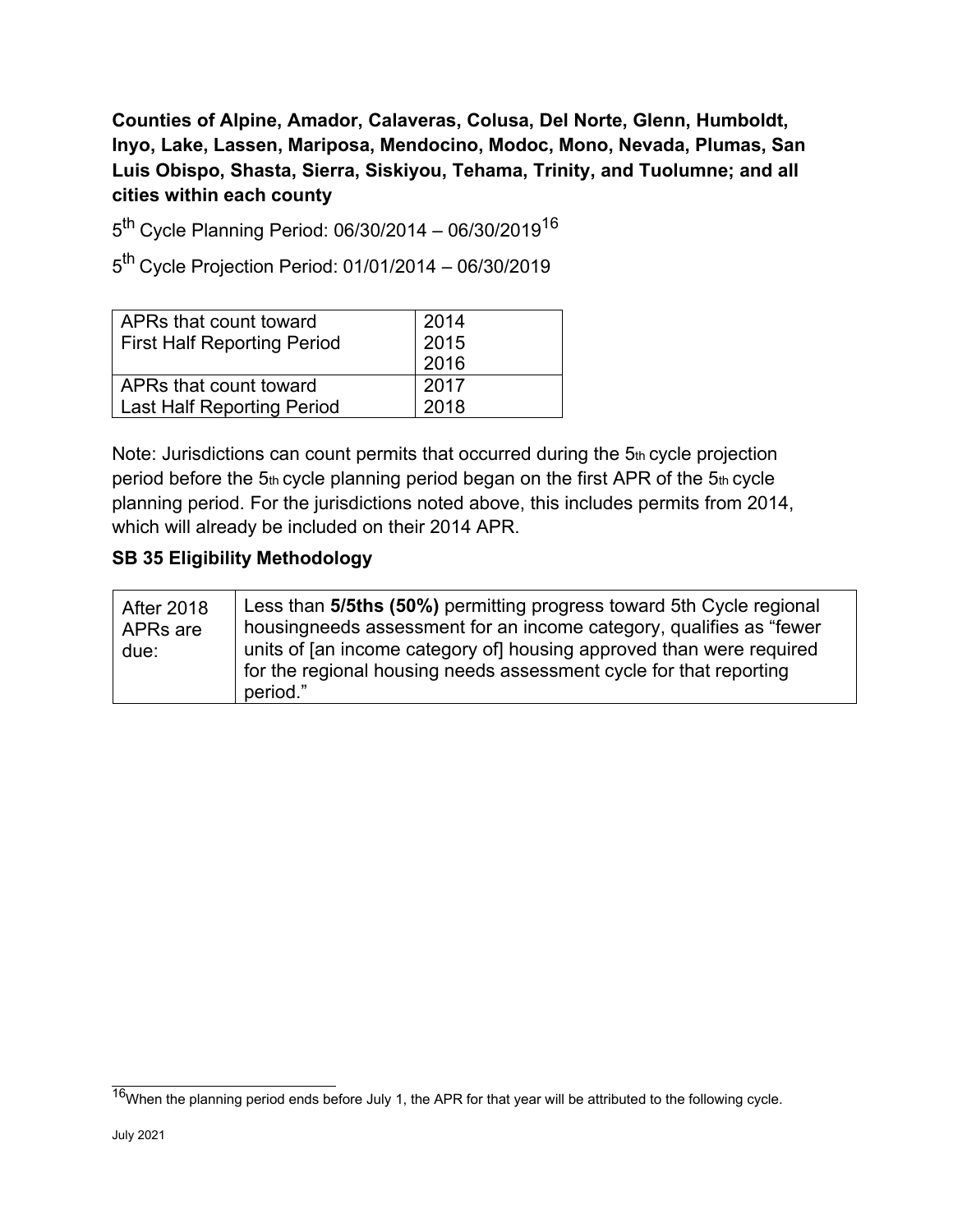# **SB 35 Determination for the Counties of Alpine, Amador, Calaveras, Colusa, Del Norte, Glenn, Humboldt, Inyo, Lake, Lassen, Mariposa, Mendocino, Modoc, Mono, Nevada, Plumas, San Luis Obispo, Shasta, Sierra, Siskiyou, Tehama, Trinity, Tuolumne; and all cities withineach county**

*These jurisdictions are in the Last Half Reporting Period, including 5 years (2014-2018 APRs) of an 5 year planning period. Less than 100% permitting progress toward 5th Cycle regional housing needs assessment (RHNA) for an income category is considered insufficient progress. The next SB 35 Determination for these jurisdictions will be conducted at the First Half Reporting Period, including 3 years of an 5-year planning period or 4 years of an 8-year planning period, at which point they will need to demonstrate 50% permitting progress toward the 6th Cycle RHNA.*

*Jurisdictions with insufficient progress toward Above-Moderate RHNA are subject to SB 35 streamlining for developments with 10% affordability or above. Jurisdictions with insufficient progress toward Lower RHNA (Very Low and Low) are subject to SB 35 streamlining for developments with 50% affordability or above. As the definition of low-income is inclusive of very-low income, units permitted in excess of the*

*very-low income need can be applied to demonstrate progress towards the Lower-income need.* 

| <b>COUNTY</b>    | <b>JURISDICTION</b><br><b>NAME</b> | <b>VLI %</b><br><b>Complete</b> | % Lower<br><b>Complete</b> | MOD %<br><b>Complete</b> | <b>ABOVE</b><br>MOD %<br><b>Complete</b> |
|------------------|------------------------------------|---------------------------------|----------------------------|--------------------------|------------------------------------------|
| <b>ALPINE</b>    | <b>ALPINE COUNTY</b>               | 0.00%                           | 50.00%                     | 66.67%                   | 90.91%                                   |
| <b>AMADOR</b>    | <b>PLYMOUTH</b>                    | 0.00%                           | 0.00%                      | 0.00%                    | 3700.00%                                 |
| <b>AMADOR</b>    | <b>JACKSON</b>                     | 0.00%                           | 0.00%                      | 725.00%                  | 225.00%                                  |
| <b>AMADOR</b>    | <b>SUTTER CREEK</b>                | 0.00%                           | 0.00%                      | 1000.00%                 | 325.00%                                  |
| <b>AMADOR</b>    | <b>IONE</b>                        | 0.00%                           | 0.00%                      | 2200.00%                 | 1071.43%                                 |
| <b>AMADOR</b>    | <b>AMADOR COUNTY</b>               | 10.00%                          | 85.71%                     | 377.78%                  | 104.35%                                  |
| <b>CALAVERAS</b> | <b>ANGELS CAMP</b>                 | 2.56%                           | 0.00%                      | 3.57%                    | 27.54%                                   |
|                  | <b>CALAVERAS</b>                   |                                 |                            |                          |                                          |
| <b>CALAVERAS</b> | <b>COUNTY</b>                      | 41.49%                          | 52.00%                     | 113.54%                  | 49.26%                                   |
| <b>COLUSA</b>    | <b>WILLIAMS</b>                    | 0.00%                           | 0.00%                      | 0.00%                    | 18.46%                                   |
| <b>COLUSA</b>    | <b>COLUSA COUNTY</b>               | 7.48%                           | 5.49%                      | 78.02%                   | 24.76%                                   |
| <b>DEL NORTE</b> | <b>CRESCENT CITY</b>               | 0.00%                           | 0.00%                      | 90.00%                   | 11.76%                                   |
|                  | <b>DEL NORTE</b>                   |                                 |                            |                          |                                          |
| <b>DEL NORTE</b> | <b>COUNTY</b>                      | 36.67%                          | 59.46%                     | 73.33%                   | 71.70%                                   |
| <b>GLENN</b>     | <b>ORLAND</b>                      | 0.00%                           | 720.00%                    | 250.00%                  | 0.00%                                    |
| <b>GLENN</b>     | <b>GLENN COUNTY</b>                | 44.00%                          | 73.68%                     | 56.00%                   | 77.08%                                   |
| <b>GLENN</b>     | <b>WILLOWS</b>                     | 326.67%                         | 327.27%                    | 9.09%                    | 7.69%                                    |
| <b>HUMBOLDT</b>  | <b>RIO DELL</b>                    | 0.00%                           | 0.00%                      | 0.00%                    | 6.67%                                    |
| <b>HUMBOLDT</b>  | TRINIDAD                           | 0.00%                           | 0.00%                      | 0.00%                    | 100.00%                                  |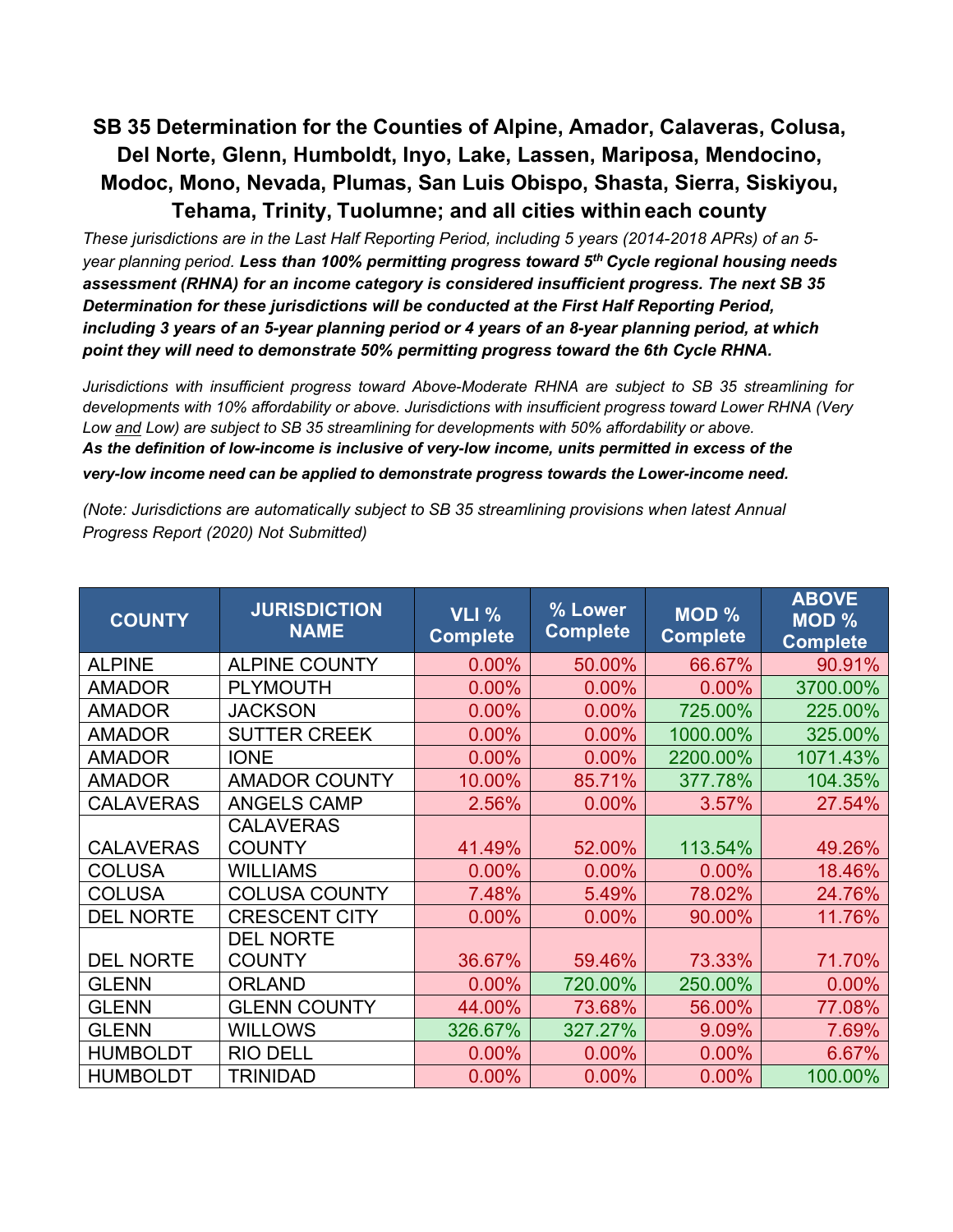# **SB 35 Determination for the Counties of Alpine, Amador, Calaveras, Colusa, Del Norte, Glenn, Humboldt, Inyo, Lake, Lassen, Mariposa, Mendocino, Modoc, Mono, Nevada, Plumas, San Luis Obispo, Shasta, Sierra, Siskiyou, Tehama, Trinity, Tuolumne; and all cities within each county**

*These jurisdictions are in the Last Half Reporting Period, including 5 years (2014-2018 APRs) of an 5 year planning period. Less than 100% permitting progress toward 5th Cycle regional housing needs assessment (RHNA) for an income category is considered insufficient progress. The next SB 35 Determination for these jurisdictions will be conducted at the First Half Reporting Period, including 3 years of an 5-year planning period or 4 years of an 8-year planning period, at which point they will need to demonstrate 50% permitting progress toward the 6th Cycle RHNA.*

*Jurisdictions with insufficient progress toward Above-Moderate RHNA are subject to SB 35 streamlining for developments with 10% affordability or above. Jurisdictions with insufficient progress toward Lower RHNA (Very Low and Low) are subject to SB 35 streamlining for developments with 50% affordability or above. As the definition of low-income is inclusive of very-low income, units permitted in excess of the very-low income need can be applied to demonstrate progress towards the Lower-income need.*

| <b>COUNTY</b>    | <b>JURISDICTION</b><br><b>NAME</b> | <b>VLI %</b><br><b>Complete</b> | % Lower<br><b>Complete</b> | MOD %<br><b>Complete</b> | <b>ABOVE</b><br>MOD %<br><b>Complete</b> |
|------------------|------------------------------------|---------------------------------|----------------------------|--------------------------|------------------------------------------|
| <b>HUMBOLDT</b>  | <b>FORTUNA</b>                     | 0.00%                           | 0.00%                      | 74.07%                   | 35.21%                                   |
| <b>HUMBOLDT</b>  | <b>FERNDALE</b>                    | 0.00%                           | 33.33%                     | 125.00%                  | 50.00%                                   |
| <b>HUMBOLDT</b>  | <b>HUMBOLDT</b><br><b>COUNTY</b>   | 15.57%                          | 32.59%                     | 156.85%                  | 55.19%                                   |
| <b>HUMBOLDT</b>  | <b>EUREKA</b>                      | 26.21%                          | 69.79%                     | 7.69%                    | 26.89%                                   |
| <b>HUMBOLDT</b>  | <b>ARCATA</b>                      | 50.59%                          | 8.93%                      | 416.13%                  | 35.63%                                   |
| <b>INYO</b>      | <b>INYO COUNTY</b>                 | 0.00%                           | 0.00%                      | 0.00%                    | 29.17%                                   |
| <b>INYO</b>      | <b>BISHOP</b>                      | 0.00%                           | 10.00%                     | 66.67%                   | 3.57%                                    |
| <b>LAKE</b>      | <b>LAKEPORT</b>                    | 0.00%                           | 109.09%                    | 0.00%                    | 7.81%                                    |
| <b>LAKE</b>      | <b>CLEARLAKE</b>                   | 2.78%                           | 2.99%                      | 3.45%                    | 2.93%                                    |
| <b>LASSEN</b>    | <b>SUSANVILLE</b>                  | 0.00%                           | 0.00%                      | 0.00%                    | 0.00%                                    |
| <b>MARIPOSA</b>  | <b>MARIPOSA</b><br><b>COUNTY</b>   | 0.00%                           | 0.00%                      | 70.00%                   | 27.86%                                   |
| <b>MENDOCINO</b> | POINT ARENA                        | 0.00%                           | 0.00%                      | 200.00%                  | 800.00%                                  |
| <b>MENDOCINO</b> | <b>FORT BRAGG</b>                  | 0.00%                           | 66.67%                     | 0.00%                    | 133.33%                                  |
|                  | <b>MENDOCINO</b>                   |                                 |                            |                          |                                          |
| <b>MENDOCINO</b> | <b>COUNTY</b>                      | 137.50%                         | 166.67%                    | 474.07%                  | 320.27%                                  |
| <b>MENDOCINO</b> | <b>UKIAH</b>                       | 618.18%                         | 957.14%                    | 500.00%                  | 160.00%                                  |
| <b>MODOC</b>     | <b>ALTURAS</b>                     | 0.00%                           | 0.00%                      | 0.00%                    | 0.00%                                    |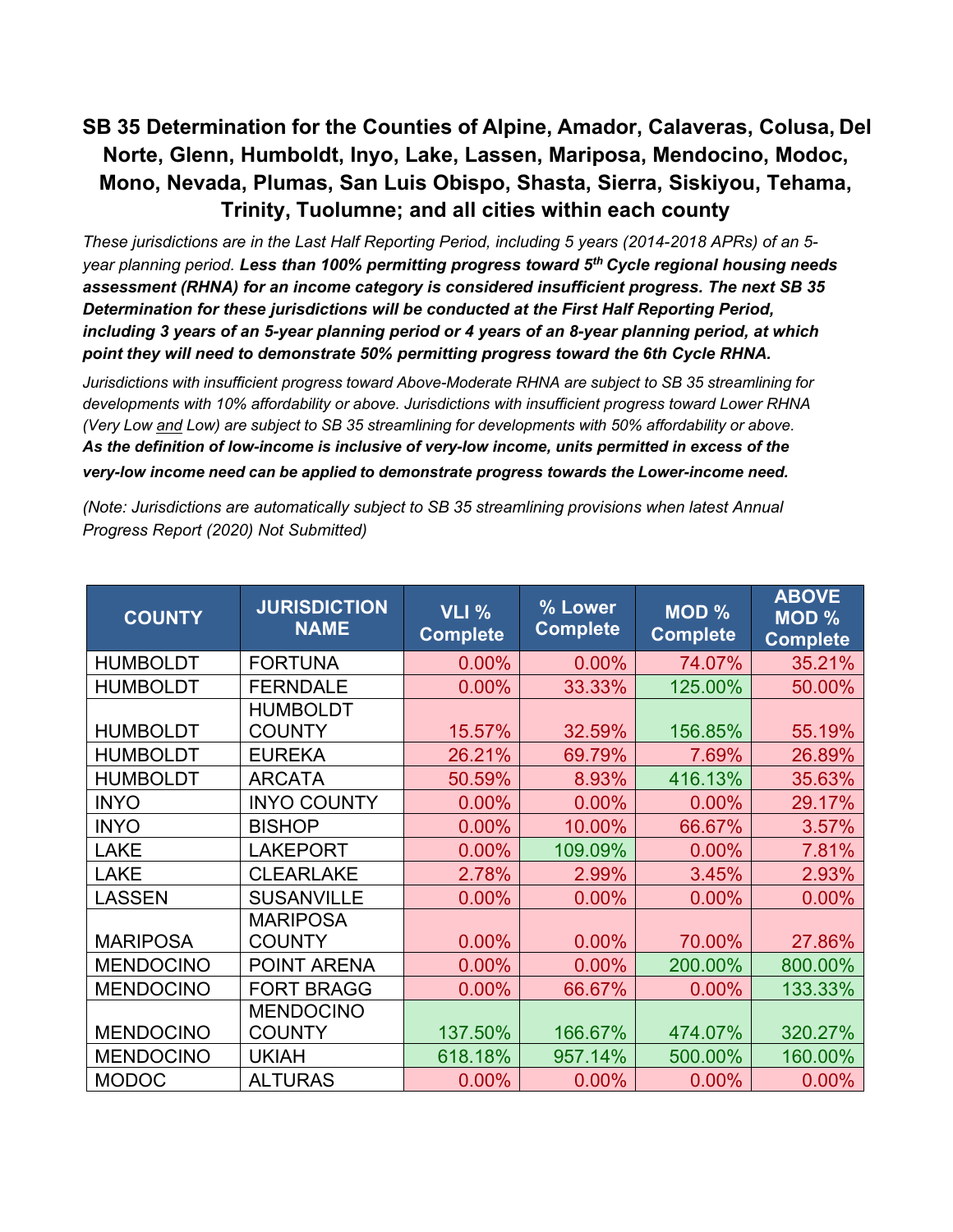# **SB 35 Determination for the Counties of Alpine, Amador, Calaveras, Colusa, Del Norte, Glenn, Humboldt, Inyo, Lake, Lassen, Mariposa, Mendocino, Modoc, Mono, Nevada, Plumas, San Luis Obispo, Shasta, Sierra, Siskiyou, Tehama, Trinity, Tuolumne; and all cities withineach county**

*These jurisdictions are in the Last Half Reporting Period, including 5 years (2014-2018 APRs) of an 5 year planning period. Less than 100% permitting progress toward 5th Cycle regional housing needs assessment (RHNA) for an income category is considered insufficient progress. The next SB 35 Determination for these jurisdictions will be conducted at the First Half Reporting Period, including 3 years of an 5-year planning period or 4 years of an 8-year planning period, at which point they will need to demonstrate 50% permitting progress toward the 6th Cycle RHNA.*

*Jurisdictions with insufficient progress toward Above-Moderate RHNA are subject to SB 35 streamlining for developments with 10% affordability or above. Jurisdictions with insufficient progress toward Lower RHNA (Very Low and Low) are subject to SB 35 streamlining for developments with 50% affordability or above. As the definition of low-income is inclusive of very-low income, units permitted in excess of the very-low income need can be applied to demonstrate progress towards the Lower-income need.* 

| <b>COUNTY</b>          | <b>JURISDICTION</b><br><b>NAME</b> | <b>VLI %</b><br><b>Complete</b> | % Lower<br><b>Complete</b> | MOD %<br><b>Complete</b> | <b>ABOVE</b><br><b>MOD %</b><br><b>Complete</b> |
|------------------------|------------------------------------|---------------------------------|----------------------------|--------------------------|-------------------------------------------------|
| <b>MODOC</b>           | <b>MODOC COUNTY</b>                | 100.00%                         | 350.00%                    | 2800.00%                 | 100.00%                                         |
| <b>MONO</b>            | <b>MAMMOTH LAKES</b>               | 0.00%                           | 0.00%                      | 0.00%                    | 351.61%                                         |
| <b>MONO</b>            | <b>MONO COUNTY</b>                 | 0.00%                           | 314.29%                    | 611.11%                  | 231.58%                                         |
| <b>NEVADA</b>          | <b>NEVADA CITY</b>                 | $0.00\%$                        | 28.57%                     | 50.00%                   | 2.78%                                           |
| <b>NEVADA</b>          | <b>TRUCKEE</b>                     | 0.00%                           | 44.00%                     | 123.08%                  | 257.79%                                         |
| <b>NEVADA</b>          | <b>GRASS VALLEY</b>                | 12.30%                          | 89.77%                     | 2.00%                    | 22.27%                                          |
| <b>NEVADA</b>          | <b>NEVADA COUNTY</b>               | 30.46%                          | 67.46%                     | 75.33%                   | 85.67%                                          |
| <b>PLUMAS</b>          | <b>PLUMAS COUNTY</b>               | 0.00%                           | 0.00%                      | 283.33%                  | 400.00%                                         |
| <b>SAN LUIS OBISPO</b> | <b>MORRO BAY</b>                   | 0.00%                           | 0.00%                      | 7.41%                    | 58.46%                                          |
| <b>SAN LUIS OBISPO</b> | <b>GROVER BEACH</b>                | 0.00%                           | 34.62%                     | 0.00%                    | 152.17%                                         |
|                        | <b>ARROYO</b>                      |                                 |                            |                          |                                                 |
| <b>SAN LUIS OBISPO</b> | <b>GRANDE</b>                      | 0.00%                           | 44.74%                     | 0.00%                    | 58.42%                                          |
| <b>SAN LUIS OBISPO</b> | <b>PISMO BEACH</b>                 | 0.00%                           | 50.00%                     | $0.00\%$                 | 395.31%                                         |
|                        | <b>SAN LUIS OBISPO</b>             |                                 |                            |                          |                                                 |
| <b>SAN LUIS OBISPO</b> | CO.                                | 15.48%                          | 42.18%                     | 65.82%                   | 278.33%                                         |
| <b>SAN LUIS OBISPO</b> | <b>ATASCADERO</b>                  | 48.98%                          | 41.94%                     | 247.83%                  | 148.78%                                         |
| <b>SAN LUIS OBISPO</b> | <b>SAN LUIS OBISPO</b>             | 58.25%                          | 17.32%                     | 6.47%                    | 169.25%                                         |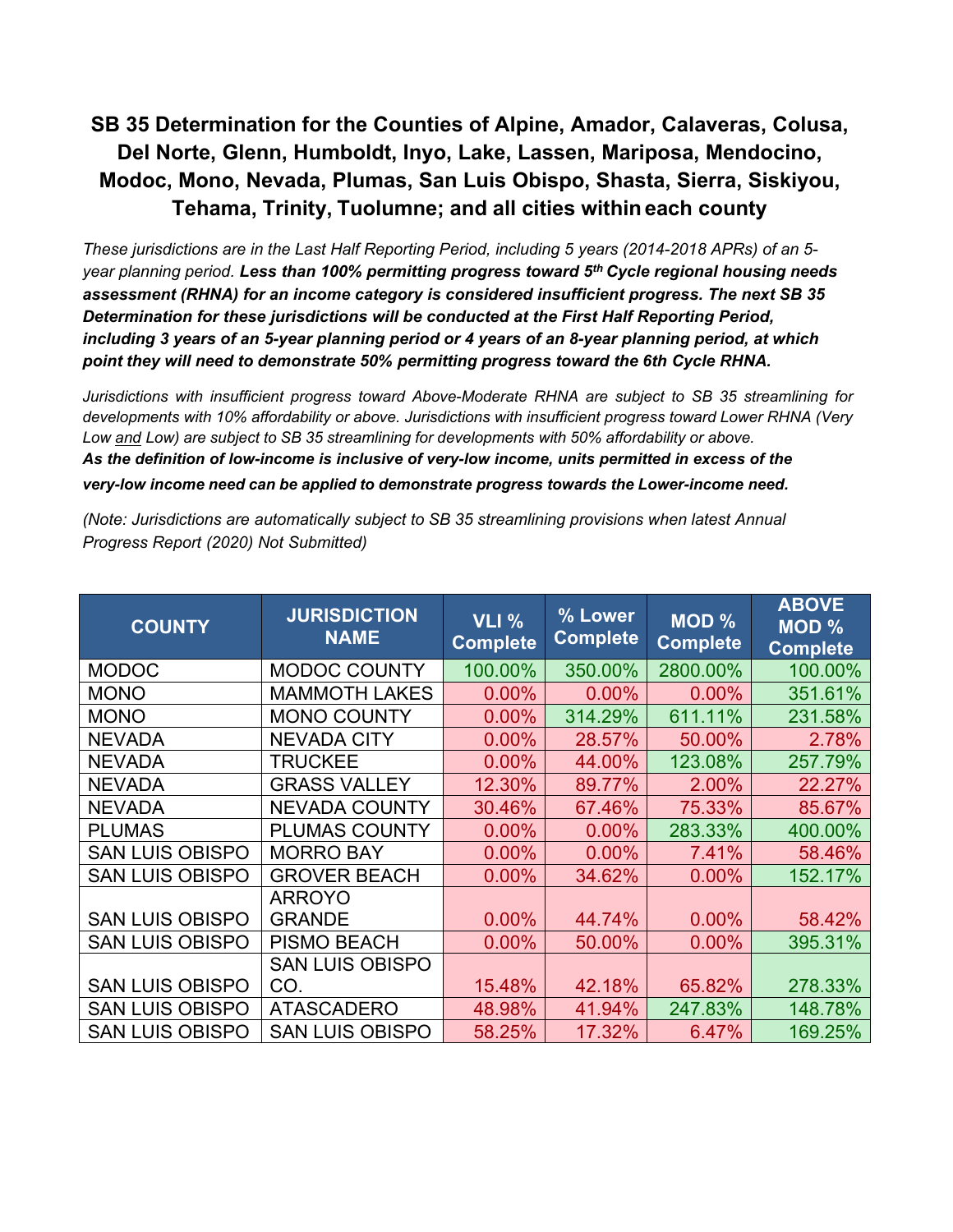# **SB 35 Determination for the Counties of Alpine, Amador, Calaveras, Colusa, Del Norte, Glenn, Humboldt, Inyo, Lake, Lassen, Mariposa, Mendocino, Modoc, Mono, Nevada, Plumas, San Luis Obispo, Shasta, Sierra, Siskiyou, Tehama, Trinity, Tuolumne; and all cities within each county**

*These jurisdictions are in the Last Half Reporting Period, including 5 years (2014-2018 APRs) of an 5 year planning period. Less than 100% permitting progress toward 5th Cycle regional housing needs assessment (RHNA) for an income category is considered insufficient progress. The next SB 35 Determination for these jurisdictions will be conducted at the First Half Reporting Period, including 3 years of an 5-year planning period or 4 years of an 8-year planning period, at which point they will need to demonstrate 50% permitting progress toward the 6th Cycle RHNA.*

*Jurisdictions with insufficient progress toward Above-Moderate RHNA are subject to SB 35 streamlining for developments with 10% affordability or above. Jurisdictions with insufficient progress toward Lower RHNA (Very Low and Low) are subject to SB 35 streamlining for developments with 50% affordability or above. As the definition of low-income is inclusive of very-low income, units permitted in excess of the very-low income need can be applied to demonstrate progress towards the Lower-income need.*

| <b>COUNTY</b>   | <b>JURISDICTION</b><br><b>NAME</b> | <b>VLI %</b><br><b>Complete</b> | % Lower<br><b>Complete</b> | MOD <sub>%</sub><br><b>Complete</b> | <b>ABOVE</b><br>MOD %<br><b>Complete</b> |
|-----------------|------------------------------------|---------------------------------|----------------------------|-------------------------------------|------------------------------------------|
| <b>SAN LUIS</b> |                                    |                                 |                            |                                     |                                          |
| <b>OBISPO</b>   | <b>PASO ROBLES</b>                 | 171.54%                         | 228.57%                    | 240.23%                             | 91.26%                                   |
| <b>SHASTA</b>   | <b>SHASTA COUNTY</b>               | 8.47%                           | 27.35%                     | 107.81%                             | 45.17%                                   |
| <b>SHASTA</b>   | <b>REDDING</b>                     | 12.20%                          | 71.27%                     | 55.12%                              | 125.30%                                  |
| <b>SHASTA</b>   | <b>SHASTA LAKE</b>                 | 28.13%                          | 152.38%                    | 273.91%                             | 3.45%                                    |
| <b>SHASTA</b>   | <b>ANDERSON</b>                    | 71.88%                          | 95.24%                     | 387.50%                             | 101.69%                                  |
| <b>SISKIYOU</b> | <b>DUNSMUIR</b>                    | 0.00%                           | 0.00%                      | $0.00\%$                            | 33.33%                                   |
| <b>SISKIYOU</b> | <b>FORT JONES</b>                  | 0.00%                           | $0.00\%$                   | $0.00\%$                            | 0.00%                                    |
| <b>SISKIYOU</b> | <b>MONTAGUE</b>                    | 0.00%                           | $0.00\%$                   | $0.00\%$                            | 0.00%                                    |
| <b>SISKIYOU</b> | <b>SISKIYOU COUNTY</b>             | 0.00%                           | $0.00\%$                   | $0.00\%$                            | 59.09%                                   |
| <b>SISKIYOU</b> | <b>TULELAKE</b>                    | 0.00%                           | $0.00\%$                   | $0.00\%$                            | 0.00%                                    |
| <b>SISKIYOU</b> | <b>WEED</b>                        | 0.00%                           | $0.00\%$                   | 0.00%                               | 331.25%                                  |
| <b>SISKIYOU</b> | <b>YREKA</b>                       | 0.00%                           | $0.00\%$                   | 33.33%                              | 0.00%                                    |
| <b>SISKIYOU</b> | <b>ETNA</b>                        | 0.00%                           | $0.00\%$                   | 50.00%                              | 0.00%                                    |
| <b>SISKIYOU</b> | <b>MOUNT SHASTA</b>                | 0.00%                           | $0.00\%$                   | 50.00%                              | 47.37%                                   |
| <b>SISKIYOU</b> | <b>DORRIS</b>                      | 0.00%                           | 50.00%                     | 50.00%                              | $0.00\%$                                 |